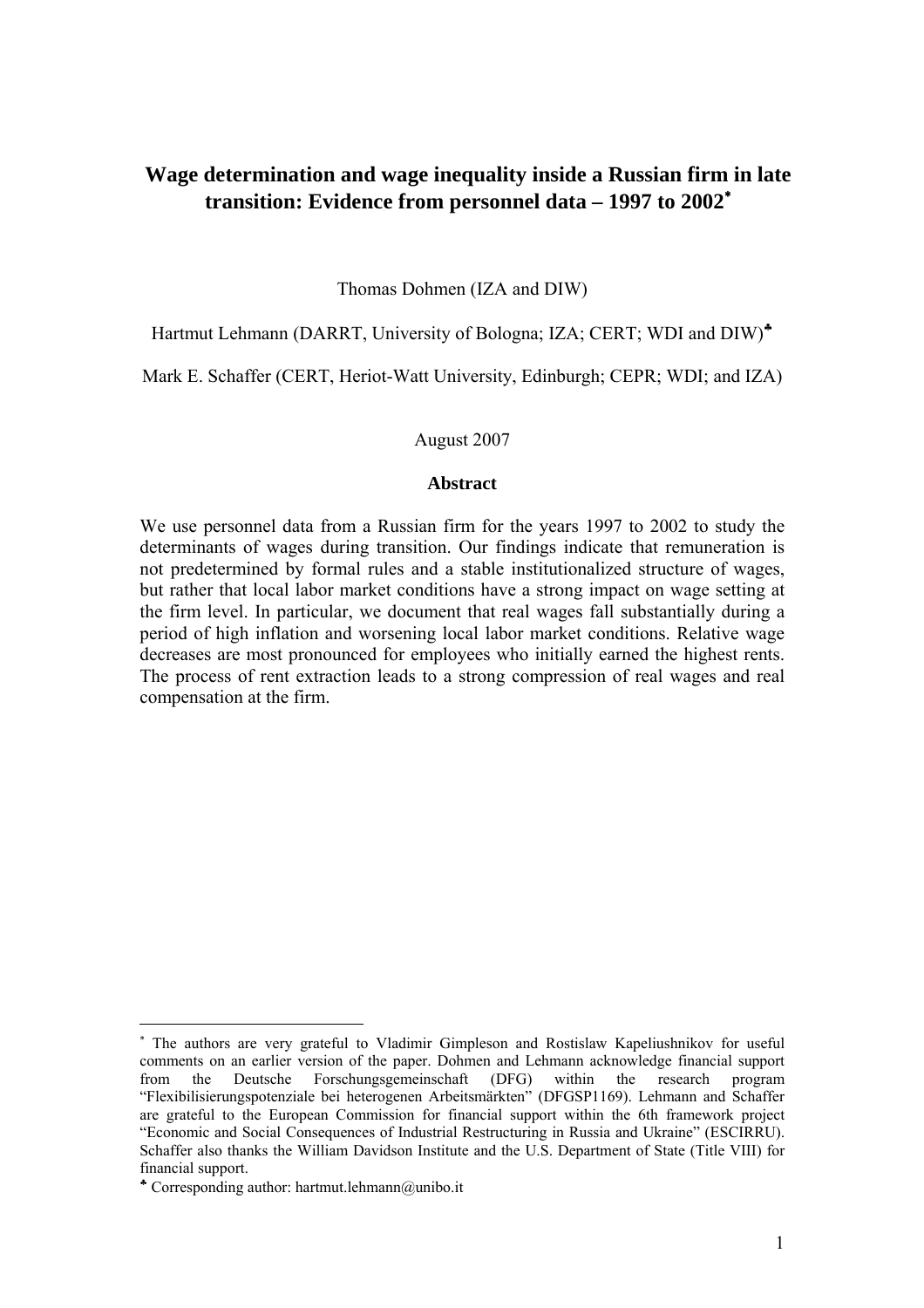### **1. Introduction**

The literature on wage formation and wage inequality in Russian labor markets, limited in scope and often constrained by data quality has left many controversial issues unresolved. One of the more fundamental issues is the question of which considerations drive managers in the wage determination process. Are Russian wages, for example, formed mainly by institutional factors related to industrial relations and internal labor markets as stressed by Clarke (2002) and Kapelyushnikov (2002) among others, or are managers in their wage decisions mainly led by the interplay of conditions in local labor markets, labor market institutions and considerations to achieve an optimal level of turnover of the workforce?

The first approach, which for shorthand we may call the industrial relations approach to wage determination in Russia, is aptly summarized by Clarke (2002): "The pattern of change in the structure of wages in Russia is consistent with the supposition that employers follow the line of least resistance and in the first instance adjust their hiring and management practices to a relatively stable level and structure of wages, raising money wages uniformly more or less in line with inflation, although with a lag that is the longer the more hard-pressed is the employer, so that differentials emerge corresponding to the relative prosperity of firms." Clarke's argumentation takes recourse to two strands in the literature on wage formation, the industrial relations institutional literature, which sees the wage structure in a firm the result of bargaining between production managers, human resource managers and top management, and the early literature on internal labor markets (Dunlop, 1957, and Doeringer and Piore, 1971). Both these strands, dealing with developed capitalist economies, point to the need to protect the workforce in the firm from shocks that occur in the outside labor market by maintaining a stable and "fair" relative wage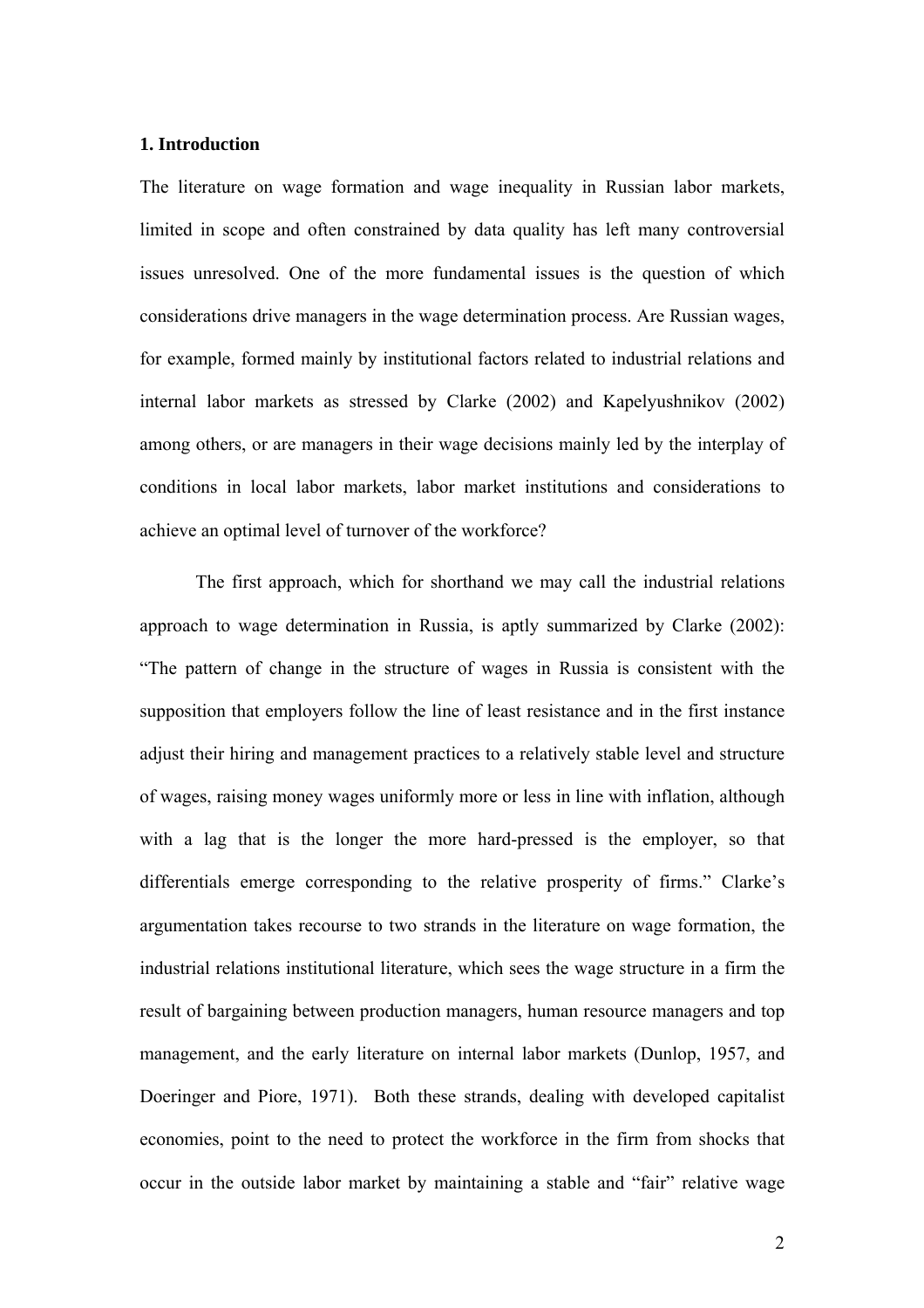structure also in times of economic hardship. Can wage differentiation in Russia during transition really be explained well by this approach? Are local labor market conditions really as irrelevant as maintained by Clarke?

The second approach to the analysis of Russian wage formation extends standard models of wage determination in capitalist economies to Russia, and assigns an important role to local labor market conditions in the wage formation process. No matter how much bargaining power of workers and employers is assumed in the models underlying the studies, i.e. independent of whether both agents are assumed to have substantial bargaining power as in the studies of Brainerd (2002), Luke and Schaffer (2000) and Commander, Dhar and Yemtsov (1996), whether employers decide unilaterally over wage levels and structure as is mooted in the study by Lehmann, Wadsworth, and Acquisti (1999), or whether the assumption of competitive labor markets is maintained (see e.g. Commander, McHale and Yemtsov, 1995), local labor market conditions are assumed to have a major impact on the decision making process as well as on outcomes.

Having unique longitudinal personnel data from a Russian manufacturing firm, which includes wages and bonuses of each employee, we provide new evidence on the issue of wage formation and differentiation in Russia. If the "industrial relations school" is right, then firms that have increasing profits should attempt to maintain real wage levels as much as is feasible in times of inflation and reverse real wage losses when inflation subsides. And local labor market conditions should play a very subordinate role, if any. We are fortunate to have personnel data for the years 1997 to 2002, a period that includes an episode of high inflation in the aftermath of the August 1998 financial crisis. In addition, the firm in question is in the reported period one of the few enterprises in the sector "machine building and metal works",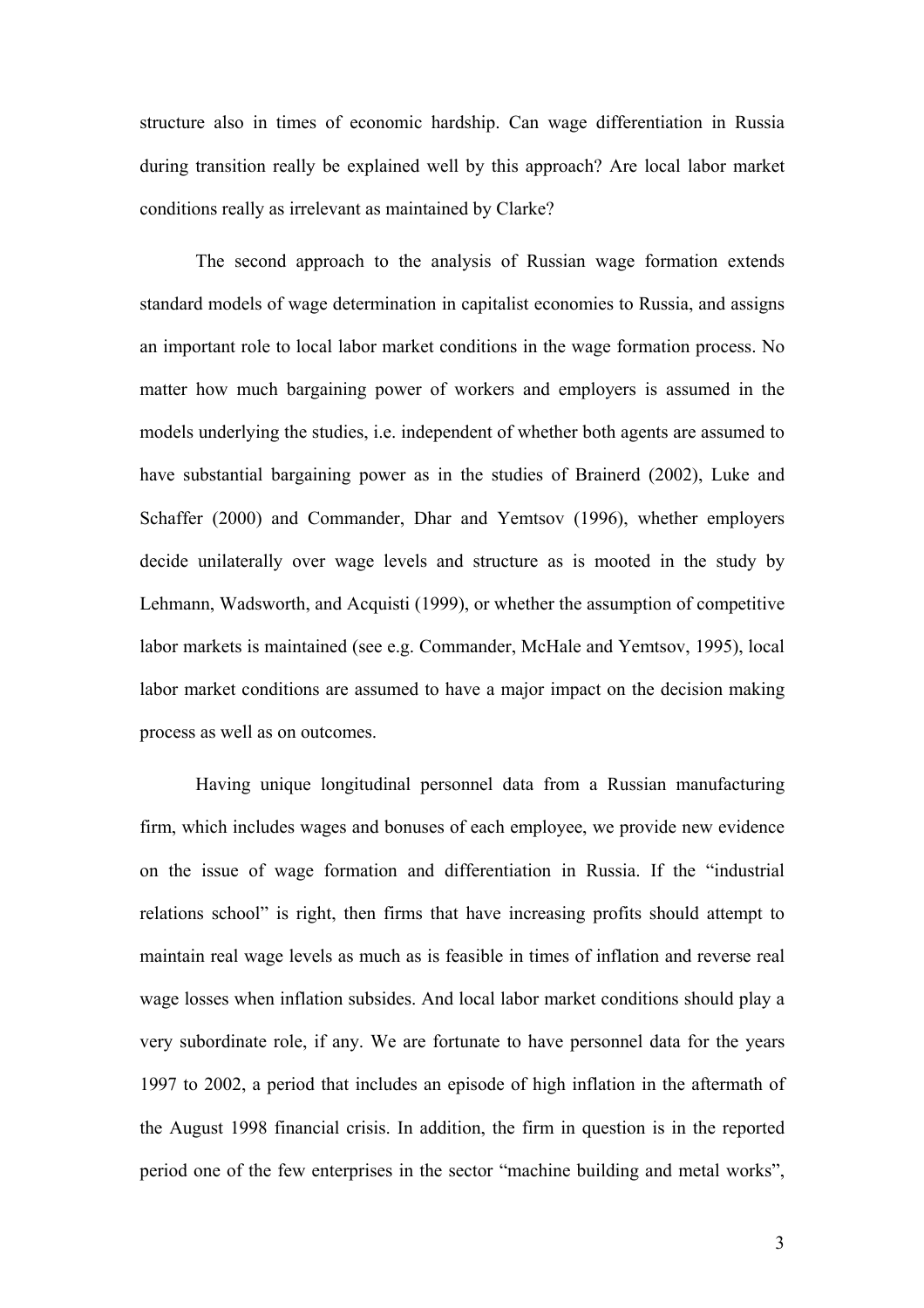which is able to maintain its employment level and shows a strong profit performance. Given our longitudinal personnel data and the profit situation of the firm we are able to provide direct evidence on the validity of the prediction put forth by Clarke and others from the "industrial relations school" of Russian wage formation.

To see whether and how important labor market conditions affect wages, we need, of course, information about the local labor market in which the firm operates. The information we use to this purpose is taken from regional Goskomstat data and from a sample of 33 industrial firms in the same region where the firm is active. We also interviewed the director general of the firm (CEO), after we had analyzed the personnel wage data, to get confirmation or clarification on the motives of management regarding its wage policies.

The main results in the final analysis provide little evidence for the prediction put forth by Clarke and others of the "industrial relations school"; our results rather show that local labor market conditions are one of the main driving forces determining management's wage policies in this Russian firm. In the firm at hand, top management, in particular the CEO, unilaterally determine wages in spite of official bargaining between management and trade union representatives. Before the financial crisis in 1998, labor turnover was very high in the firm. This turnover was driven by voluntary quits as employees saw better opportunities outside the firm. However, as of 1996 orders for the firm's products showed a very robust upturn and the firm was in desperate need of qualified production workers, engineers, etc. To attract these qualified employees and to retain them, top management offered real wages far above the regional and sector averages. After the financial crisis of August 1998 outside opportunities in the local labor market were substantially reduced. This enabled top management to extract rents from the firm's employees through the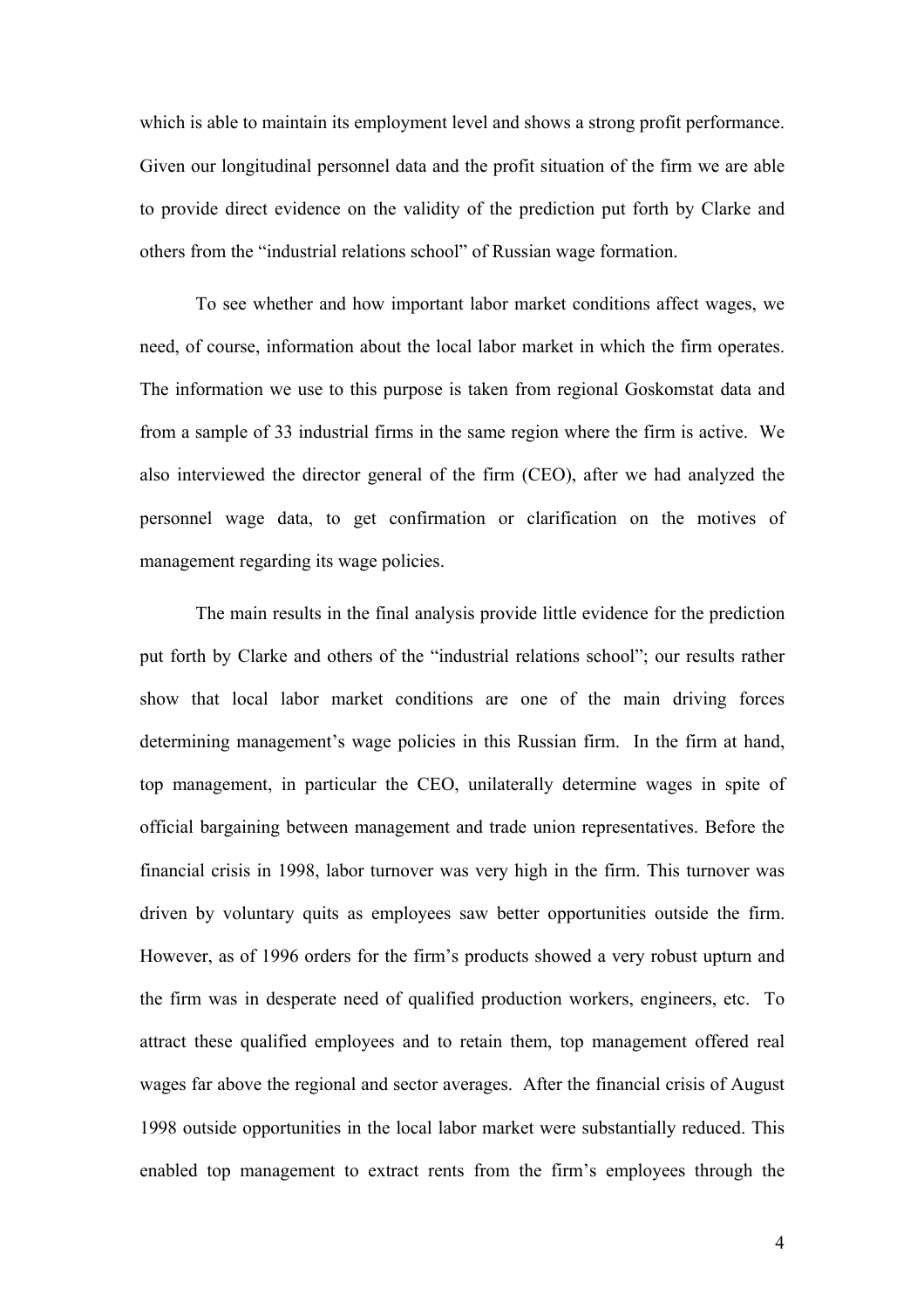erosion of real wages via the high inflation that manifested itself during and after the financial crisis. It curbed earnings most for those who earned the highest rents, resulting in a tremendous compression of real wages that was still in place at the end of the reported period. While nominal wages are never cut in this firm, long lasting real earnings losses were very substantial, and this despite a very strong profit performance.

The remainder of the paper is organized as follows. The next section introduces the firm under study and describes the personnel data set. Section 3 presents the main results of our analysis and establishes some robust evidence about the evolution of wages and total compensation in the firm over the period that encompasses the financial crisis and high inflation. A final section concludes.

#### **2. The firm and its personnel data**

 $\overline{a}$ 

The particular firm for which we have data is located in a provincial city in Russia and operates in the "machine building and metal working" sector. After having converted production lines from Soviet times "nearly one hundred percent", according to the director general of the firm  $(CEO)$ , it produces well equipment for gas and oil production and smith-press equipment. More than ninety percent of its production is destined for the Russian market. It has no local competitors, but nationally it has to compete with more than 5 firms, among them firms importing from the European Union. The firm was founded in the middle of the last century and privatized in 1992. A decade later more than half of the shares were owned by managers and workers, about twenty percent by former employees and roughly a quarter by other Russian entities. By that time the active share owners were the members of the board of directors and top management, to whom dividends are paid as well as to those

<span id="page-4-0"></span><sup>&</sup>lt;sup>1</sup> Interviews were held with the director general of the firm in the spring of 2002 and in April 2007.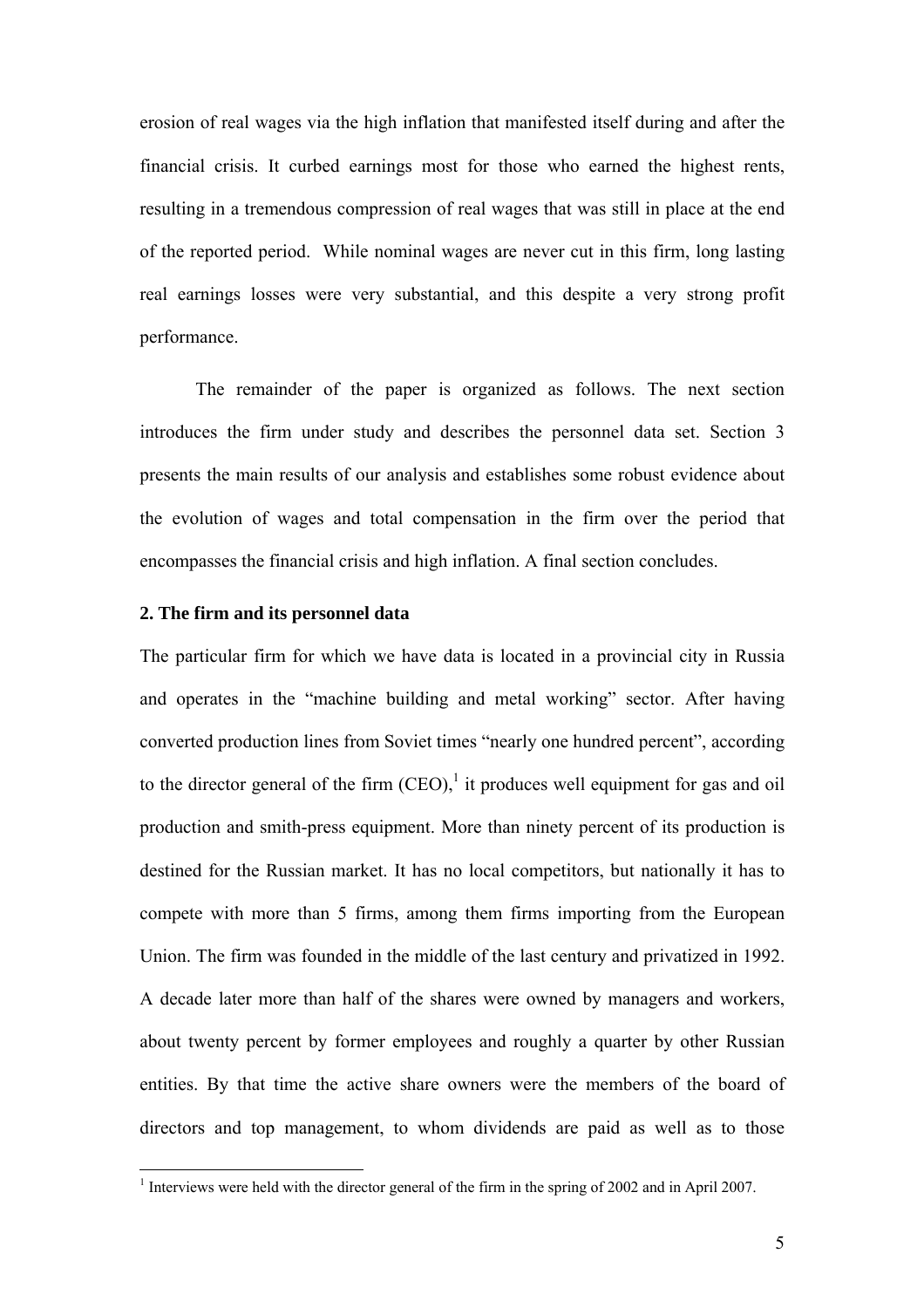workerswho own "privileged shares."<sup>2</sup> While there is collective bargaining at this firm on paper, trade union representatives have virtually no influence on wage policy and wages are set unilaterally by top management. Essentially all important decisions are taken by top managers and in particular by the CEO of this firm.

The firm that is analyzed here has an unusual profit performance in the reported period in relation to the sector in which it operates. As Figure 1 shows, the profitability of our firm and the profitability of the sector move in opposite directions in the years 1997 to 2003. Equally important is the fact that our firm, while having declining profits in the three years after 1997, is able to maintain positive profits throughout, i.e., there is clearly no dramatic negative impact on profits brought on by the crisis of August 1998. The firm is also unusual in its wage policies compared with the machine building and metal working sector, the oblast where it is located and the whole economy. Figure 2 shows a real monthly wage paid by our firm in 1997 and 1998 that is more than 50 percent higher than the wage paid in the sector and more than double the wage paid in the region. In the aftermath of the crisis we see a precipitous fall of the real wage in our firm, while wages in the economy at large, the region and the sector show a more moderate fall. After the crisis the real wage profile in the firm stays flat but shows a continuous rise for the three aggregates. By 2003 the average real wage in the economy and the sector exceed that in our firm. It is noteworthy, though, that the average regional wage remains below the firm's average wage even in 2003.

The firm that we analyze is clearly not representative of the industrial sector in Russia, in that it is more successful than most firms in this sector over the indicated period, and in that collective bargaining is not relevant for wage and employment

<span id="page-5-0"></span><sup>&</sup>lt;sup>2</sup> Interview with CEO in April 2007.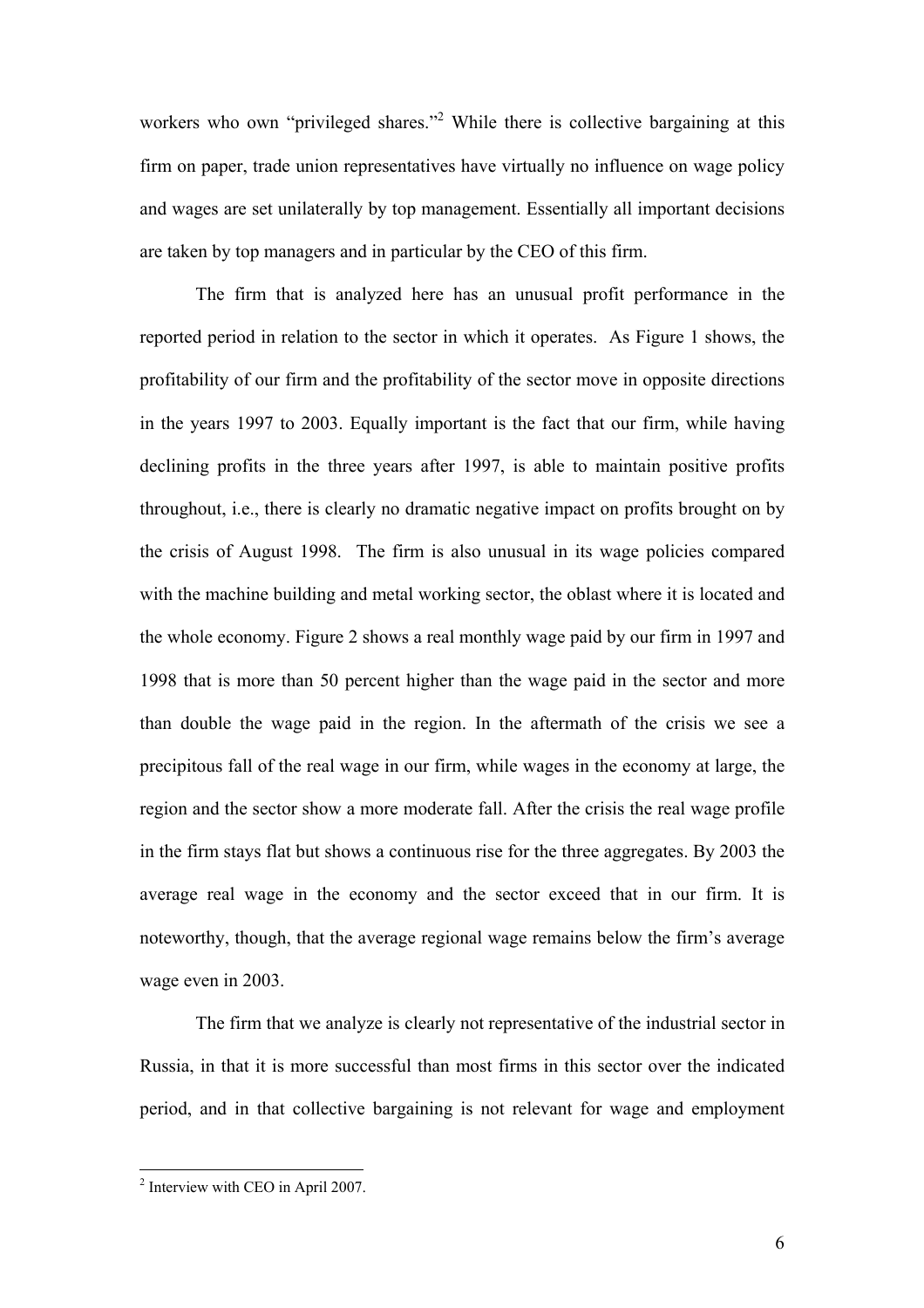outcomes. The personnel data of the firm in question are, however, well suited for testing hypotheses emanating from the various schools of thought regarding wage determination by management in Russian firms since the firm belongs to the minority of prosperous enterprises where workers' institutional influences are very limited and thus do not confound this process of wage determination.

The construction of the personnel data proceeded as follows. We created an electronic file based on records from the personnel archive of the firm, and constructed a year-end panel data set for the years 1997 to  $2002$ .<sup>[3](#page-6-0)</sup> We have records of all employees who were employed at any time during this period.<sup>[4](#page-6-1)</sup> The data contain information on individuals' demographic characteristics such as gender, age, marital status and number of children, on their educational attainment, retraining and other skill enhancement activities before joining the firm and during tenure at the firm. We also know the exact date when each employee started work at the firm as well as his/her complete working history before that date. We can trace each employee's career within the firm since we have information on the current position and on all previous positions and the periods when each of them was filled out by the employee. In addition we also know whether someone worked full-time or part-time. For those who separated from the firm we can distinguish between voluntary quit, transfer to another firm, individual dismissal, group dismissal and retirement.

In Russian firms the workforce is often divided into five employee categories: administration (i.e., management) which we label "managers"; accounting and financial specialists whom we label "accountants"; engineering and technical specialists (including programmers) whom we subsume under the term "engineers";

<span id="page-6-1"></span><span id="page-6-0"></span> $3$  We have also wage data for all months in 2003 except for December. However, since we also lack data on yearly bonuses for 2003, we do not use the compensation data for 2003 in this paper. 4 <sup>4</sup> Information for top managers is missing for reasons of confidentiality.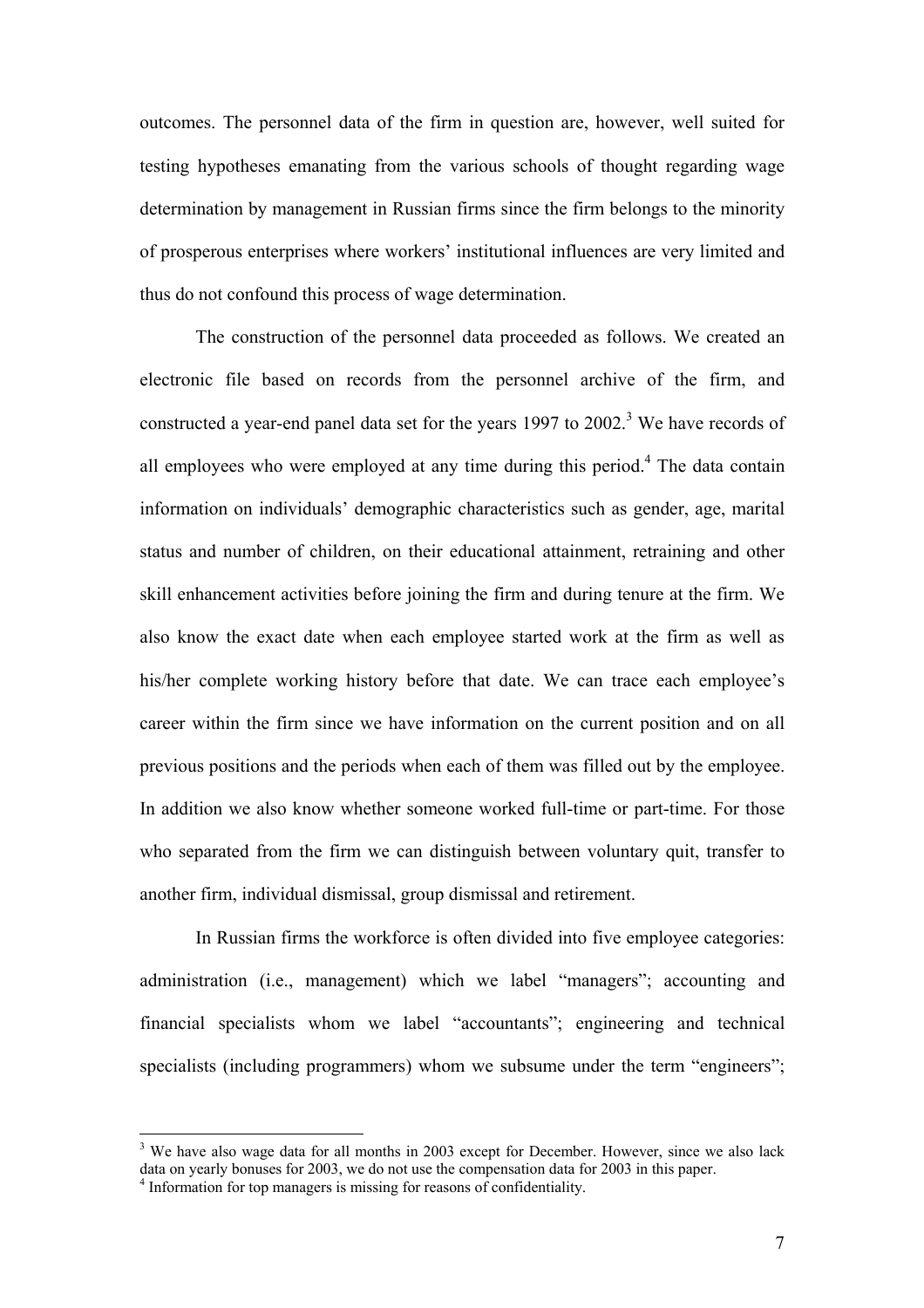primary and auxiliary production workers, whom we label "production workers"; and finally, service staff. $5$ 

For the years 1997 to 2002 we have monthly wages averaged over the year, and information on the three types of bonuses paid to the workforce: (1) a monthly bonus amounting to a fixed percentage of the wage; (2) an extra annual bonus whose level depends on "the results of the year" (i.e., a form of profit sharing); (3) an annual bonus labeled "other bonus". While production workers never receive a monthly bonus, the bonus labeled "other bonus" is paid to production workers only. Wages are reported by the firm as the employee's average monthly wage in rubles for the year (or fraction of the year, if not employed for the full 12 months), with no adjustment for inflation. The monthly bonus is reported as a percentage of the average monthly wage, and the corresponding ruble figure is recovered by applying the percentage to the nominal monthly wage. The other two bonuses are reported in nominal rubles. The inflation rate in Russia during this period was irregular and sometimes quite high - the price level more than doubled between the start of the financial crisis in July 1998 and April 1999, and was 0-2% per month before and after - and so some care is required to construct appropriate deflators. Because nominal average monthly wage and the nominal monthly bonus are averages for the year, they are deflated into 1997 constant rubles using an annual average CPI, i.e., the average price level for the year relative to the average price level in 1997. The other two bonuses are paid around the end of the year, and so these are converted into 1997 constant rubles using

<span id="page-7-0"></span><sup>&</sup>lt;sup>5</sup> Only production workers are subdivided into levels, primary production workers having eight and auxiliary production workers having six levels. The Russian term for service staff is младший обслуживающий персонал.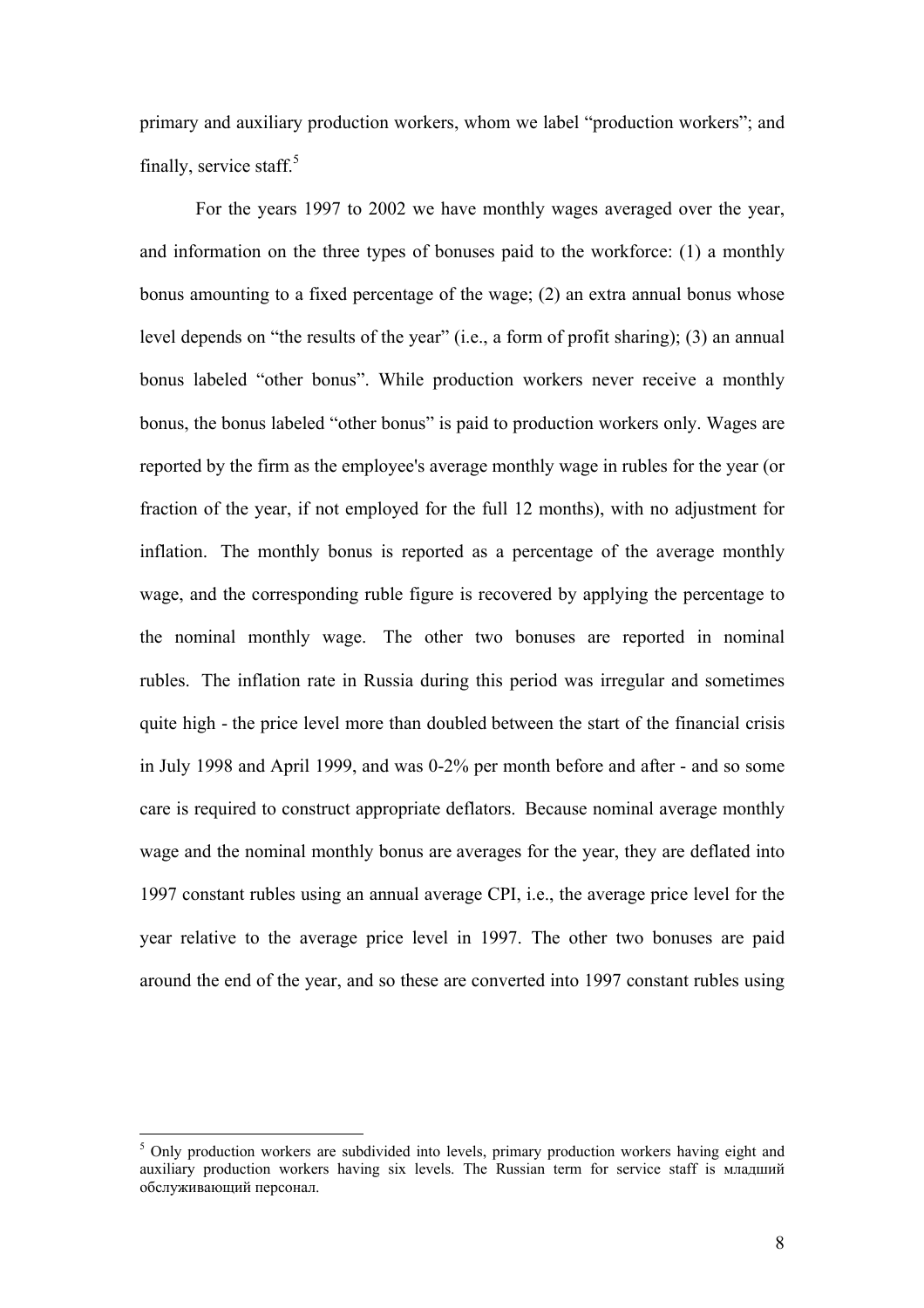the CPI price level for December of the corresponding year, i.e., the December price level in that year relative to the average 1997 price level.<sup>6</sup>

#### **3. Main Results**

#### *Employment*

Table 1 shows that employment grew steadily from 3,032 employees to 3,221 employees during the period January 1997 to December 2002, with the exception of the post-crisis year 1999. Yet, the composition of the workforce hardly changed throughout the period. There is a small increase in the share of workers, compensated by negligible falls in the shares of service staff, engineers and accountants, with managers accounting for the same share of 3.8 percent throughout.

Turnover rates, calculated as the sum of hires and separations during a given year normalized by the stock at the beginning of the year, were particularly large in 1997 and 1998 (see Table 2). After the crisis they fell quite dramatically, in 2002 reaching less than half the level of 1997. This secular pattern holds for all employee categories, but turnover was especially turbulent for accountants, production workers and service staff and much more modest for engineering staff throughout the period.

<span id="page-8-0"></span><sup>&</sup>lt;sup>6</sup> We have available monthly data on CPI inflation in Russia overall and in the oblast where the firm is located. In this paper we work primarily with average monthly wages, and so we compare average annual inflation in the oblast with national rates. This shows that inflation in the oblast is very similar to national inflation:

|      | Russia | Oblast |
|------|--------|--------|
| 1997 | 15.4   | 14.0   |
| 1998 | 38.1   | 38.7   |
| 1999 | 98.6   | 979    |
| 2000 | 20.8   | 20.4   |
| 2001 | 21.6   | 19.1   |
| 2002 | 16.0   | 14.5   |

These indices are based on average monthly price levels calculated using monthly inflation rates. Over the 1997-2002 period, the cumulative price indices diverge by less than 3%. Results using wages and bonuses deflated by the national CPI are therefore essentially identical to those using the oblast CPI. We use the former in what follows.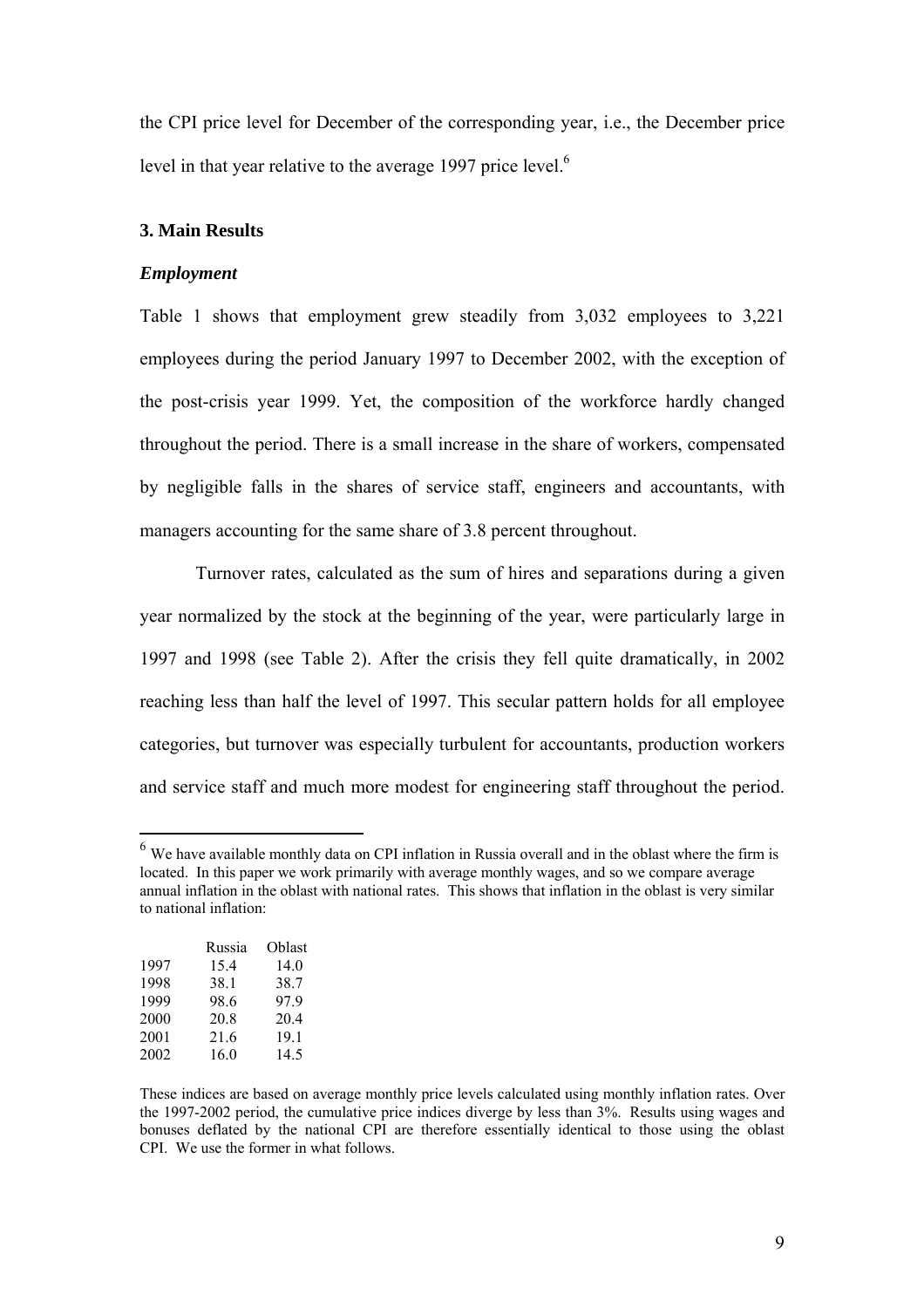In addition, while there was a large turnover of managers in the crisis year, there are few managers who enter or leave the firm after 1998.

The fall in turnover rates after the crisis year of 1998 comes about because of a fall in separation *and* hiring rates (see Table 2). The bulk of the separations (about 80 percent) throughout the period are voluntary quits. Therefore the fall in the separation rate in the post-crisis year suggests that the financial crisis restrained many employees from quitting. The firm's employees seem to have been continuously confronted with a more limited array of outside options compared with the situation beforethe crisis as we now show.<sup>7</sup>

Table 3 that summarizes turnover in a sample of industrial firms from the city where our firm resides can tell us something about local labor market conditions in the period 199[8](#page-9-1) to  $2001$ .<sup>8</sup> The turnover patterns presented in the regional sample are similar to those for the firm in the years 1998 to 2001. In particular, separation rates fall by similar percentages for all employee categories, while the fall in inflows is more pronounced for our firm than for the regional sample. If we take the turnover rate as an indicator of local labor market conditions, we can infer that outside opportunities have diminished in a substantial fashion for all employee types compared to the period before the crisis. These diminished opportunities can also be seen by the movements of the unemployment rate in the given oblast. Being substantially lower in the pre-crisis years 1995-1997 than the average rate in the Russian Federation, it shot up by roughly five percentage points between 1998 and 1999, and then showed a cumulative fall of one percentage point in the years 2000

<span id="page-9-0"></span> $<sup>7</sup>$  One element in an array of outside opportunities was the "suitcase trade", i.e. traveling between</sup> Russia and, e.g., China or Turkey and buying and selling certain types of goods informally. Such opportunities were severely reduced after the crisis, resulting in a dramatic fall of the number of "suitcase traders" throughout Russia (Eder. Yakovlev and Carkoglu. 2003).

<span id="page-9-1"></span> $8$  We have a balanced panel of 37 firms that represent roughly 15 percent of industrial employment in this city only for these four years. The data of our firm are included in this panel as we want to estimate local labor marker turnover rates.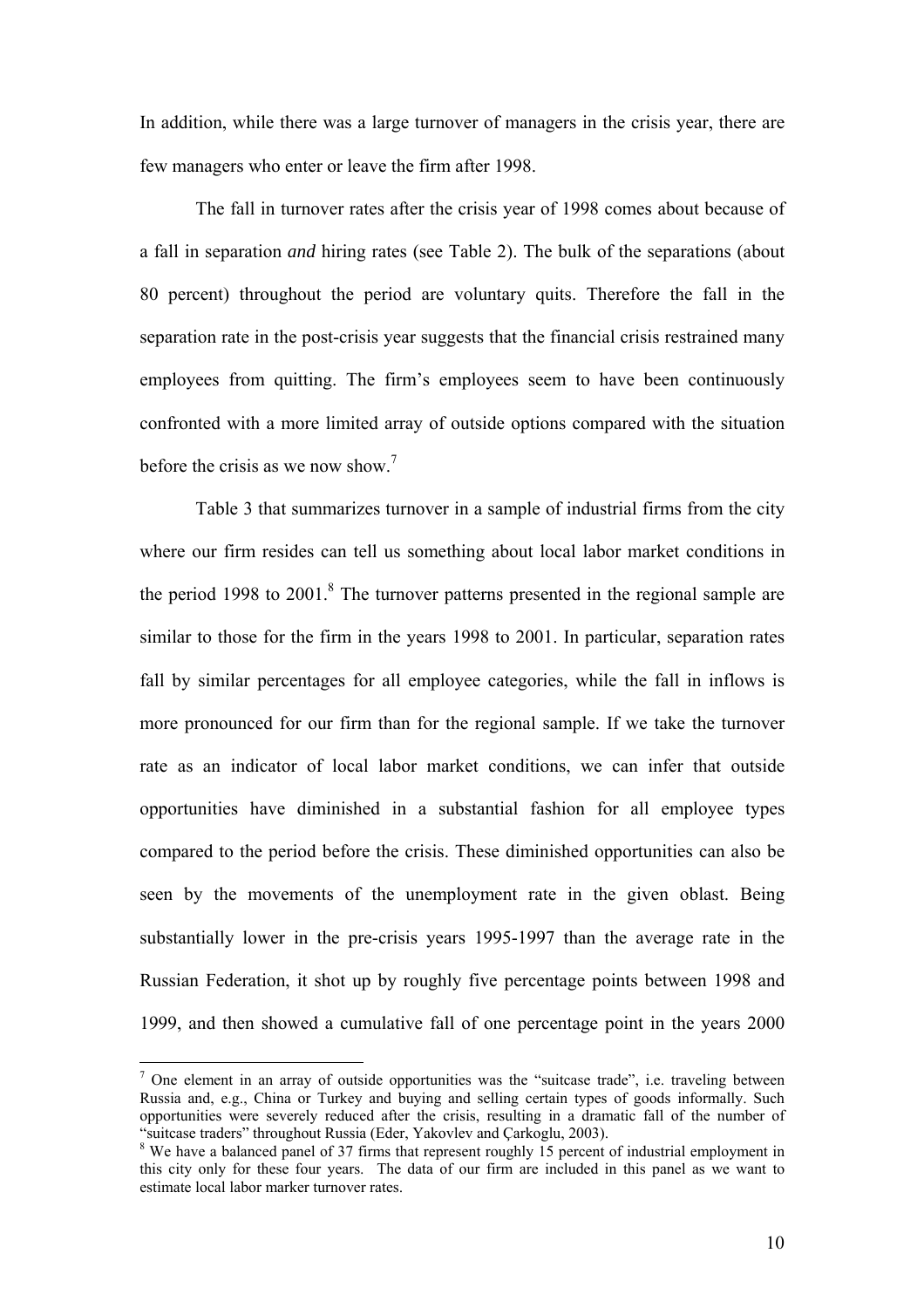and 2001. While the local unemployment rate was roughly six percentage points lower than the Russian average in 1998, it was two percentage points higher in 2001. The described trends and relative magnitudes of the unemployment rate as well as the presented turnover patterns estimated from a regional sample of industrial firms demonstrate that local labor market conditions were decisively worse after the crisis year of 1[9](#page-10-0)98 and did not recover as rapidly as in the Russian Federation in general.<sup>9</sup>

#### **Wage structure**

 $\overline{a}$ 

Figure 4 plots kernel density estimates of the real wage distributions for different employee categories in 1997. It is immediately obvious that there is substantial heterogeneity in wages within employee categories. Moreover, real wage distributions for different employee categories overlap, so that many high paid production workers, for example, earned at least as much as lower paid managers. Service staff had the lowest mean wages in 1997 followed, somewhat surprisingly, by engineers, then production workers and accountants. Managers had the highest wages on average. This ranking of employee group-specific wage distributions remains unchanged throughout the observation period.

Estimates from OLS regressions of log wages in 1997, reported in Table 4, show that service staff earn on average 52 percent less than production workers, while the latter earn around 6 percent more than engineering staff. Accountants and managers earn approximately 50 and 95 percent more than production workers (see column (1)). The estimated coefficients from the augmented Mincer wage regression in column (1) also illustrate that workers with longer tenure and more education receive higher wages. Women earn significantly less than men, while marital status

<span id="page-10-0"></span><sup>&</sup>lt;sup>9</sup> The sample of firms is not representative in terms of development of total employment in the region, since we have a balanced panel. However, the estimated inflow and outflow rates are indicative of falling outside opportunities after the crisis.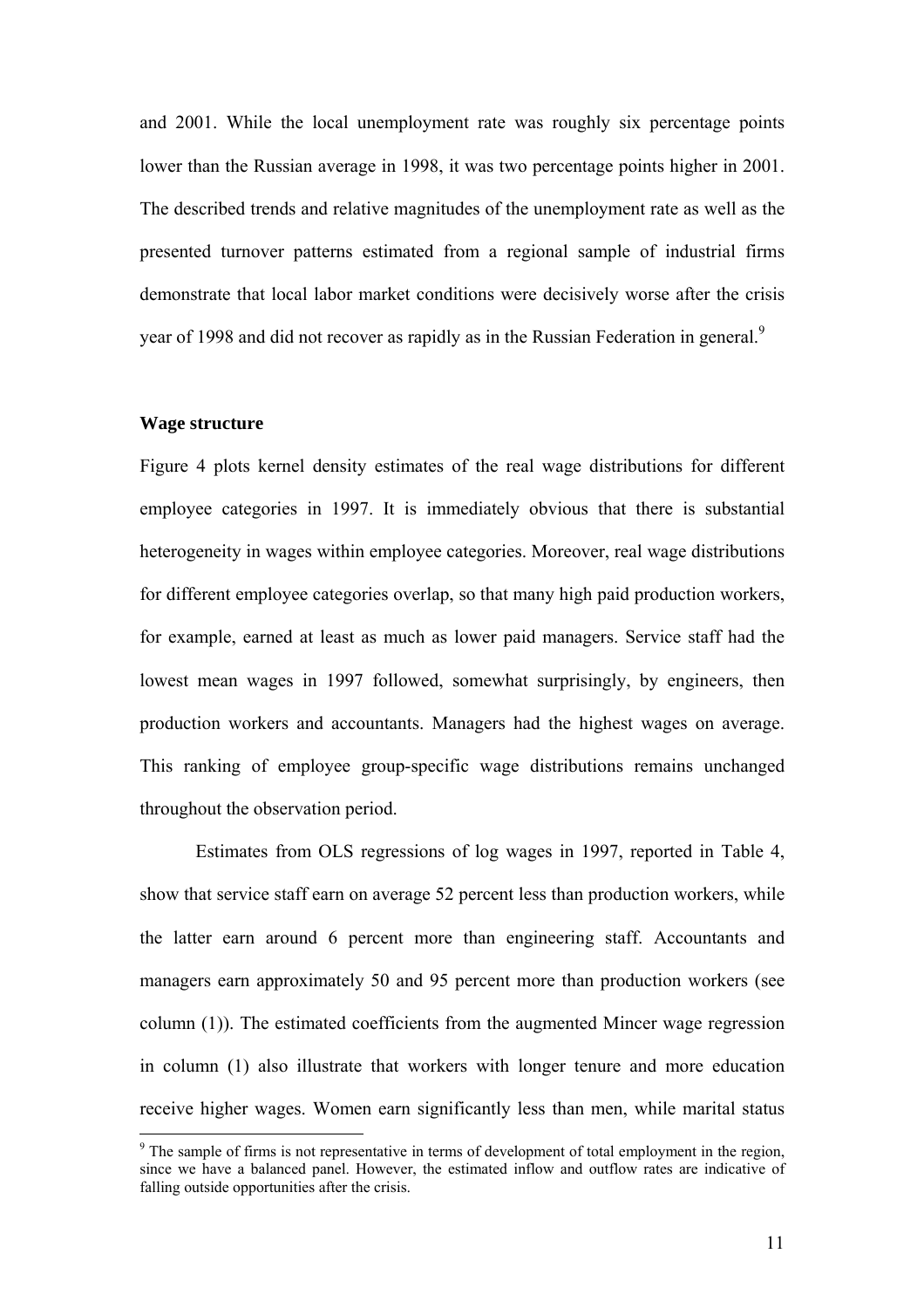and the number of children do not have a significant impact on wages. The mentioned factors determine the wage structure throughout the observation period, but the size of the effects is attenuated over time.<sup>10</sup> For example, while employees with university degree earned about 13 percent higher wages than employees with only basic education (conditional on employee category) in 1997, their wage mark-up falls to only 11 percent in 2002. It is also striking that wage tenure profiles are much flatter in 2002 than in 1997. In addition, the conditional gender wage gap is reduced between 1997 and 2002 from 27 to 15 percent, and, with the exception of managers, wage differences between employee categories have diminished as well by 2002, an issue to which we return later.

Columns (2) to (6) show wage regressions for the different employee categories. It is noteworthy that in 1997 the conditional gender wage gap was nearly twice as large for production workers as it was for service staff and nearly three times as large in comparison with the gender gap for engineers. Female accountants, on the other hand, experienced a wage premium over their male counterparts when one controls for other factors. Column (5) also makes clear that the larger returns to higher incomplete education compared with the returns to completed higher education for all employees was entirely driven by this relationship for accountants. That accountants who started but did not finish university had higher wages on average than accountants who completed university might strike one as counterintuitive. Confronted with this result, the firm's CEO stated that newly hired university graduates specializing in financial matters received low wages as the supply of these graduates was large, while experienced accountants who had worked long in the firm and some of whom might not have finished higher studies received higher wages. We

<span id="page-11-0"></span> $10$  The regression results for 2002 are not presented here but available on request.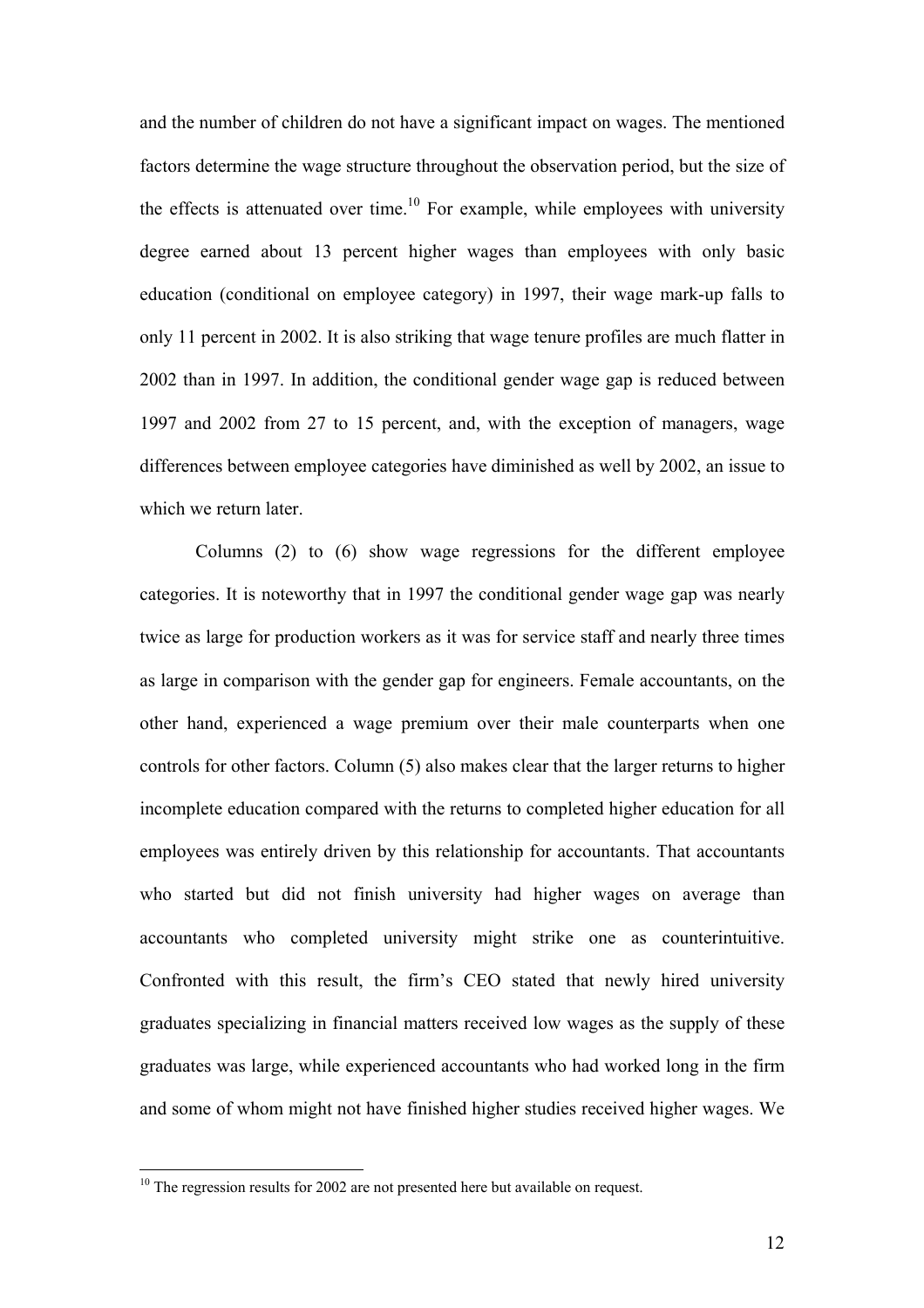should also point out, though, that the estimation results are based on only a small number of observations for accountants. In the case of production workers, where the number of observations is large, we get the expected result that workers with secondary and secondary professional education command higher wages than those with basic professional education or less.

Real total compensation was determined by the same factors as wages. This is not surprising since wages made up the lion share of total income in all years as Table 5 shows. In the crisis year of 1998, the wage share rose to more than 90 percent of total income and then declined to slightly more than three quarters of total income in 2002. The shares of all bonus components fell in the crisis year but then more than recovered in the remaining years.

## **Nominal and real rigidity**

 $\overline{a}$ 

An inspection of the data reveals that the firm never cuts nominal wages.<sup>11</sup> Real wages, however, fall markedly in the aftermath of the financial crisis in 1998. Figure 4 and Figure 5 show that real wages and real monthly compensation (measured as the sum of real monthly wages and the monthly share of all real bonus payments for the year) in the upper half of the respective distribution fell most, both in absolute and in relative terms, and recovered least in post crisis years. As a result, kernel density estimates of the wage distributions in 2002, plotted in Figure 6, are clearly to the left of the real wage distributions in 1997, for all employee categories. The real wage distributions in 2002 also appear more compressed. Exactly the same secular patterns

<span id="page-12-0"></span> $11$  Sources close to the firm's top management told us that the firm never contemplated to cut nominal wages since such cuts might have resulted in even higher quit rates than the ones observed before the crisis.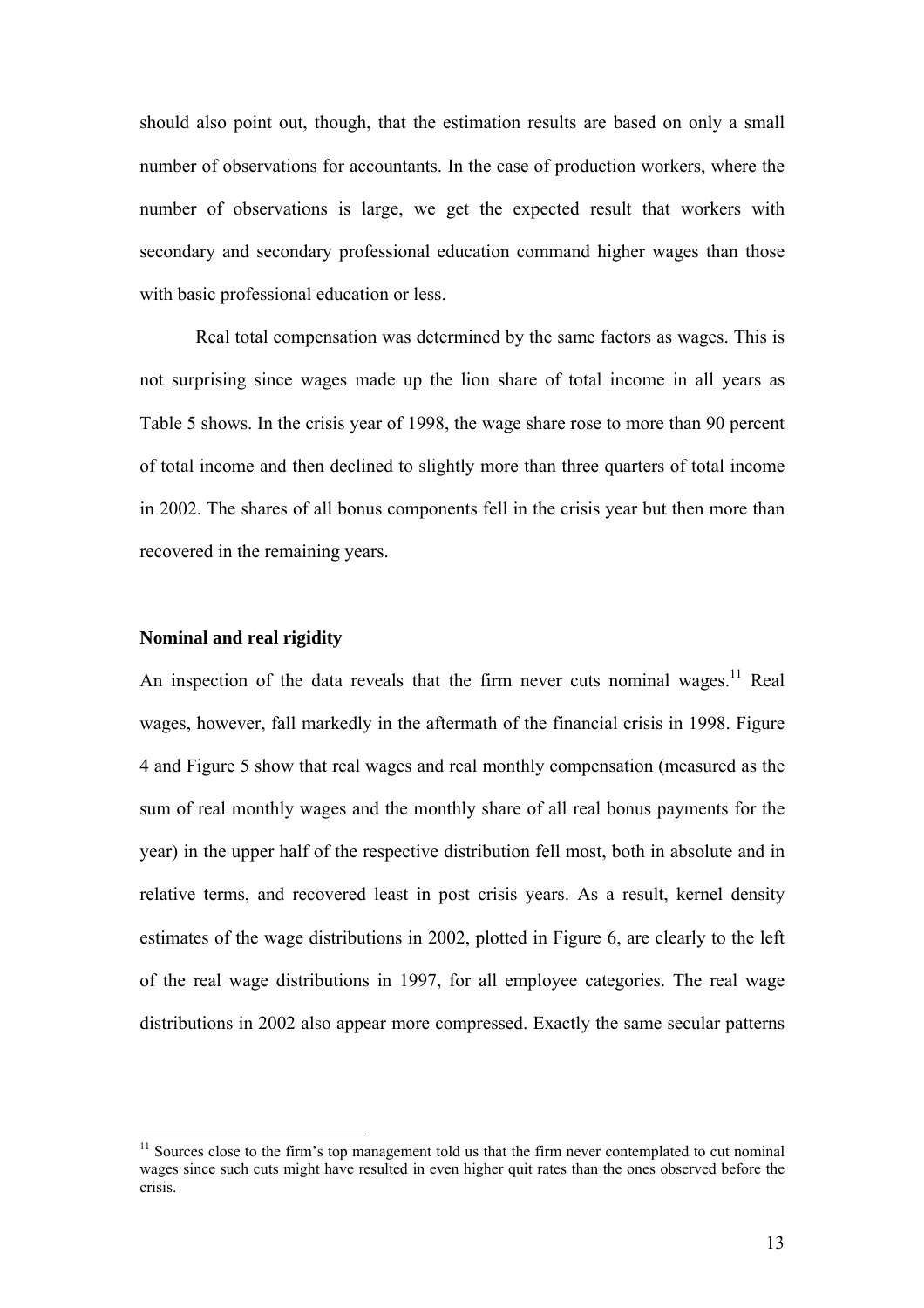can be observed for the real monthly compensation distributions, i.e., between 1997 and 2002 we get a shift to the left of these distributions and their compression.<sup>12</sup>

#### **Who bears the burden of the shock? Individual wage mobility**

Even though average real wages fall, not all employees are affected by the crisis in the same way. This becomes evident from Figure 7, which plots the kernel density estimate of the distribution function of real wage growth between 1997 and 2002. These heterogeneous real wage growth rates cause substantial relative wage mobility inside the firm as transition rates between quintiles of the wage distribution in 1997 (the origin state) and in 2002 (the destination state), calculated for the balanced panel of those who were continuously employed during the entire period, in Table 5 reveal[.13](#page-13-1) For example, only 35 percent of all employees who found themselves in the third quintile of the wage distribution in 1997 remain there in 2002, while 41 percent move up in the wage distribution and 24 percent move down. This pattern is observed for all employment groups, but is particularly marked for production workers.<sup>14</sup> The transition patterns are also very similar albeit slightly stronger for total compensation. Thus, the firm substantially realigned real wages and total compensation during the inflationary period following the financial crisis, especially for the core group of the firm, the production workers.

In order to assess whether particular characteristics systematically determine relative wage growth, we regress the growth rate of real wages between 1997 and 2002 on various individual and job characteristics. We restrict the sample to full-time employees who were continuously employed during the entire observation period.

<span id="page-13-1"></span><span id="page-13-0"></span><sup>&</sup>lt;sup>12</sup> The real monthly compensation distributions are not shown here but can be provided by the authors. <sup>13</sup> Some scholars studying Russian labor markets in the first half of the 1990's maintained that there was substantial relative wage mobility in the economy at large (see, e.g. Commander et al., 1995).<br><sup>14</sup> Transition matrices showing wage and compensation dynamics for different employee categories are

<span id="page-13-2"></span>available from the authors on request.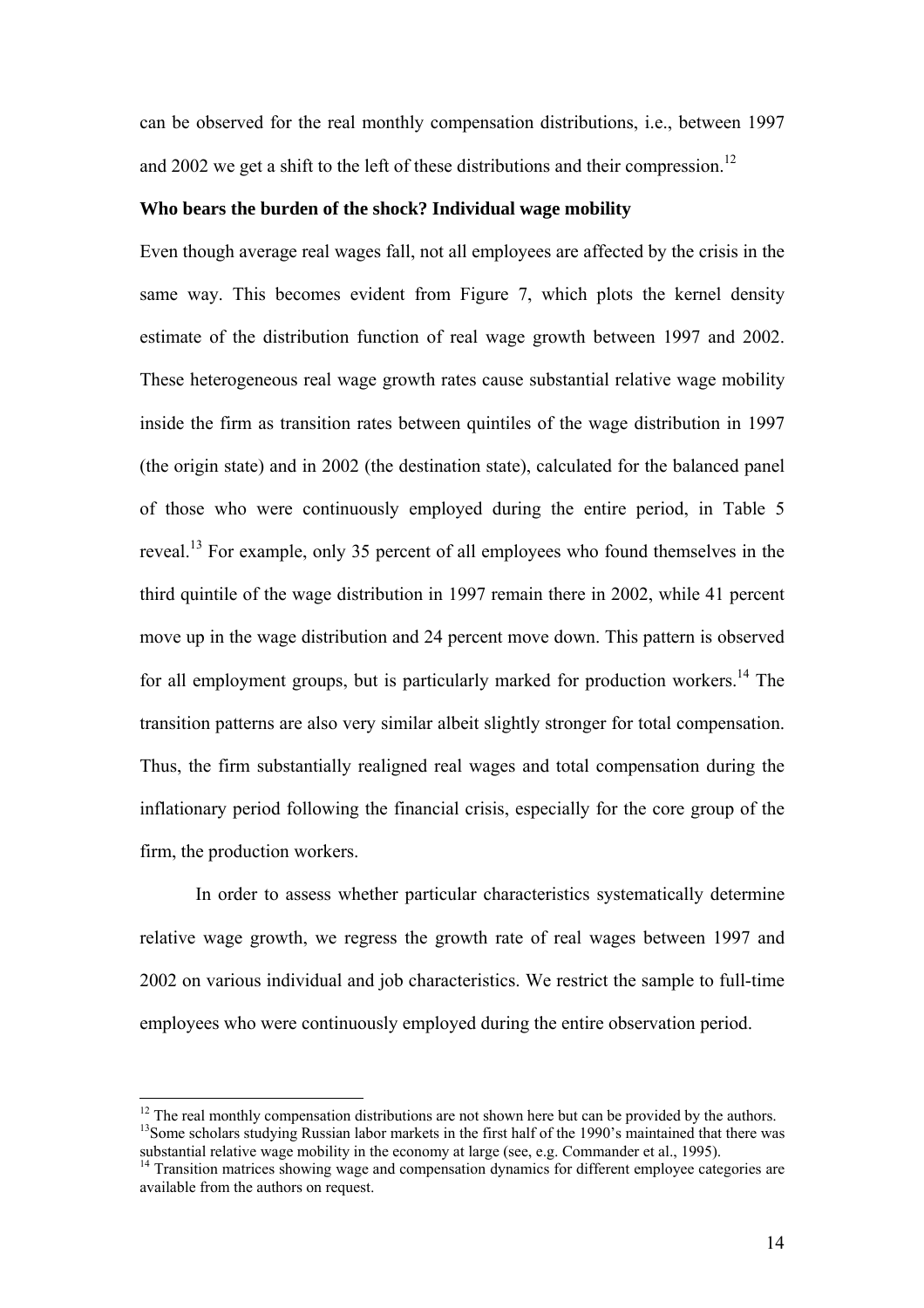Table 7 contains the regression results with three different specifications of the wage growth equation. Specification (1) estimates wage growth as a function of a cubic in tenure and age, dummies for highest educational attainment, and demographic dummies. This specification assumes that wage growth does not depend on an individual's position in the firm-level wage distribution in 1997. The tenurewage growth profile can be characterized as follows: tenure and wage growth are inversely related up to approximately 20 years, between 21 and 30 years of tenure wage growth remains flat at roughly minus 22 percent, and wage growth then turns slightly more negative for longer-tenured employees. On this measure, the firm seemed to favor those employees who have been hired more recently. Holding other factors constant, female employees earn a substantial premium if the results of the model in column 1 are to be believed.

Specification (2) adds dummies for the employee's position in the firm-level wage distribution in 1997. This model might still be too simplistic, since it assumes that all employees were confronted with the same wage distribution in 1997. As we have seen, though, the locations and the spreads of the wage distributions for the 5 employee categories were very different in 1997. To take account of this, specification (3) adds controls for the location in the employee category-specific wage distribution and dummies for employee categories. The results of specifications (2) and (3) are similar, and we concentrate our discussion on the results of specification (3).

The impact of tenure, while somewhat attenuated, remains negative throughout the tenure distribution. Secondary professional and higher educational attainment imply higher wage growth, while female employees experience smaller wage growth than their male counterparts. The latter result, reversing the estimated

15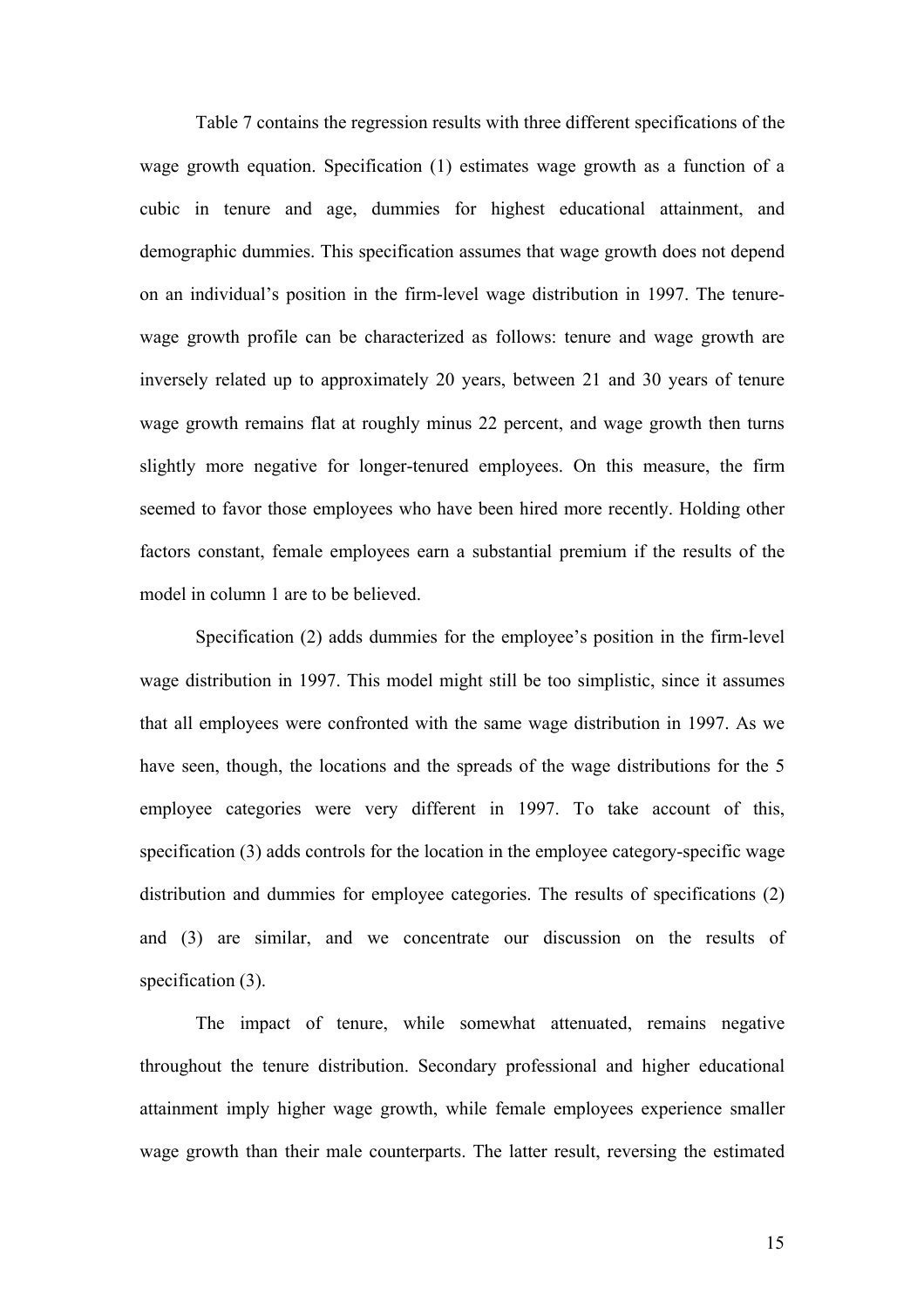wage growth premium for female employees in specification (1), can be explained by the fact that women find themselves in 1997 in employee and wage segments that exhibit the highest growth throughout the reported period.

The coefficients on the decile dummies strongly confirm our contention that employees positioned in 1997 in the lower deciles of their respective wage distribution experienced relative gains in the reported period. Location in the lower four deciles implies stronger wage growth than for those employees who were positioned in 1997 in the median decile. These relative gains are monotonically decreasing as we go from the bottom to the  $4<sup>th</sup>$  decile. In contrast, employees positioned in 1997 in the highest four deciles of their wage distribution are confronted with relative wage losses. Relative to production workers, service staff and engineers have wage gains over the period, while accountants and managers have wage losses albeit of a small order.

In Table 8 we remove the assumption that wage growth is equiproportionate for each quantile across all employee categories, and estimate wage growth regressions for each employee category separately.<sup>15</sup> The results show clear differences in the returns to the various deciles for the five employee categories. In particular, the relative returns for service staff show a much larger spread across the wage distribution than for other employee categories. In addition, production workers experience positive wage growth higher up in the wage distribution than other employees. The overall result is, however, very clear, no matter what the employee category: employees who find themselves in 1997 in the lower part of their respective

<span id="page-15-0"></span><sup>&</sup>lt;sup>15</sup> Since we use balanced panels in these wage growth regressions and since accountants have a very volatile relationship with the firm over the reported period, we have a very small number of observations for this employee category. This low number is responsible for the insignificance of virtually all coefficients in column 4 of Table 8.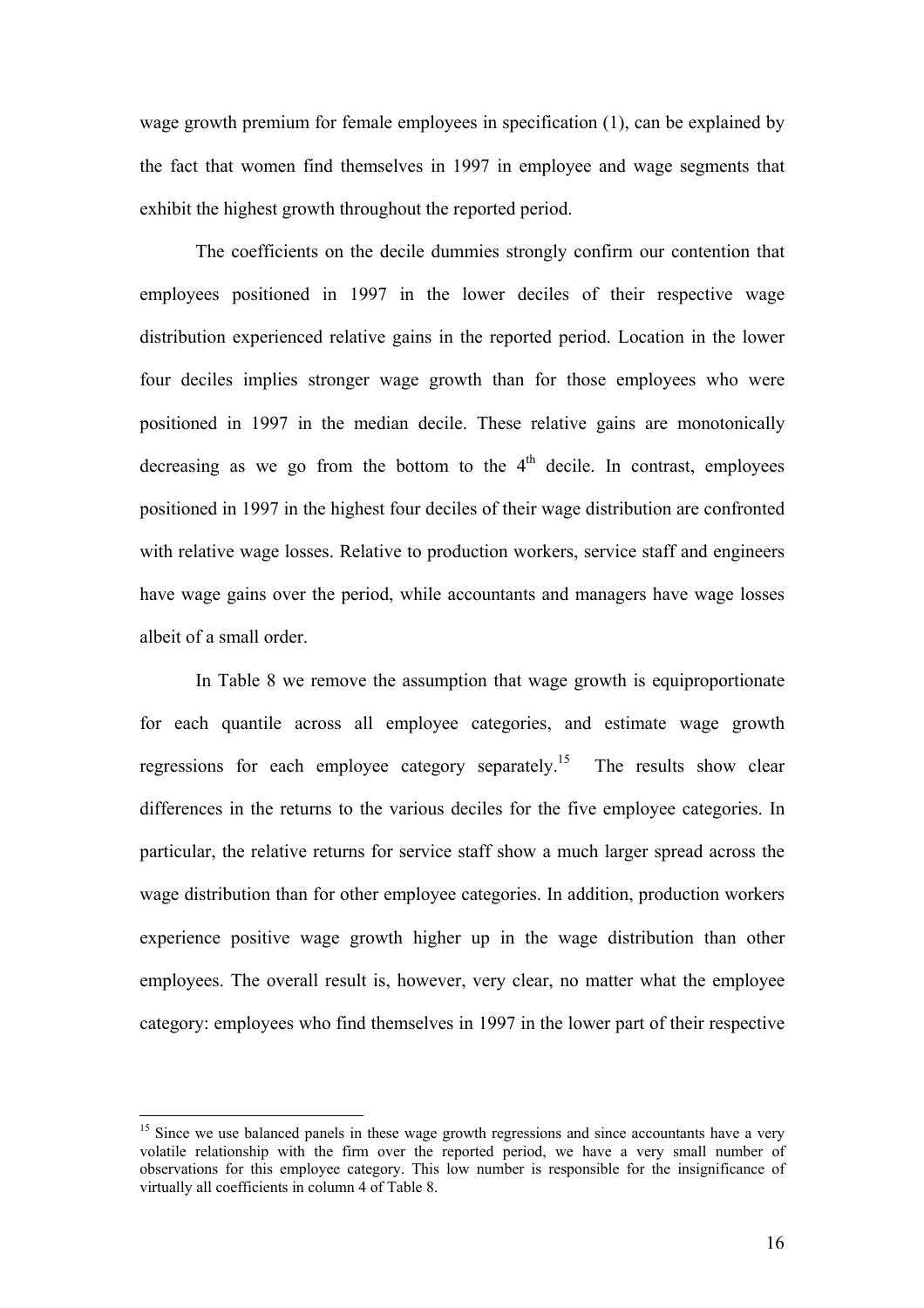wage distribution experience substantially higher wage growth than those who are located in the upper part.

The estimated effect of all of these determinants on the growth of total compensation are very similar, which is not surprising given that the different bonus payments only account for a small share of total compensation.

#### **Extraction of rents and approaching the outside option**

As we have seen, local labor market opportunities seem to have fallen substantially after the crisis year of 1998. These falling outside opportunities made it possible for the top management of the firm to use inflation to erode the rents that the firm's employees enjoyed before the crisis. Table 9, shows that the large positive differences between mean wages in the firm and mean wages in the sample of industrial firms located in the same local labor market turned either negative towards the end of the period or were tremendously reduced. The convergence of average wages in the firm towards average wages in the local labor market started after 1999 when employees' rents peaked. The extraction of rents during the period of real wage adjustment was quite relentless as a comparison of the entries for 1999 and the entries for 2002 reveals. If we link these relative wage movements to the information that we provided about local labor market conditions, it seems plausible that the top management of the firm uses these local labor market conditions as an important element in its calculus regarding wage setting. This conjecture is confirmed by the CEO when asked directly about the determination of wage levels. According to him, three dimensions are relevant for wage determination: the characteristics of a worker, i.e., her/his qualification, tenure, seniority and work experience in general; labor market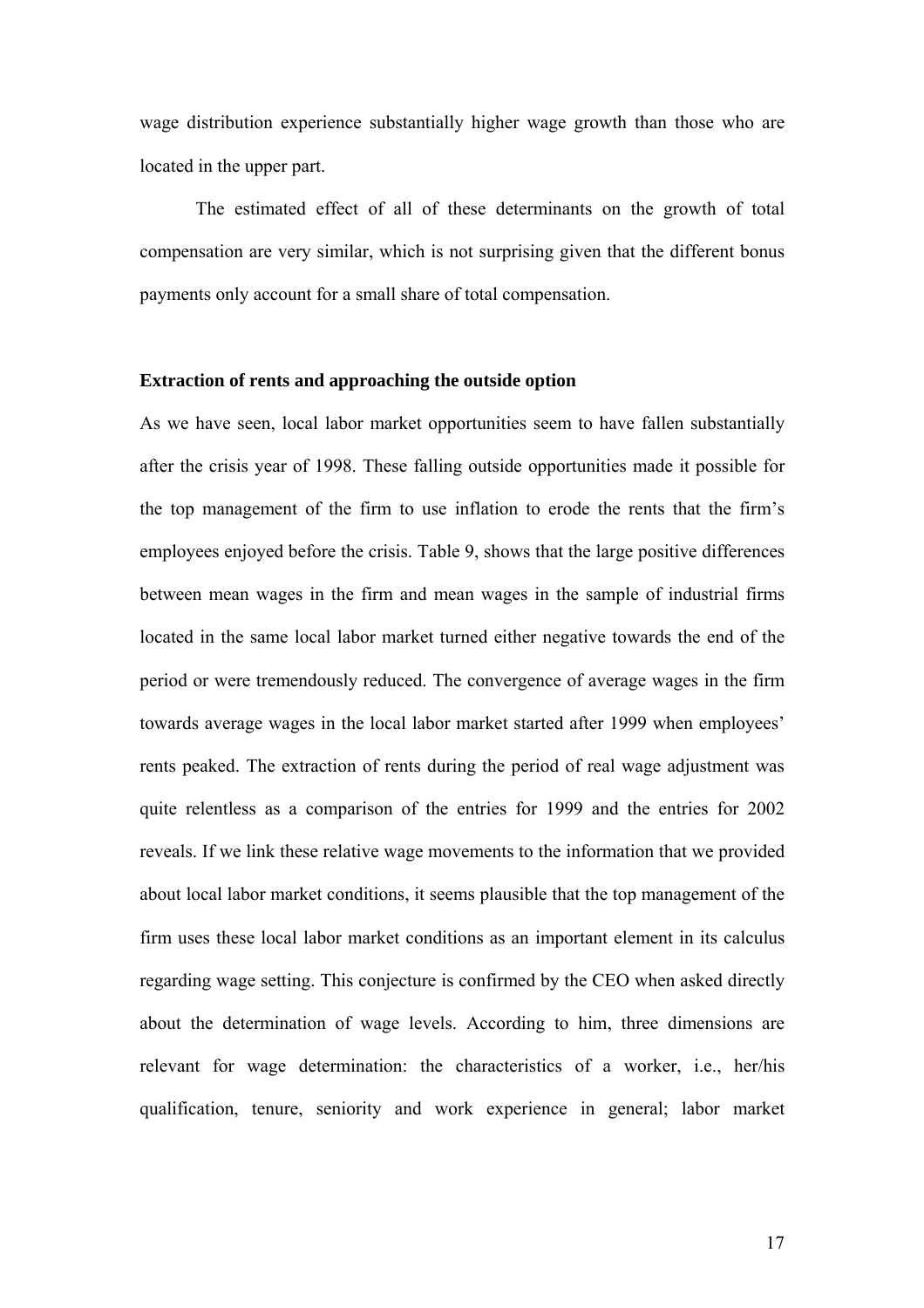conditions, in particular the wage level in the region and the wage level in the sector; and the price of the order in whose production the employee is engaged.

In sum, given our evidence on the time patterns of regional turnover, the regional unemployment rate, declining relative wage gaps and the statement by the CEO of the firm, we are confident that local labor market conditions are of paramount importance in the calculus of top management when it comes to wage setting. It is also our conjecture that in this Russian firm the causal effect runs from turnover to wages and not vice versa. This might seem counterintuitive as one would surmise that high wages would cause a fall in turnover. However, the efficiency wage models that explained the causal effect going from wages to turnover (see, e.g., Salop, 1979) are embedded in a mature capitalist economy that finds itself in a steady state. The Russian economy in the 1990s was clearly not in a steady state but in great turmoil with a tremendous amount of labor reallocation taking place. The CEO of our firm paints the following picture of this dramatic period when explaining the development of wages in the firm: "Higher than regional wages contributed to retaining and attracting highly qualified personnel after difficult crisis years in the beginning of the 1990s, when episodes of forced downsizing due to the output decline took place. Later, in 1995-1996, the firm started to receive orders, production growth began, and there was a need for qualified personnel. Since economic improvement happened all over the country, the only way to retain and attract personnel was to pay high wages. After the 1998 crisis, it was economically expedient to stabilize wages at the regional level."<sup>16</sup> In the final analysis market forces work in the case of our Russian firm and that in a relentless fashion.

<span id="page-17-0"></span><sup>&</sup>lt;sup>16</sup> Cited from the interview of April 2007.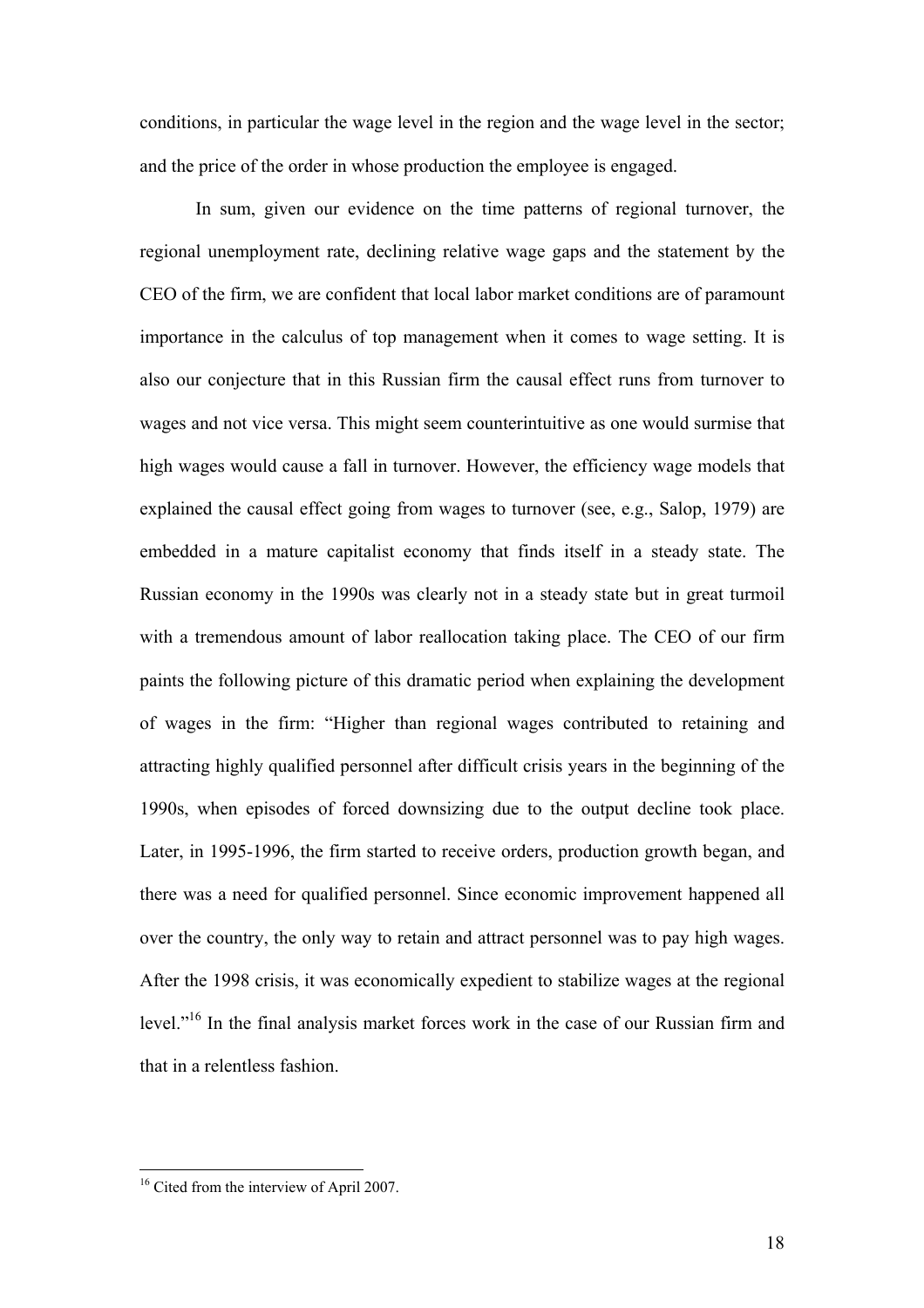## **Inequality**

A detailed analysis of the inequality trends in real wages and compensation contributes to a better understanding of the wage determination process in our firm. A comparison of the Figures 3 and 6 reveals that real wage distributions become more compressed. The difference in the median wage and wages for an employee at the  $90<sup>th</sup>$ percentile of the distribution is reduced by slightly less than 15 percentage points during the period from 1997 to 2002. The gap between the wage of an employee at the  $10<sup>th</sup>$  percentile of the wage distribution and the median wage narrowed by 37 percentage points from 1997 to 2002. Hence, the fall in wage inequality comes about by relative wage gains of employees in the lower part of the wage distribution. Gini coefficients reported in column (1) of Table 10 corroborate the decline in inequality of wages and total compensation for the entire workforce. The Gini coefficients in columns  $(2) - (6)$  show that wage and compensation inequality falls also within all employee categories in the aftermath of the financial crisis. However, this process of wage and compensation compression is not monotonic for all employee categories. For example, inequality fell to very low levels for service staff and managers in 2001, but rises again thereafter.

The Gini coefficient can be written as  $G = (2/\mu)cov(y, F(y))$ , where y is income,  $F(y)$  is the distribution function of y and  $\mu$  is mean income (see, e.g., Lambert, 2001). A simple algebraic manipulation then arrives at the decomposition of G into its components by income source:

$$
G = \sum_{k} R_{k} G_{k} S_{k} \tag{1},
$$

where  $R_k$  is the rank correlation of income source k with the distribution of total income,  $G_k$  is the Gini of income source k and  $S_k$  is the share of component k in total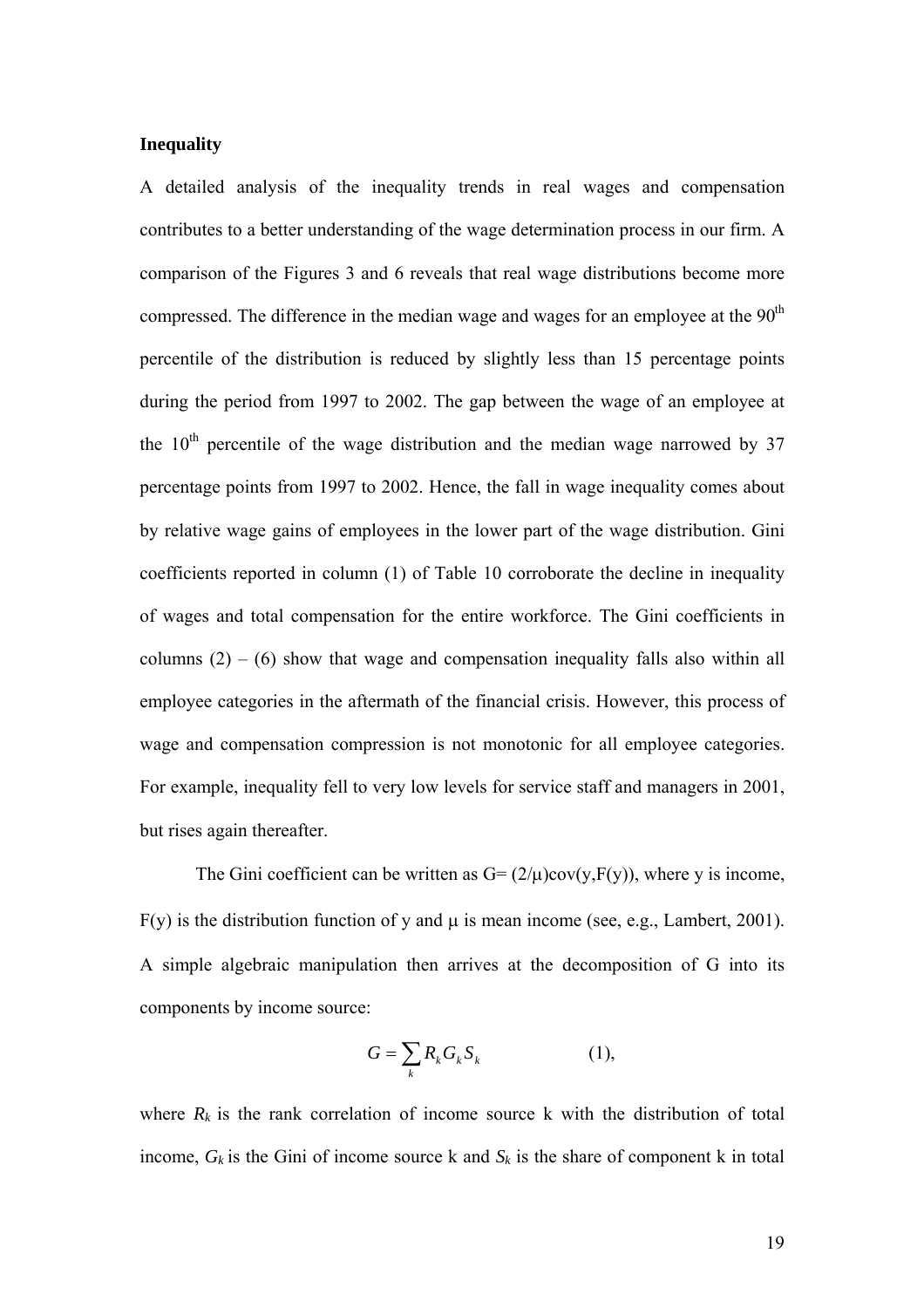income.<sup>17</sup> The decomposition of the Gini coefficient by income source is particularly interesting in our context to establish the contribution of the various components to inequality. The k-th component of equation (1) divided by G, i.e.,  $\frac{R_k G_l}{G}$  $\frac{R_k G_k S_k}{\sigma}$ , gives us the share of income source k in total inequality. Dividing this expression by  $S_k$  shows the inequality component as a fraction of its income share. Finally,  $\frac{R_k G_k B_k}{G} - S_k$ *G*  $\frac{R_k G_k S_k}{T}$  – approximates the impact of a 1 percent change of income source k on overall inequality. This latter measure can also be understood as income source k's marginal effect relative to the overall Gini (see Lerman and Yitzaki, 1985).

The upper panel of Table 11 presents the Gini coefficients for the different compensation components. Inequality in wages and in the extra bonus gradually falls with the exception that inequality in the extra bonus was zero in the crisis year 1998 since no extra bonus was paid at all. The other two bonus types show a more erratic behavior. The compression in total compensation is less pronounced than the compression in wages, not least because the Gini coefficients of bonuses were far higher than the Gini coefficients of wages (see top panel of Table 11). Despite this large difference between the Gini coefficients of bonus payments and the Gini coefficient of wages, bonuses contributed little to overall inequality for two reasons. First, their shares were small relative to the share of wages (see Table 5). Second, the rank correlations of all bonus payments with the distribution of total income were far weaker than the nearly perfect rank correlation of wages (see bottom panel of

$$
G = (2/\mu) \sum_{k=1}^{K} cov(y_k, F) = \sum_{k=1}^{K} [cov(y_k, F) / cov(y_k, F_k)][2 cov(y_k, F_k) / \mu_k][\mu_k / \mu].
$$

<span id="page-19-0"></span> $17$  This decomposition is due to Lerman and Yitzaki (1985) who show that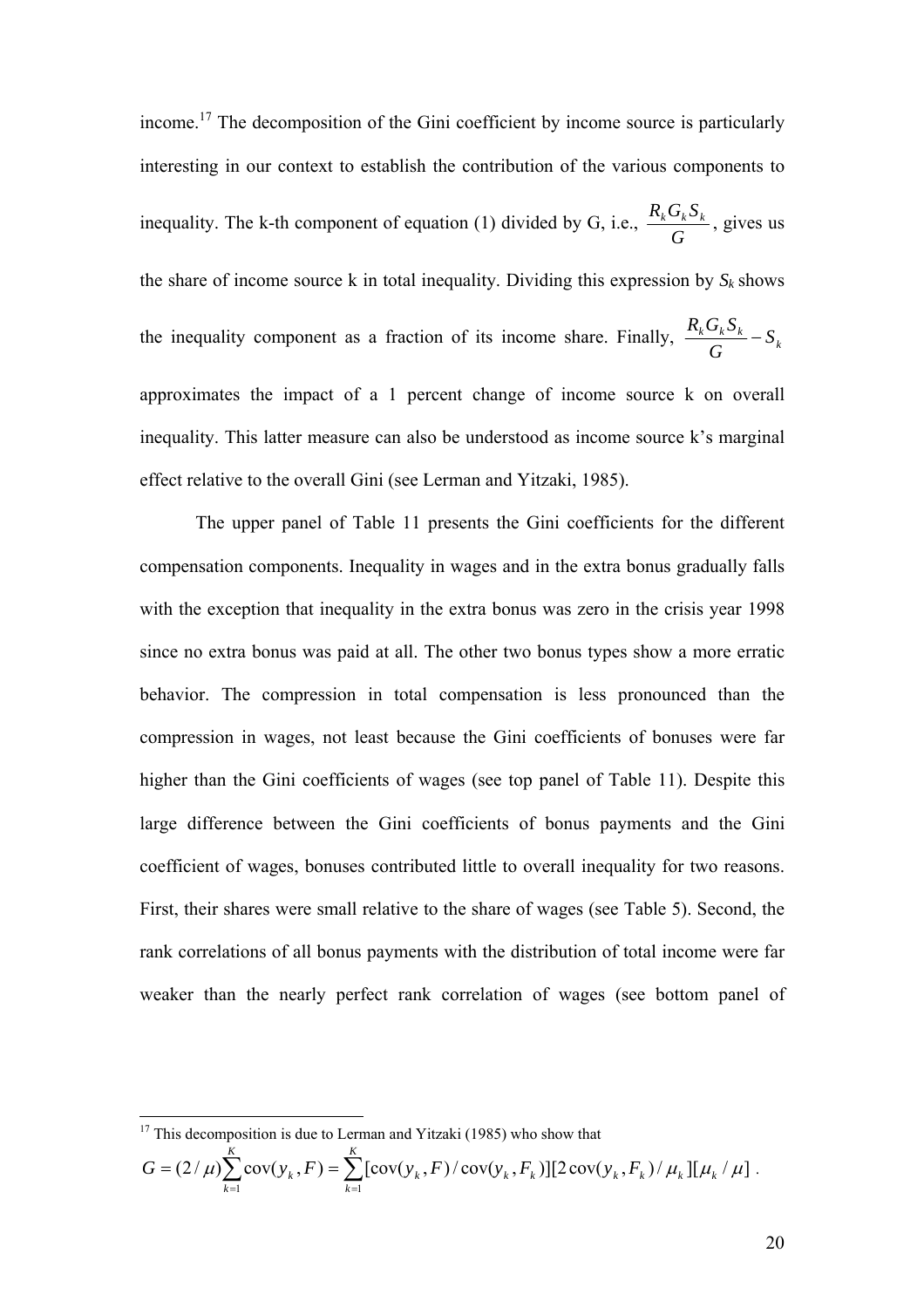Table 11).<sup>18</sup> Wages contributed slightly less to overall inequality than their share in total income, as Table 12 demonstrates, and therefore had a (hypothetical) attenuating impact on overall inequality in all years as the bottom panel of Table 13 reveals. Monthly bonus payments, in contrast, "aggravated" overall inequality in all years apart from 1999.

Alternative measures of inequality such as general entropy indices confirm the findings concerning the larger compression of wages and total compensation in the upper parts of their distributions. The general entropy index, which is given by

$$
GEI(\alpha) = \left[\frac{1}{N\alpha(\alpha-1)}\right] \sum_{i} \left[\left(\frac{x_i}{\mu}\right)^{\alpha} - 1\right]
$$
 (2),

where N is the number of observational units,  $x_i$  is the level of earnings of the i-th observational unit, and  $\mu$  is mean earnings, allows us to assess whether the change in inequality is mostly driven by changes at the bottom or by changes at the top of the distribution, by varying the parameter  $\alpha$ . The index is more sensitive to changes at the top of the distribution the larger is  $\alpha$ .<sup>19</sup> Since the fall in the general entropy index for a parameter value of -1 is more pronounced than for a value of 1, we conclude that the relative gains at the bottom of the wage and the compensation distributions are the more important driving factors of the fall in overall inequality. If we give more weight to wages in the lower part of the distribution, our measure of overall wage inequality, GEI(-1) indicates that inequality fell by 62 percent between 1997 and 2002. If, on the other hand, the index is more sensitive to wages in the upper part of the distribution

<span id="page-20-0"></span><sup>&</sup>lt;sup>18</sup> One might find it puzzling that the Gini of total compensation is very close to the Gini of wages given these far higher Gini coefficients for bonus payments. For example in 1997 the Gini of total compensation amounts to 0.2928 while the Gini of wages is 0.2802. A simple back of the envelope calculation, using equation (1), brings home the point that the large  $G_k$  's of the bonus components are wiped out by their small  $S_k$ 's and  $R_k$ 's.

<span id="page-20-1"></span><sup>&</sup>lt;sup>19</sup>  $GELI(\alpha)$  encompasses several well known inequality measures: for example,  $GEL(0)$  corresponds to the mean log deviation, GEI(1) to the Theil index and GEI(2) to one half of the square of the coefficient of variation. We use a modified version of the Stata module "descogini" by Alejandro Lopez-Feldman for our calculations. See Feldman (2005).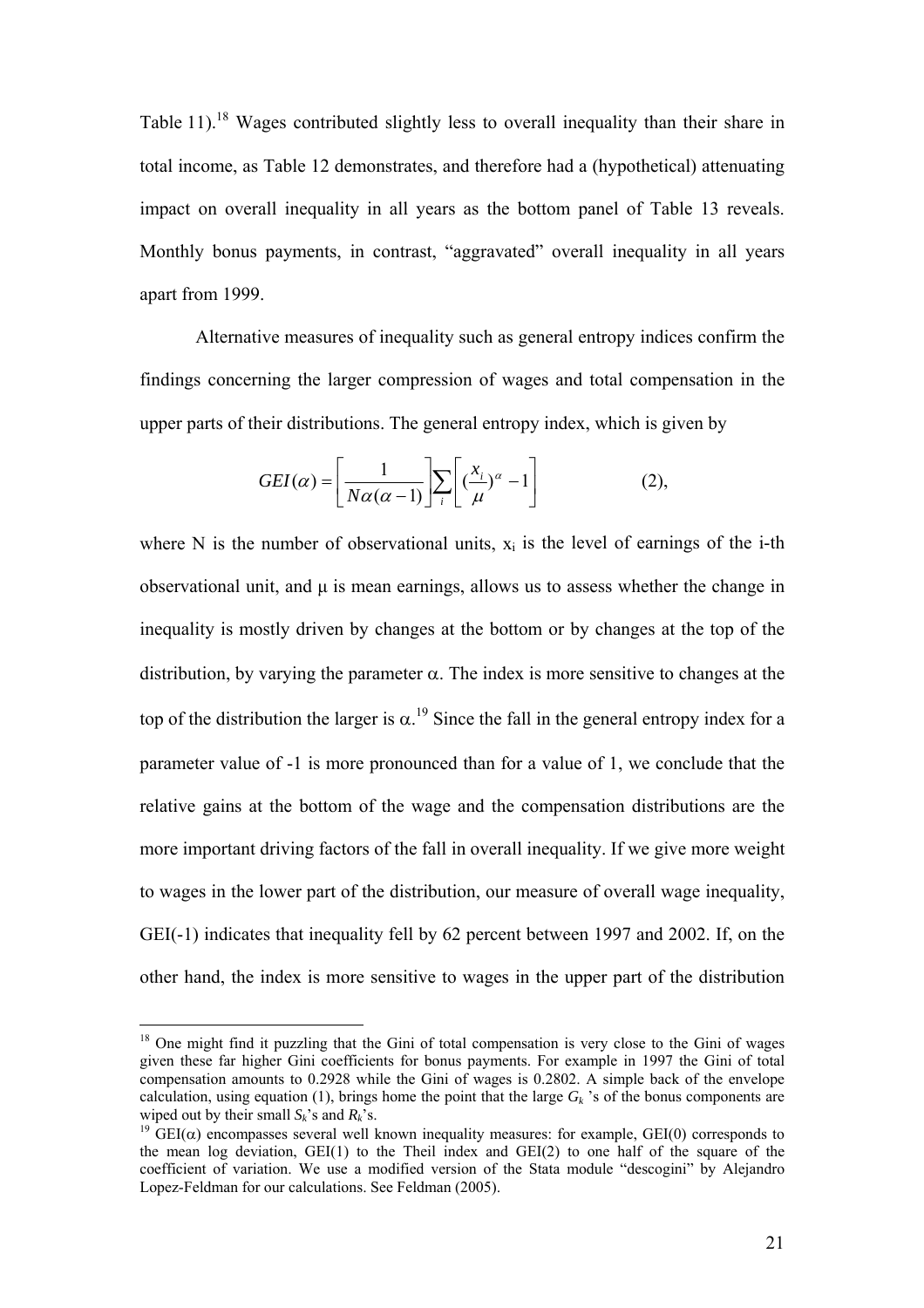then measured overall wage inequality fell by "only" 44 percent (see columns (1) and (4) of panel a of Table 13). Falling inequality is mostly driven by compression within the lower part of the wage distribution in all employee categories except for managers.<sup>20</sup>

The general entropy index can also be additively decomposed into the "within" and "between" parts of inequality. This decomposition reveals that inequality within employee categories dominate overall wage inequality in 1997, while in 2002 within and between group inequality are of roughly equal magnitude (see columns (2) and (3) as well as columns (5) and (6) of top panel of Table 14). The *GEI(-1)* and *GEI(1)* measures indicate that within-inequality fell, respectively, by 69 and 60 percent and that between-inequality was reduced by 37 and 1 percent respectively. Most of the compression in the overall wage distribution between 1997 and 2002 occurred because there was tremendous compression of wages within employee categories. These patterns also hold for inequality of total compensation as the statistics in the bottom panel of Table 13 demonstrate. We take these patterns as additional evidence that local labor market conditions strongly impact on the setting of wages in our firm.

#### **5. Conclusions**

Having a rich personnel data set of one Russian firm for the years 1997 to 2002 at our disposal, we can trace out the evolution of wages, total compensation and employment in a period that included an episode of high inflation during and in the aftermath of the financial crisis of 1998. The observed evolution points to "price"

<span id="page-21-0"></span> $20$  For example, wage inequality for service staff and production workers fell by 70 percent and 58 percent if we take  $\widehat{G}E I(-1)$ , but only by 60 percent and 41 percent respectively if we use  $\widehat{G}E I(1)$  to calculate percentage changes in inequality. For managers, on the other hand, these percentage changes amount to 64 and 68 percent. Detailed results are available from the authors upon request.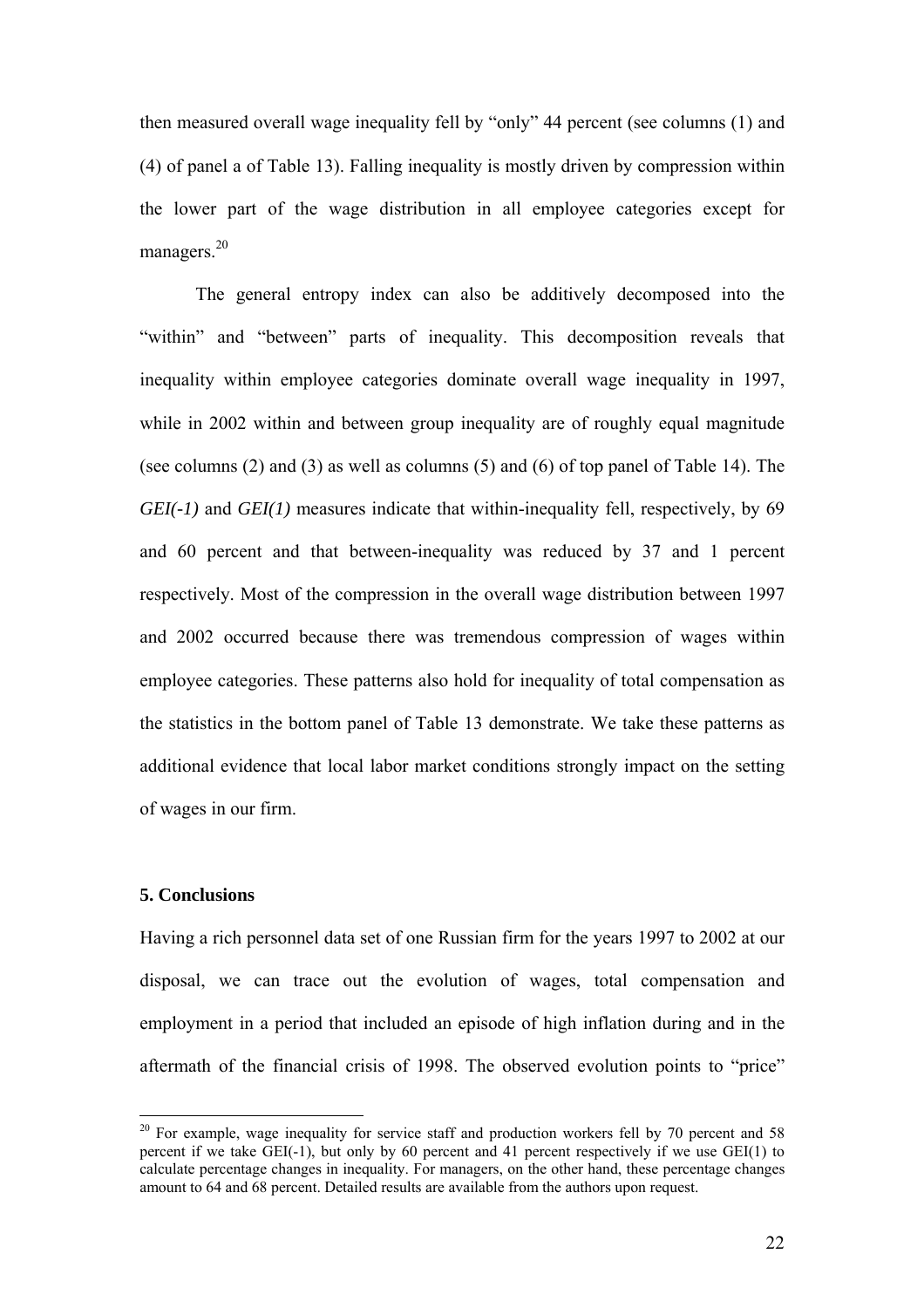rather than "quantity" adjustment within the firm during the crisis as employment remained stable but real wages and real compensation fell substantially. Our evidence thus shows that the firm did not refrain from substantially cutting real wages, taking advantage of a high-inflation environment.

The downward adjustment of earnings led to persistent welfare losses among employees since real wages and real compensation levels had not recovered to precrisis levels by 2002, even though the firm's financial situation was then better than before the crisis. The firm, which was a high-wage firm prior to 1998, made use of the high inflation that manifested itself during and in the aftermath of the financial crisis in order to extract rents from employees. These welfare losses were, however, not spread evenly across all employees, since the firm curbed earnings most for those who earned the highest rents, resulting in a tremendous compression of real wages. Wage growth regressions spanning the years 1997 to 2002 show disproportionate wage growth for those employees located in the lowest four deciles of the wage distribution in 1997, while employees positioned in the highest four deciles were confronted with relative wage losses. Relative to production workers, service staff and engineers saw wage gains over the period, while accountants and managers had small wage losses.

The firm was in a position to extract rents from its employees because of a fall in outside opportunities in the local labor market as evidenced by dramatically falling separation rates after 1999. At the bottom end of the firm's wage distribution there are, however, smaller rents before the crisis and the firm seems to pay wages closer to the opportunity cost for employees at that end of the distribution throughout the reported period.

Our analysis provides strong evidence for the hypothesis that top managers take local labor market conditions into account when deciding on wage levels. In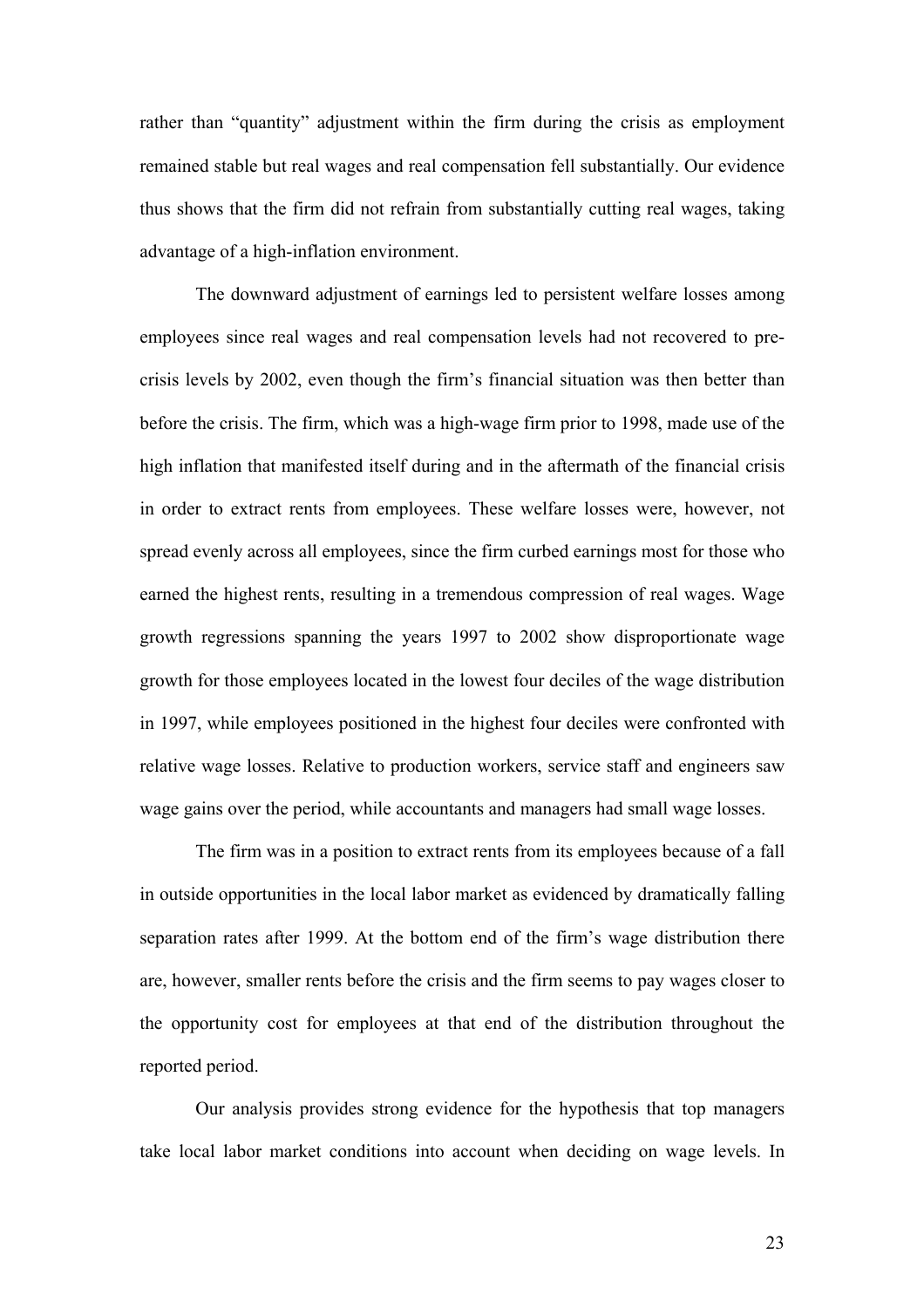times of very high labor turnover they are willing to pay higher than average real wages to attract and retain skilled workers. On the other hand, being reluctant to cut nominal wages, they relentlessly cut real wages when market conditions make this possible. All in all, our evidence clearly shows that market forces strongly influence the wage policies of our firm and that considerations for a stable internal labor market are of less concern.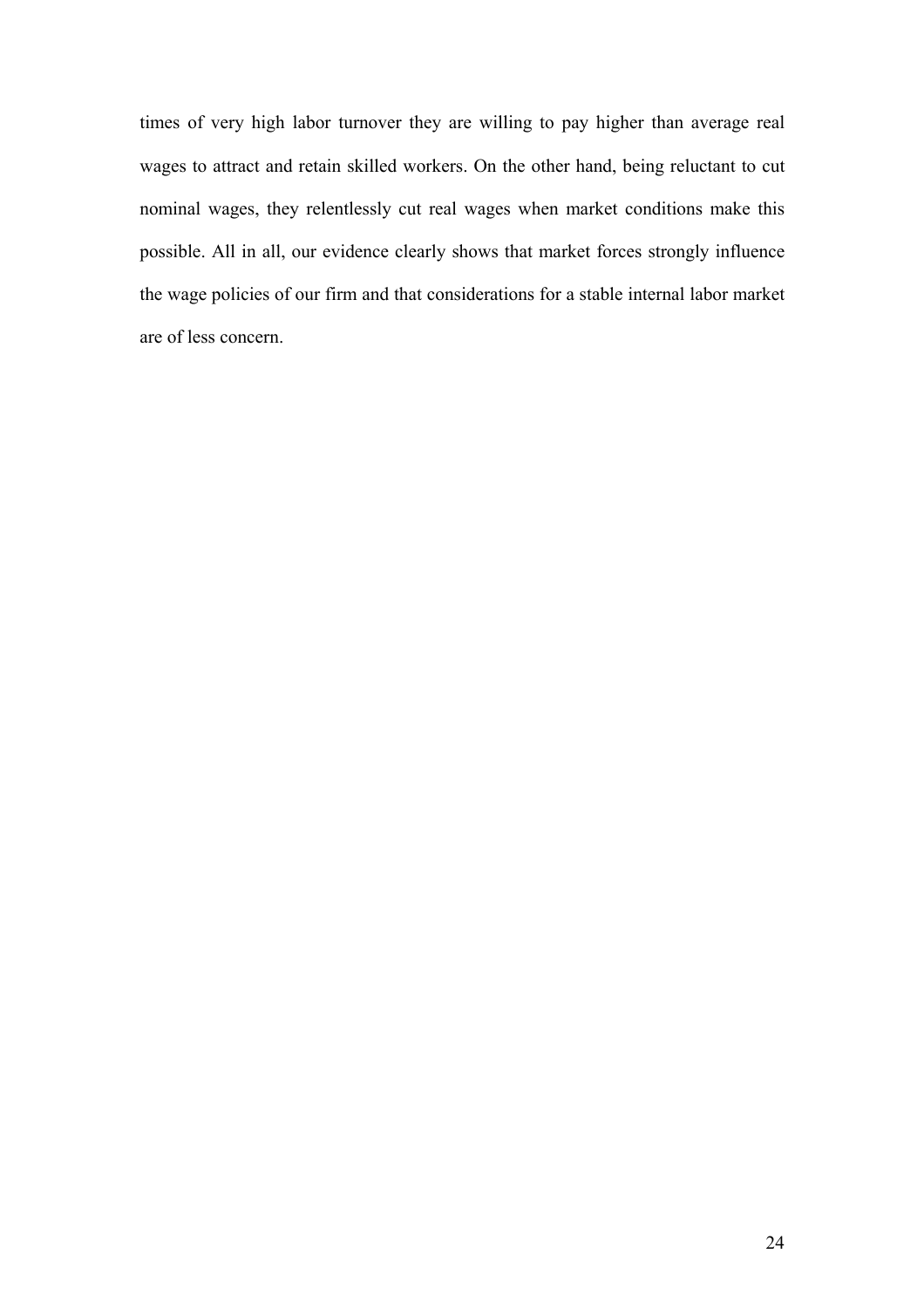### **References**

- Boeri, Tito and Katherine Terrell (2002), "Institutional determinants of labor reallocation in transition", *Journal of Economic Perspectives*, 16(1), 51-76.
- Brainerd, Elizabeth (2002), "Five Years After: The Impact of Mass Privatization on Wages in Russia, 1993-1998." *Journal of Comparative Economics*, 30 (1), 160-190.
- Clarke, Simon (2002), "Market and Institutional Determinants of Wage Differentiation in Russia." *Industrial Labor Relations Review*, 55 (4), 628- 648.
- Commander, Simon, McHale, John, and Yemtsov, Ruslan (1995), "Unemployment, Restructuring, and the Labor Market in Eastern Europe and Russia: Russia." In Simon Commander and Fabrizio Coricelli, Eds., *Unemployment, Restructuring, and the Labor Market in Eastern Europe and Russia,*  Washington, DC: EDI/World Bank, 147-191.
- Commander, Simon, Dhar, Sumana, and Yemtsov, Ruslan (1995), "How Russian Firms Make Their Employment Decisions." In Simon Commander, Qimiao Fan and Mark E. Schaffer, Eds., Enterprise Restructuring and Economic Policy in Russia., Washington, DC: EDI/World Bank, 52-83.
- Doeringer, Peter B. and Michael J. Piore (1971), *Internal Labor Markets and*

*Manpower Analysis,* Heath Lexington Books, Lexington, MA.

- Dunlop, John T. (1957), "The Task of Contemporary Wage Theory." In George W. Taylor and Frank C. Pierson, Eds., New Concepts in Wage Determination, New York: McGraw Hill, 117-139.
- Eder, M., Yakovlev, A. and A. Çarkoglu, (2003), "The suitcase trade between Turkey and Russia: microeconomics and institutional structure", Working Paper WP4/2003/07, Higher School of Economics, Moscow.

Kapeliushnikov, Rostislaw, (2002), *Rossiiski Rynok Truda: Adaptatsia bez Restrukturizatsii*, Moscow.

Lambert, Peter, J. (2001), *The Distribution and Redistribution of Income*, Manchester University Press, Manchester and New York.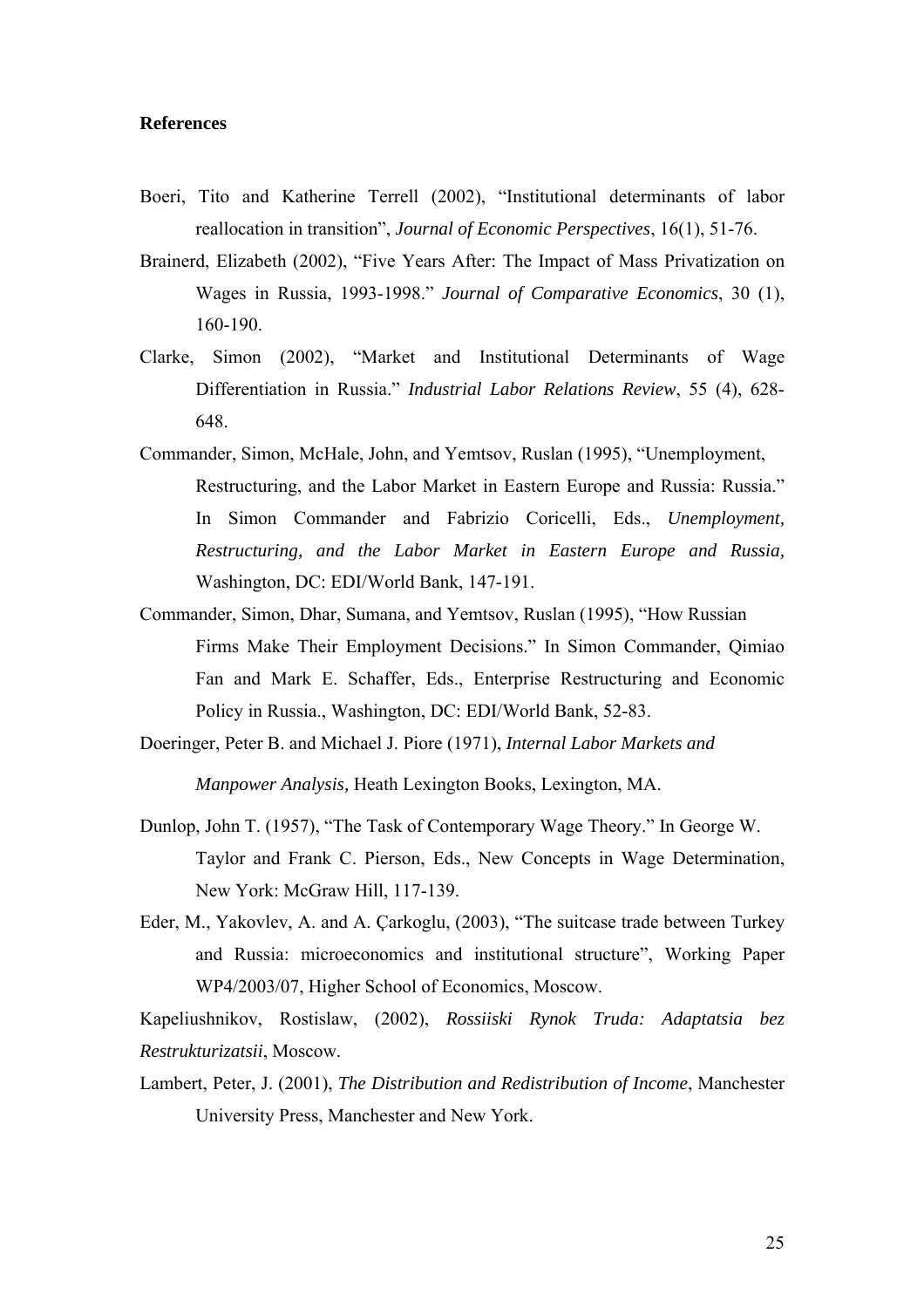- Lehmann, Hartmut, Jonathan Wadsworth and Alessandro Acquisti (1999), "Grime and Punishment: Job Insecurity and Wage Arrears in the Russian Federation." *Journal of Comparative Economics*, 1999, 27(4), 595-617.
- Lerman, Robert I. and Shlomo Yitzaki (1985), "Income Inequality Effects by Income Source: A New Approach and Applications to the United States." In The Review of Economics and Statistics, 67 (1), 151-156.
- Lopez-Feldman, Alejandro (2005), "DESCOGINI: Stata module to perform Gini decomposition by income source". <http://ideas.repec.org/c/boc/bocode/s456001.html>
- Luke, Peter and Mark E. Schaffer (2000), "Wage Determination in Russia: An Econometric Investigation.", IZA Discussion Paper 143, Bonn.
- Salop, Steven C. (1979), "A Model of the Natural Rate of Unemployment." *American Economic Review*, 69 (1), 117-125.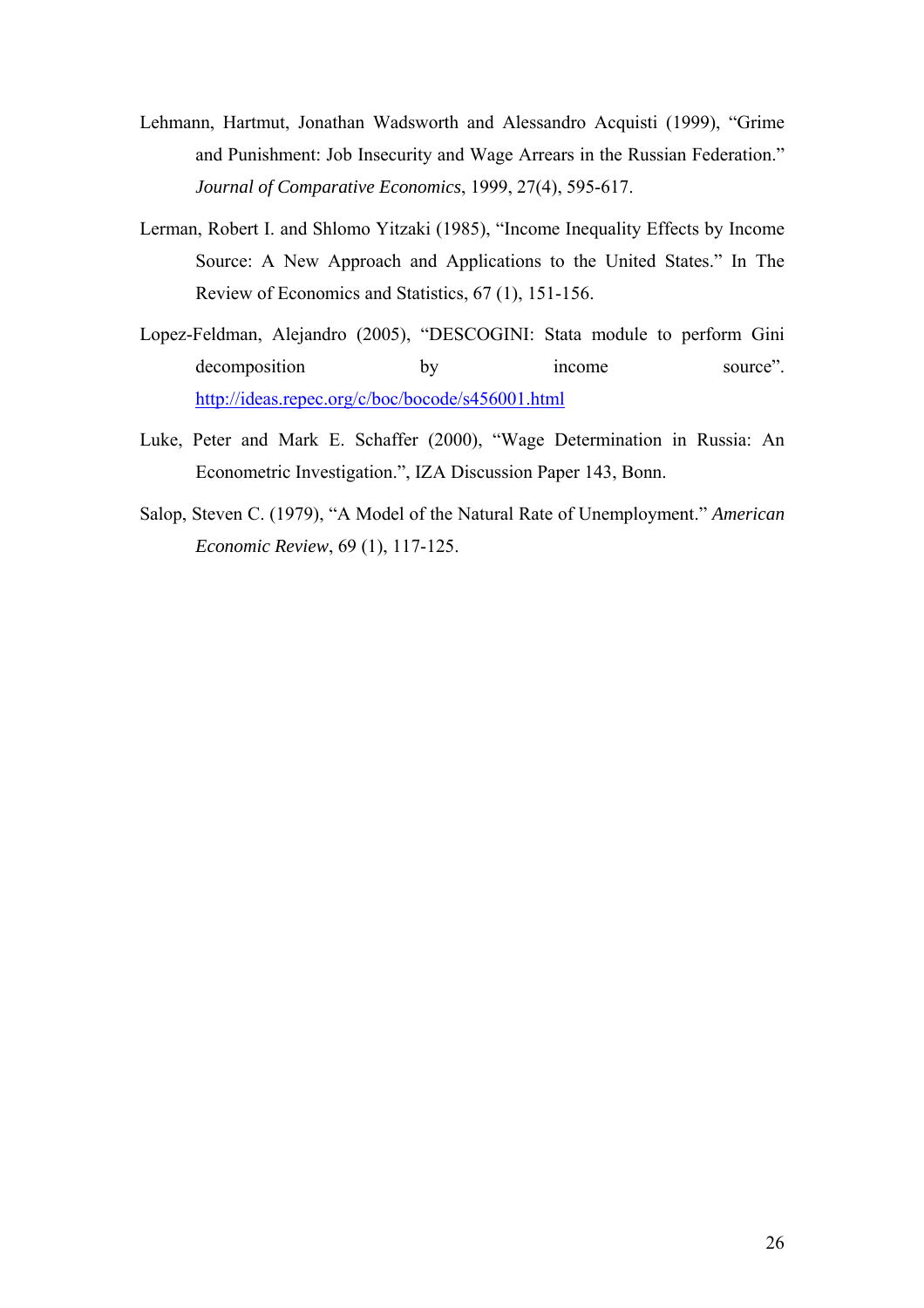## **FIGURES**

# **Figure 1**



**Profitability (profit/sales in %)**

# **Figure 2**



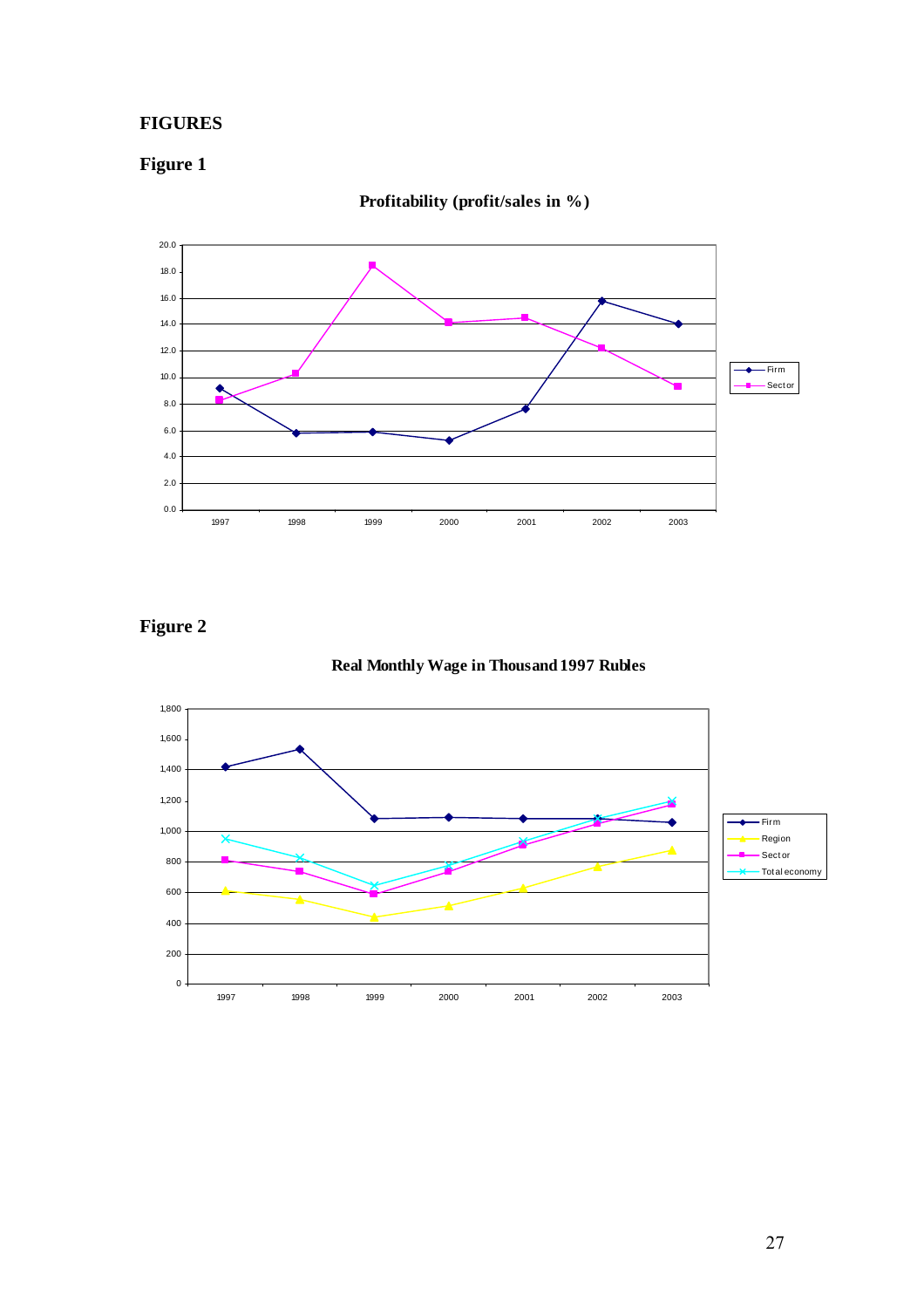





**Figure 4 Distribution of basic real wage in rubles - all employees**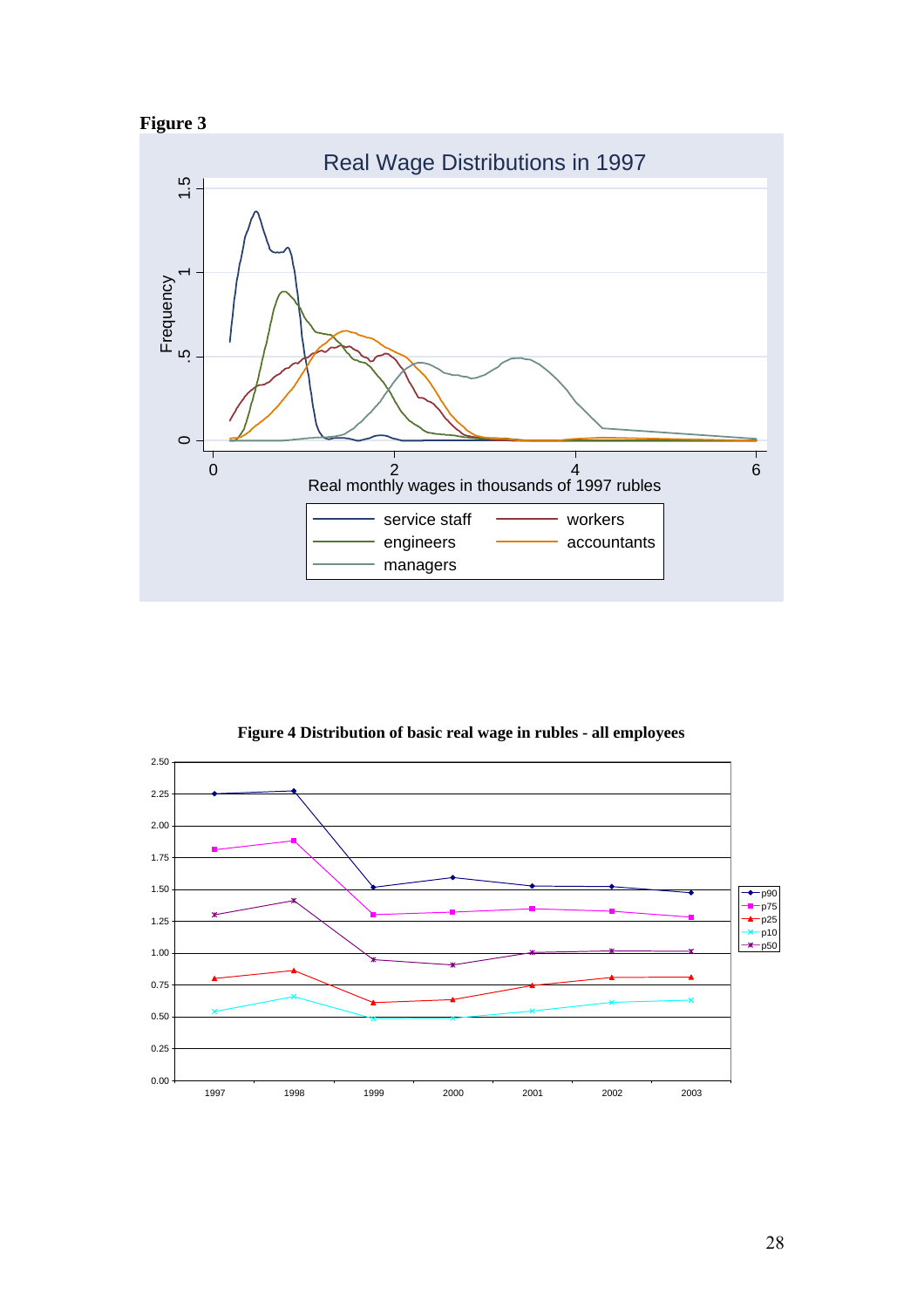

**Figure 5 Distribution of total real compensation in rubles - all employees**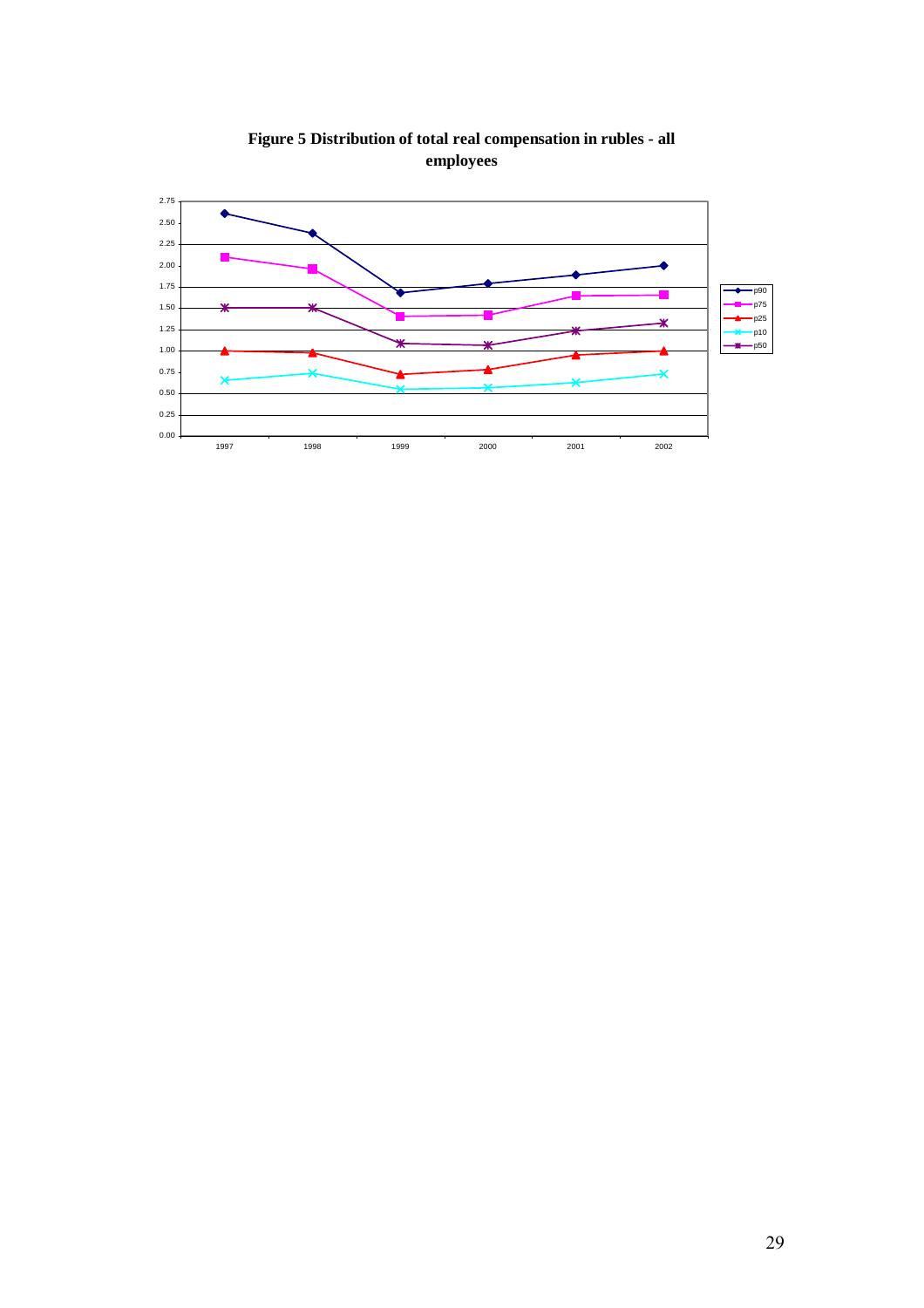# **Figure 6**

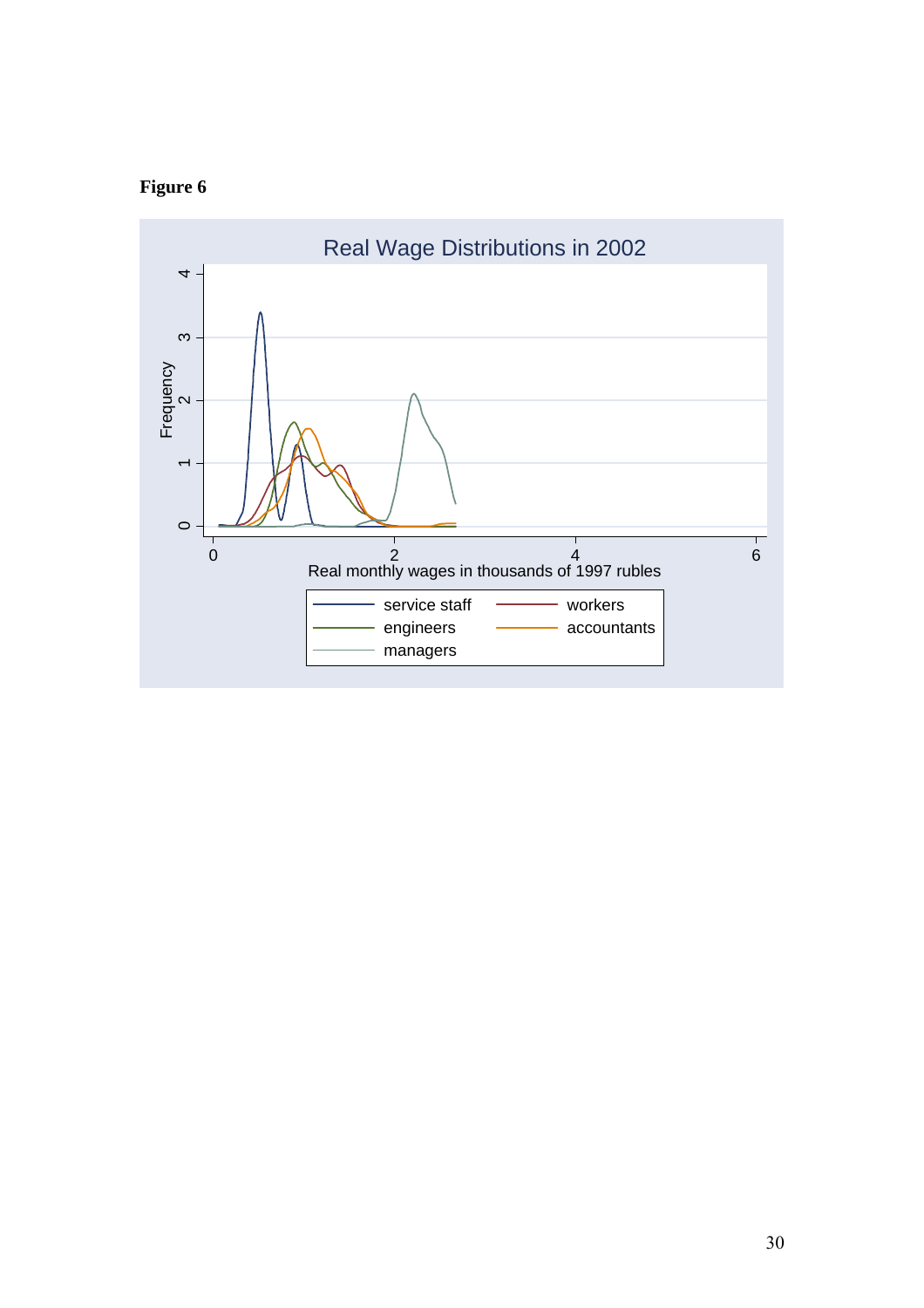

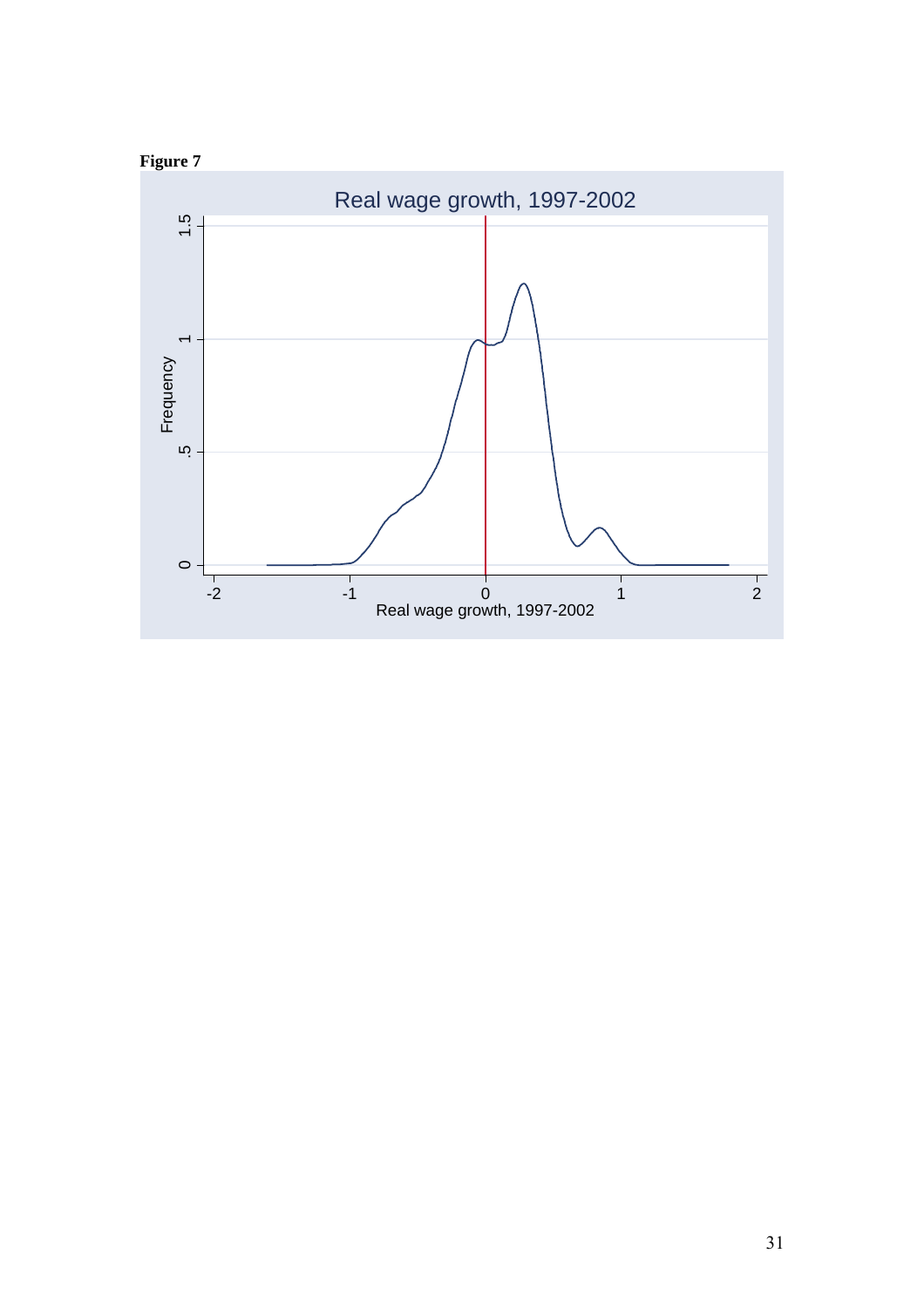# **TABLES**

| Year | Service<br>staff | Engineers | Production<br>workers | Accountants | Managers | Total | Absolute<br>number of<br>employees |
|------|------------------|-----------|-----------------------|-------------|----------|-------|------------------------------------|
| 1997 | 7.1              | 24.8      | 62.1                  | 2.2         | 3.8      | 100   | 3032                               |
| 1998 | 7.0              | 24.4      | 62.6                  | 2.1         | 3.8      | 100   | 3081                               |
| 1999 | 6.9              | 24.6      | 62.6                  | 2.1         | 3.8      | 100   | 3077                               |
| 2000 | 7.0              | 24.4      | 62.8                  | 2.1         | 3.8      | 100   | 3110                               |
| 2001 | 6.9              | 24.0      | 63.2                  | 2.0         | 3.8      | 100   | 3175                               |
| 2002 | 6.9              | 23.7      | 63.6                  | 1.9         | 3.8      | 100   | 3221                               |

Table 1: Composition of Workforce (in %), 1997 to 2002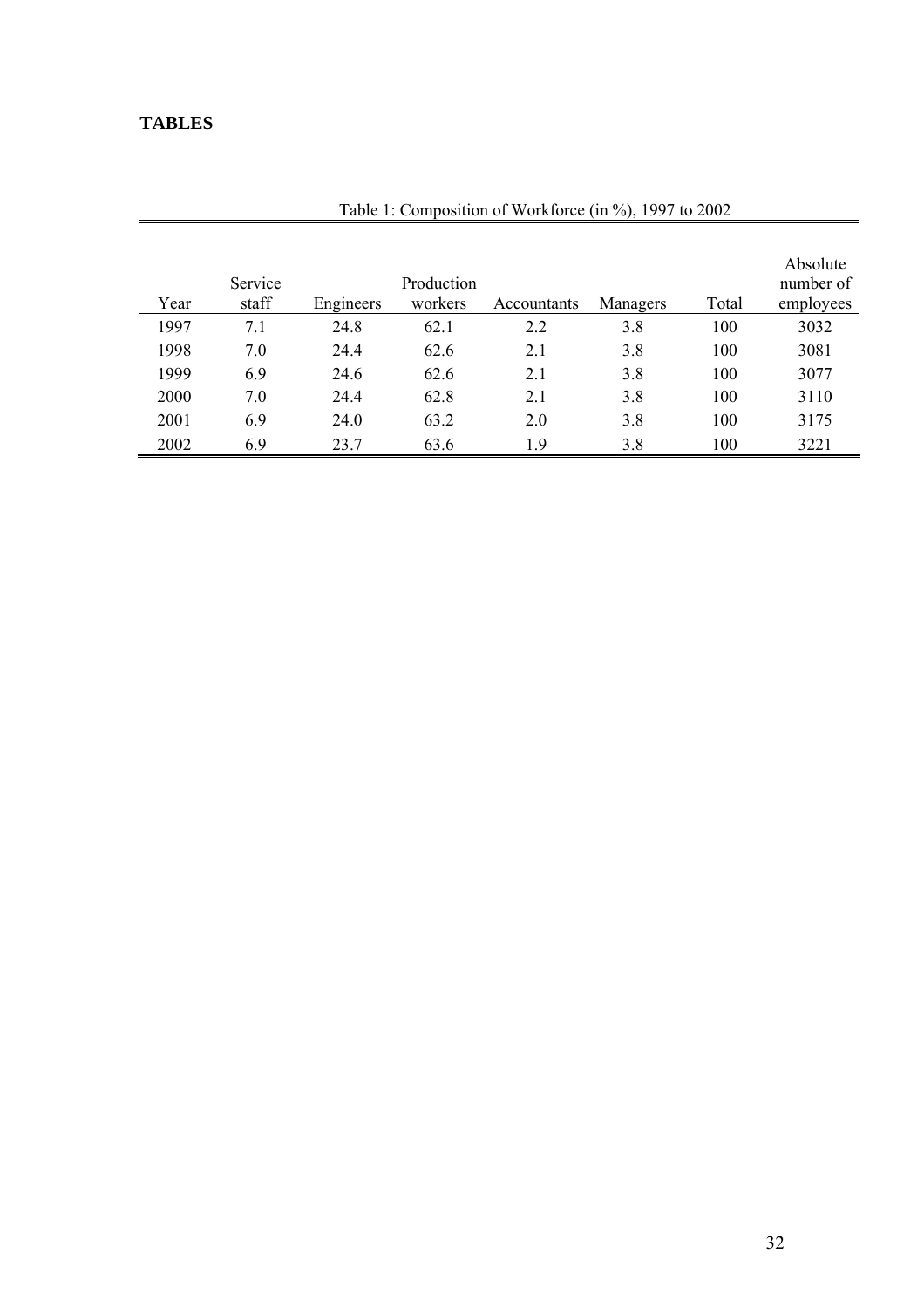| Production<br>Engineers<br>Service staff<br>workers |      |      |       |               |     |       |                | Accountants |       |      | Managers |       |         | All Employment |       |               |      |       |
|-----------------------------------------------------|------|------|-------|---------------|-----|-------|----------------|-------------|-------|------|----------|-------|---------|----------------|-------|---------------|------|-------|
| Year                                                | -ln  | Out  | Total | <sub>In</sub> | Out | Total | <sub>1</sub> n | Out         | Total | In.  | Out      | Total | In.     | Out            | Total | <sub>In</sub> | Out  | Total |
| 1997                                                | 13.7 | 14.2 | 27.8  | 7.8           | 7.8 | 15.5  | 164            | 15.2        | 31.5  | 191  | 23.5     | 42.6  | 10.8    | 9.9            | 20.7  | 13.9          | 13.2 | 27.1  |
| 1998                                                | 13.3 | 3.3  | 26.5  | 6.3           | 5.8 | 12.1  | 18.0           | 16.1        | 34.1  | 20.0 | 23.1     | 43.1  | 16.1    | 13.4           | 29.5  | 14.7          | 13.5 | 28.2  |
| 1999                                                | 7.6  | 57   | 13.3  | 53            | 4.9 | 10.3  | 11.8           | l 1.8       | 23.7  | 11 1 | 14.3     | 25.4  | 4.3     | 4.3            | 8.7   | 9.6           | 9.5  | 19.1  |
| 2000                                                | 9.3  | 7.4  | 16.7  | 6.4           | 5.7 | 12.1  | 10.7           | 7.6         | 18.3  | 8.2  | 0.0      | 8.2   | 3.5     | 0.0            | 3.5   | 9.2           | 6.7  | 15.9  |
| 2001                                                | 7.8  | 6.8  | 14.6  | 5.7           | 5.1 | 10.8  | 11.5           | 7.4         | 19.0  | 13.6 | 19.7     | 33.3  | 5.0     |                | 6.7   | 9.6           | 6.5  | 16.2  |
| 2002                                                | 5.4  | 3.6  | 9.0   | 2.9           | 3.0 | 5.9   | 8.7            | 7.8         | 16.5  | 8.1  | 9.7      | 17.7  | $0.0\,$ | 0.0            | 0.0   | 6.7           | 6.1  | 12.8  |

Table 2: Hiring and Separation Rates (in %), 1997-2002

Table 3: Hiring and Separation and Turnover Rates (in %) in sample of industrial firms in the region - 1998-2001

|      |                | Service staff |       |      | Engineers |       |      | Production<br>workers |       |     | Accountants |       |               | Managers |       |      | All Employment |       |
|------|----------------|---------------|-------|------|-----------|-------|------|-----------------------|-------|-----|-------------|-------|---------------|----------|-------|------|----------------|-------|
| Year | <sub>1</sub> n | Out           | Total | In.  | Out       | Total | -ln  | Out                   | Total | In  | Out         | Total | <sub>In</sub> | Out      | Total | In   | Out            | Total |
| 1998 | 9.2            | 21.6          | 30.8  | 10.8 | 13.0      | 23.8  | 11.3 | 12.8                  | 24.1  | 3.1 | 4.4         | 7.5   | 2.1           | 5.4      | 7.5   | 10.9 | 12.6           | 23.5  |
| 1999 | 3.2            | 15.5          | 28.7  | 8.6  | 7.5       | 16.1  | 13.1 | 13.1                  | 26.2  | 4.1 | 3.9         | 8.0   | 3.6           | 4.2      | 7.6   | 11.5 | 11.2           | 22.7  |
| 2000 | 10.1           | 13.4          | 23.5  | 8.3  | 9.3       | 17.6  | 13.1 | $10^{-}$              | 23.2  | 4.7 | 4.5         | 9.2   | 2.6           | 0.1      | 2.7   | 11 2 | 9.8            | 21.0  |
| 2001 | 7.2            | 10.1          | 173   | 9.1  | 5.3       | 14.4  | 10.9 | 8.2                   | 19.1  | . 8 |             | 3.0   |               | 4.4      | 3.1   | 10.2 |                | 17.7  |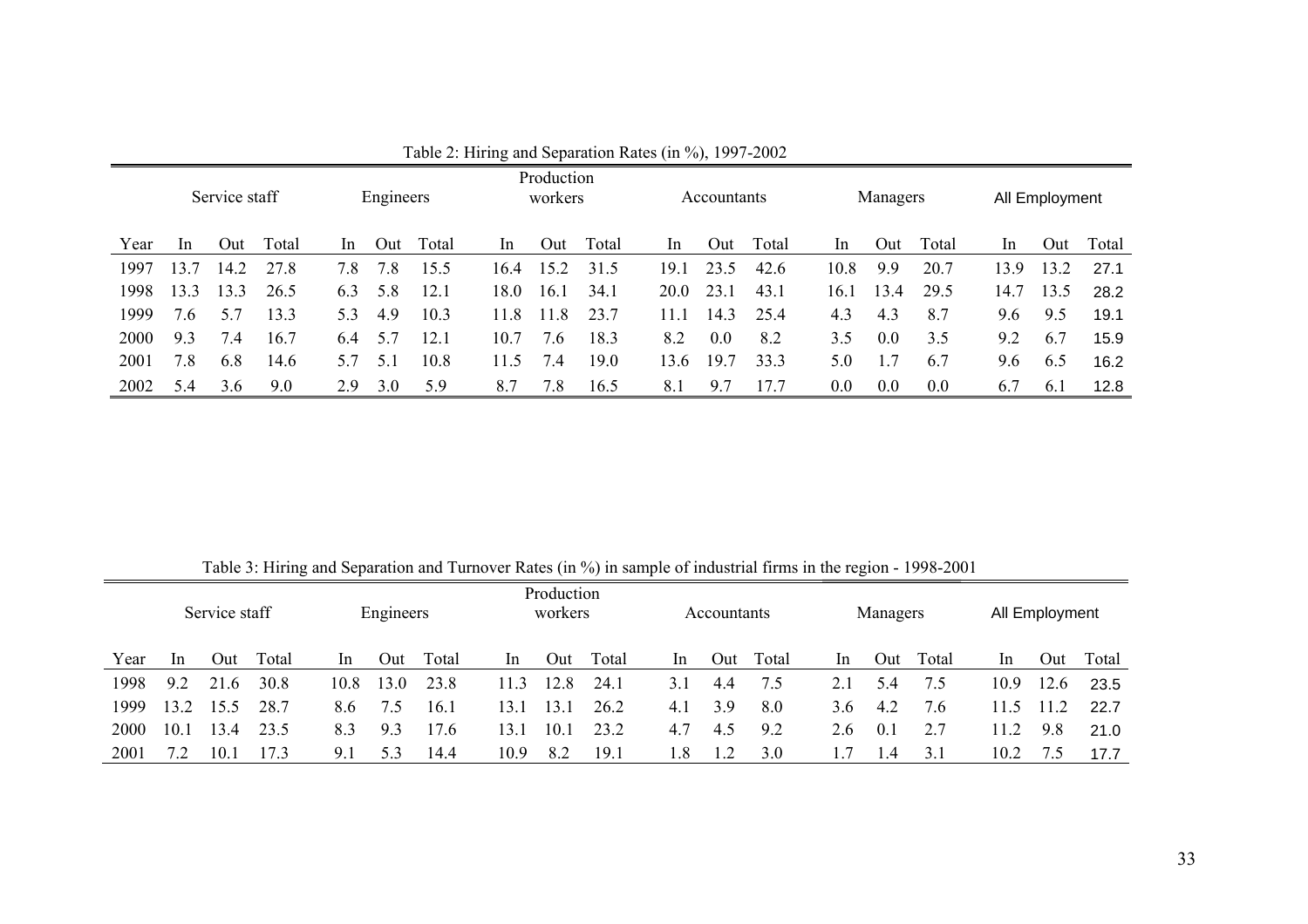#### Table 4: Determinants of wages, 1997

|                             | All employees    | Service<br>staff | Engineers           | Production       | workers Accountants Managers |                     |
|-----------------------------|------------------|------------------|---------------------|------------------|------------------------------|---------------------|
|                             | (1)              | (2)              | (3)                 | (4)              | (5)                          | (6)                 |
| Tenure in years             | $0.028***$       | 0.020            | $0.026*$            | $0.030***$       | 0.027                        | 0.007               |
|                             | [0.007]          | [0.028]          | [0.014]             | [0.010]          | [0.041]                      | [0.026]             |
| Tenure squared/100 in years | $-0.136**$       | $-0.269$         | $-0.188$            | $-0.119$         | $-0.471$                     | 0.021               |
|                             | [0.067]          | [0.251]          | [0.134]             | [0.089]          | [0.481]                      | [0.237]             |
| Tenure cube /1000 in years  | 0.025            | 0.083            | 0.04                | 0.014            | 0.171                        | $-0.007$            |
|                             | [0.016]          | [0.055]          | [0.033]             | [0.021]          | [0.152]                      | [0.058]             |
| Age in years                | 0.034            | 0.013            | 0.012               | $-0.005$         | $-0.479$                     | $-0.588$            |
|                             | [0.038]          | [0.176]          | [0.074]             | [0.049]          | [0.290]                      | [0.424]             |
| Age squared/100 in years    | $-0.033$         | $-0.009$         | $-0.001$            | 0.08             | 1.579*                       | 1.541               |
|                             | [0.103]          | [0.469]          | [0.198]             | [0.133]          | [0.819]                      | [1.059]             |
| Age cube /1000 in years     | $-0.001$         | $-0.001$         | $-0.002$            | $-0.01$          | $-0.162**$                   | $-0.131$            |
|                             | [0.009]          | [0.041]          | [0.017]             | [0.012]          | [0.075]                      | [0.087]             |
| Basic professional          | 0.037            | 0.014            |                     | 0.036            |                              |                     |
|                             | [0.029]          | [0.087]          |                     | [0.033]          |                              |                     |
| Secondary general           | $0.079***$       | $-0.027$         |                     | $0.076**$        |                              |                     |
|                             | [0.028]          | [0.089]          |                     | [0.032]          |                              |                     |
| Secondary professional      | $0.097***$       | 0.028            | $-0.123$            | $0.100***$       | 0.615                        |                     |
|                             | [0.030]          | [0.104]          | [0.277]             | [0.036]          | [0.390]                      |                     |
| Higher incomplete           | $0.164**$        | $-0.088$         | $-0.065$            | 0.180            | 1.406**                      | 0.035               |
|                             | [0.069]          | [0.469]          | [0.284]             | [0.114]          | [0.559]                      | [0.167]             |
| Higher                      | $0.122***$       | 0.187            | $-0.073$            | 0.110            | $0.977**$                    | $-0.042$            |
|                             | [0.038]          | [0.273]          | [0.277]             | [0.069]          | [0.396]                      | [0.053]             |
| 1 if female                 | $-0.319***$      | $-0.236***$      | $-0.155***$         | $-0.428***$      | $0.584**$                    | $-0.044$            |
|                             | [0.019]          | [0.071]          | [0.030]             | [0.027]          | [0.284]                      | [0.060]             |
| 1 if single                 | 0.021            | 0.476            | $-0.038$            | 0.074            | 0.109                        |                     |
|                             | [0.070]          | [0.467]          | [0.167]             | [0.093]          | [0.236]                      |                     |
| 1 if divorced or widowed    | $-0.009$         | 0.014            | $-0.081$            | $-0.005$         | 0.004                        | $-0.056$            |
|                             | [0.035]          | [0.093]          | [0.074]             | [0.050]          | [0.132]                      | [0.071]             |
| 1 if 1 child                | $-0.011$         | 0.434            | $-0.064$            | 0.035            | 0.078                        | 0.418               |
| 1 if more than 1 child      | [0.053]<br>0.042 | [0.507]<br>0.487 | [0.086]<br>$-0.055$ | [0.071]<br>0.080 | [0.207]<br>0.052             | [0.253]<br>$0.444*$ |
|                             | [0.057]          | [0.498]          | [0.096]             | [0.076]          | [0.236]                      | [0.254]             |
| Service staff               | $-0.731***$      |                  |                     |                  |                              |                     |
|                             | [0.034]          |                  |                     |                  |                              |                     |
| Engineers                   | $-0.064**$       |                  |                     |                  |                              |                     |
|                             | [0.030]          |                  |                     |                  |                              |                     |
| Accountants                 | $0.401***$       |                  |                     |                  |                              |                     |
|                             | [0.060]          |                  |                     |                  |                              |                     |
| Managers                    | 0.662***         |                  |                     |                  |                              |                     |
|                             | [0.051]          |                  |                     |                  |                              |                     |
| Constant                    | $-0.622$         | $-1.281$         | $-0.015$            | $-0.252$         | 3.422                        | 7.886               |
|                             | [0.456]          | [2.150]          | [0.924]             | [0.583]          | $[3.383]$                    | [5.539]             |
| Observations                | 3040             | 213              | 790                 | 1838             | 76                           | 123                 |
| R-squared                   | 0.35             | 0.1              | 0.06                | 0.24             | 0.49                         | 0.16                |
|                             |                  |                  |                     |                  |                              |                     |

Dependent Variable: log(real wage) in 1997

OLS Estimates. Standard errors in brackets

\* significant at 10%; \*\* significant at 5%; \*\*\* significant at 1%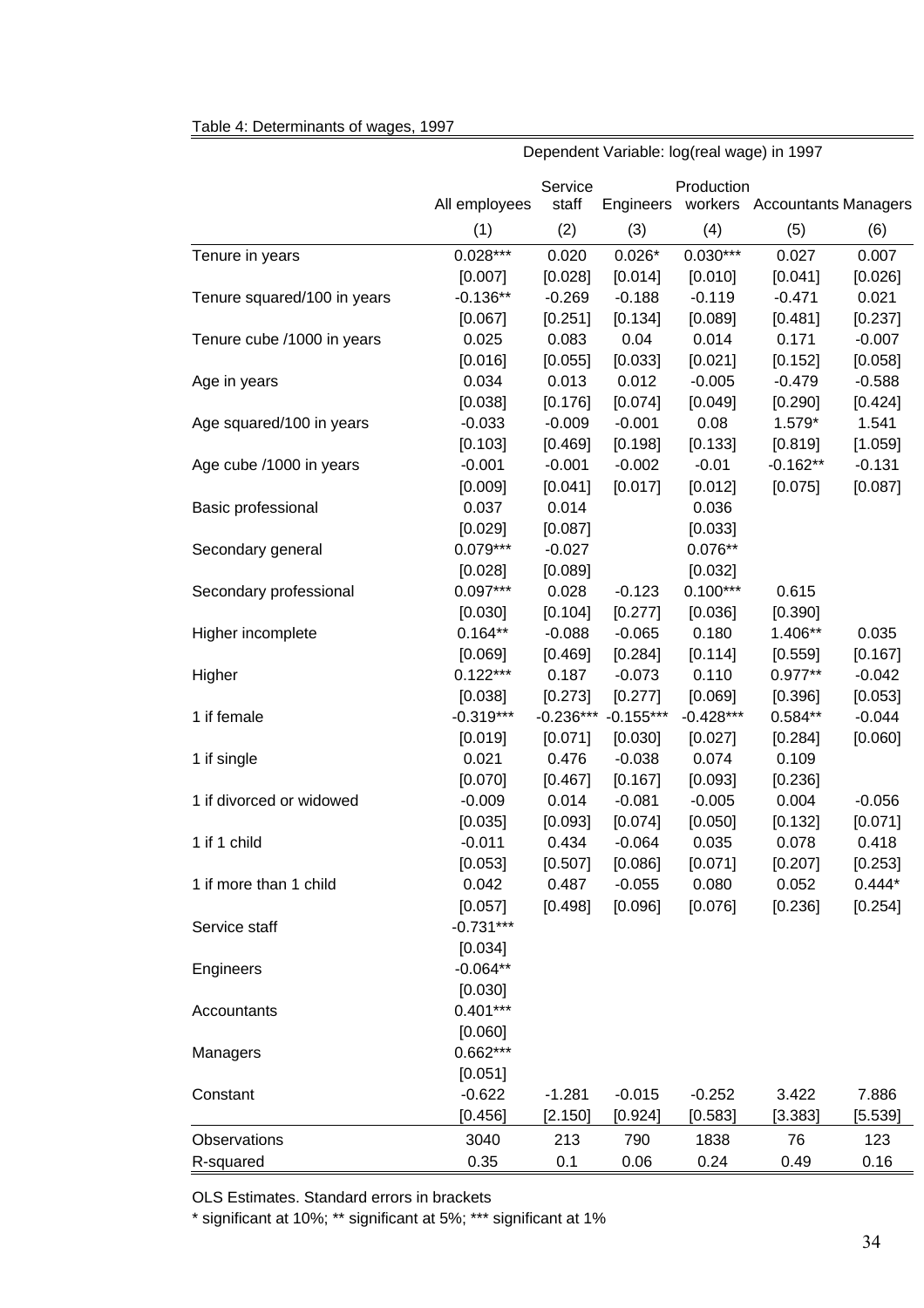|      |         | radio 9. Bliarcs of Monthly Compensation Components |              |             |
|------|---------|-----------------------------------------------------|--------------|-------------|
| Year | Monthly | <b>Monthly Bonus</b>                                | Extra        | Other Bonus |
|      | Wage    |                                                     | <b>Bonus</b> |             |
| 1997 | 0.830   | 0.080                                               | 0.051        | 0.039       |
| 1998 | 0.916   | 0.059                                               | 0.000        | 0.025       |
| 1999 | 0.870   | 0.066                                               | 0.043        | 0.021       |
| 2000 | 0.854   | 0.066                                               | 0.042        | 0.038       |
| 2001 | 0.797   | 0.081                                               | 0.098        | 0.025       |
| 2002 | 0.776   | 0.095                                               | 0.088        | 0.041       |
|      |         |                                                     |              |             |

Table 5: Shares of Monthly Compensation Components

## Table 6

Transition probabilities between quintiles of real wages in 1997 and 2002 (in %); all continuous employees 

 $\blacksquare$ 

|                        |   |       |       |       | Quintile in real wage distribution (2002) |       |          |
|------------------------|---|-------|-------|-------|-------------------------------------------|-------|----------|
|                        |   |       |       |       | 4                                         |       | N (1997) |
| tion                   |   | 57.89 | 30.47 | 8.59  | 1.39                                      | 1.66  | 361      |
| real<br>$\Xi$<br>ݠ.    | 2 | 28.5  | 34.35 | 25    | 10.28                                     | 1.87  | 428      |
| disi                   | 3 | 4.81  | 19.24 | 34.87 | 35.27                                     | 5.81  | 499      |
| <b>Quintil</b><br>wage | 4 | 0.73  | 5.13  | 12.96 | 49.39                                     | 31.78 | 409      |
|                        | 5 | 0     | 0.49  | 4.62  | 22.38                                     | 72.51 | 411      |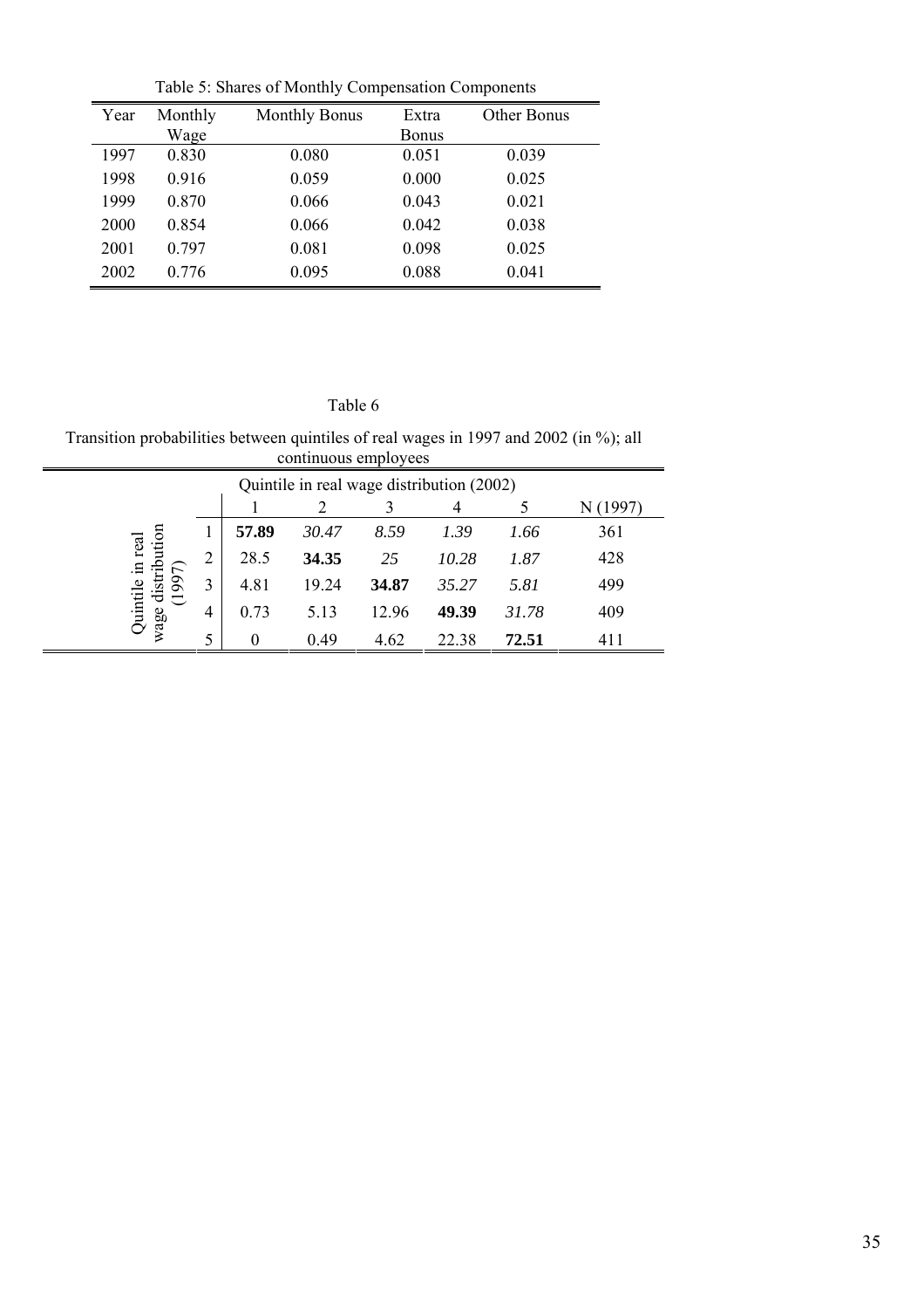## Table 7: Real wage growth 1997-2002

|                                           | (1)         | (2)         | (3)         |
|-------------------------------------------|-------------|-------------|-------------|
| Tenure in years                           | $-0.038***$ | $-0.029***$ | $-0.020**$  |
|                                           | [0.013]     | [0.009]     | [0.009]     |
| Tenure squared/100 in years               | $0.160**$   | $0.155***$  | $0.101**$   |
|                                           | [0.077]     | [0.053]     | [0.052]     |
| Tenure cube /1000 in years                | $-0.022*$   | $-0.022**$  | $-0.013$    |
|                                           | [0.013]     | [0.009]     | [0.009]     |
| Age in years                              | 0.04        | $-0.001$    | $-0.016$    |
|                                           | [0.052]     | [0.036]     | [0.034]     |
| Age squared/100 in years                  | $-0.119$    | $-0.005$    | 0.039       |
|                                           | [0.124]     | [0.086]     | [0.081]     |
| Age cube /1000 in years                   | 0.011       | 0.000       | $-0.003$    |
|                                           | [0.010]     | [0.007]     | [0.006]     |
| Basic professional                        | 0.000       | $-0.008$    | 0.000       |
|                                           | [0.028]     | [0.019]     | [0.019]     |
| Secondary general                         | $-0.012$    | 0.024       | 0.016       |
|                                           | [0.024]     | [0.017]     | [0.016]     |
| Secondary professional                    | 0.032       | $0.097***$  | $0.037**$   |
|                                           | [0.023]     | [0.016]     | [0.019]     |
| Higher incomplete                         | 0.056       | $0.144***$  | $0.066*$    |
|                                           | [0.057]     | [0.039]     | [0.040]     |
| Higher                                    | 0.023       | $0.131***$  | $0.047**$   |
|                                           | [0.024]     | [0.017]     | [0.022]     |
| 1 if female                               | $0.087***$  | $-0.035***$ | $-0.050***$ |
|                                           | [0.016]     | [0.012]     | [0.012]     |
| 1 if single                               | $-0.061$    | $-0.045$    | $-0.057$    |
|                                           | [0.080]     | [0.055]     | [0.053]     |
| 1 if divorced or widowed                  | $-0.015$    | $-0.043**$  | $-0.044**$  |
|                                           | [0.027]     | [0.019]     | [0.018]     |
| 1 if 1 child                              | 0.098       | 0.056       | 0.045       |
|                                           | [0.062]     | [0.043]     | [0.041]     |
| 1 if more than 1 child                    | 0.063       | 0.059       | 0.047       |
|                                           | [0.064]     | [0.044]     | [0.042]     |
| Position in firm-level wage distribution: |             |             |             |
| 1st decile                                |             | 0.563***    |             |
|                                           |             | [0.022]     |             |
| 2nd decile                                |             | $0.218***$  |             |
|                                           |             | [0.024]     |             |
| 3rd decile                                |             | $0.119***$  |             |
|                                           |             | [0.023]     |             |
| 4th decile                                |             | 0.033       |             |
|                                           |             | [0.023]     |             |
| 6th decile                                |             | $-0.098***$ |             |
|                                           |             | [0.022]     |             |
| 7th decile                                |             | $-0.090***$ |             |
|                                           |             | [0.023]     |             |
| 8th decile                                |             | $-0.184***$ |             |
|                                           |             | [0.024]     |             |
| 9th decile                                |             | $-0.195***$ |             |
|                                           |             | [0.023]     |             |
| 10th decile                               |             | $-0.304***$ |             |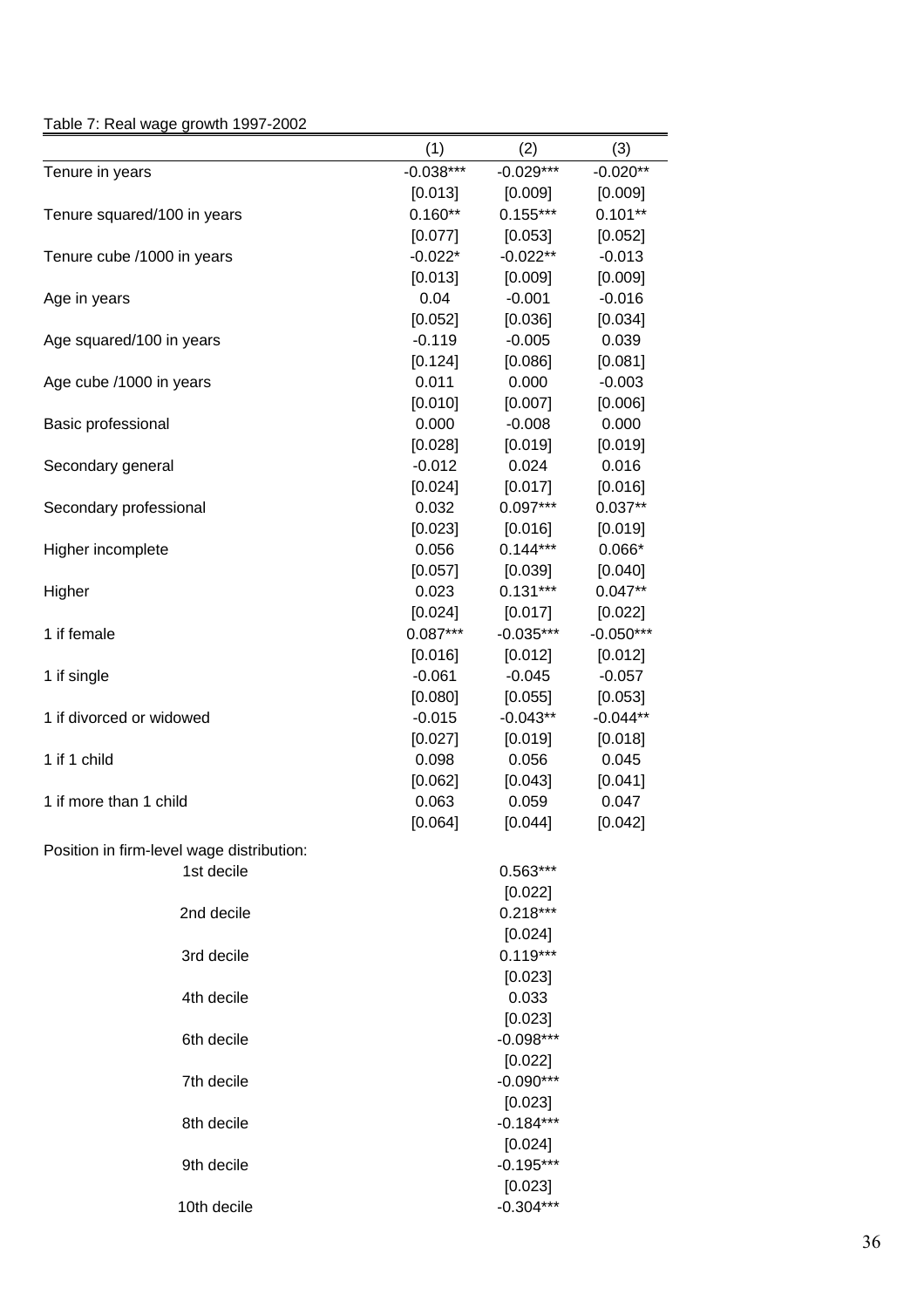Position in employee category specific wage

| distribution: |             |          |          |             |
|---------------|-------------|----------|----------|-------------|
|               | 1st decile  |          |          | $0.559***$  |
|               |             |          |          | [0.021]     |
|               | 2nd decile  |          |          | $0.251***$  |
|               |             |          |          | [0.020]     |
|               | 3rd decile  |          |          | $0.183***$  |
|               |             |          |          | [0.022]     |
|               | 4th decile  |          |          | $0.134***$  |
|               |             |          |          | [0.020]     |
|               | 6th decile  |          |          | 0.01        |
|               |             |          |          | [0.022]     |
|               | 7th decile  |          |          | $-0.088***$ |
|               |             |          |          | [0.021]     |
|               | 8th decile  |          |          | $-0.193***$ |
|               |             |          |          | [0.022]     |
|               | 9th decile  |          |          | $-0.154***$ |
|               |             |          |          | [0.020]     |
|               | 10th decile |          |          | $-0.291***$ |
|               |             |          |          | [0.021]     |
| Service staff |             |          |          | $0.286***$  |
|               |             |          |          | [0.018]     |
| Engineers     |             |          |          | $0.151***$  |
|               |             |          |          | [0.018]     |
| Accountants   |             |          |          | $-0.078**$  |
|               |             |          |          | [0.039]     |
| Managers      |             |          |          | $-0.089***$ |
|               |             |          |          | [0.028]     |
| Constant      |             | $-0.425$ | $-0.056$ | 0.015       |
|               |             | [0.699]  | [0.482]  | [0.459]     |
| Observations  |             | 1824     | 1824     | 1824        |
| R-squared     |             | 0.07     | 0.56     | 0.61        |

Standard errors in brackets

\* significant at 10%; \*\* significant at 5%; \*\*\* significant at 1%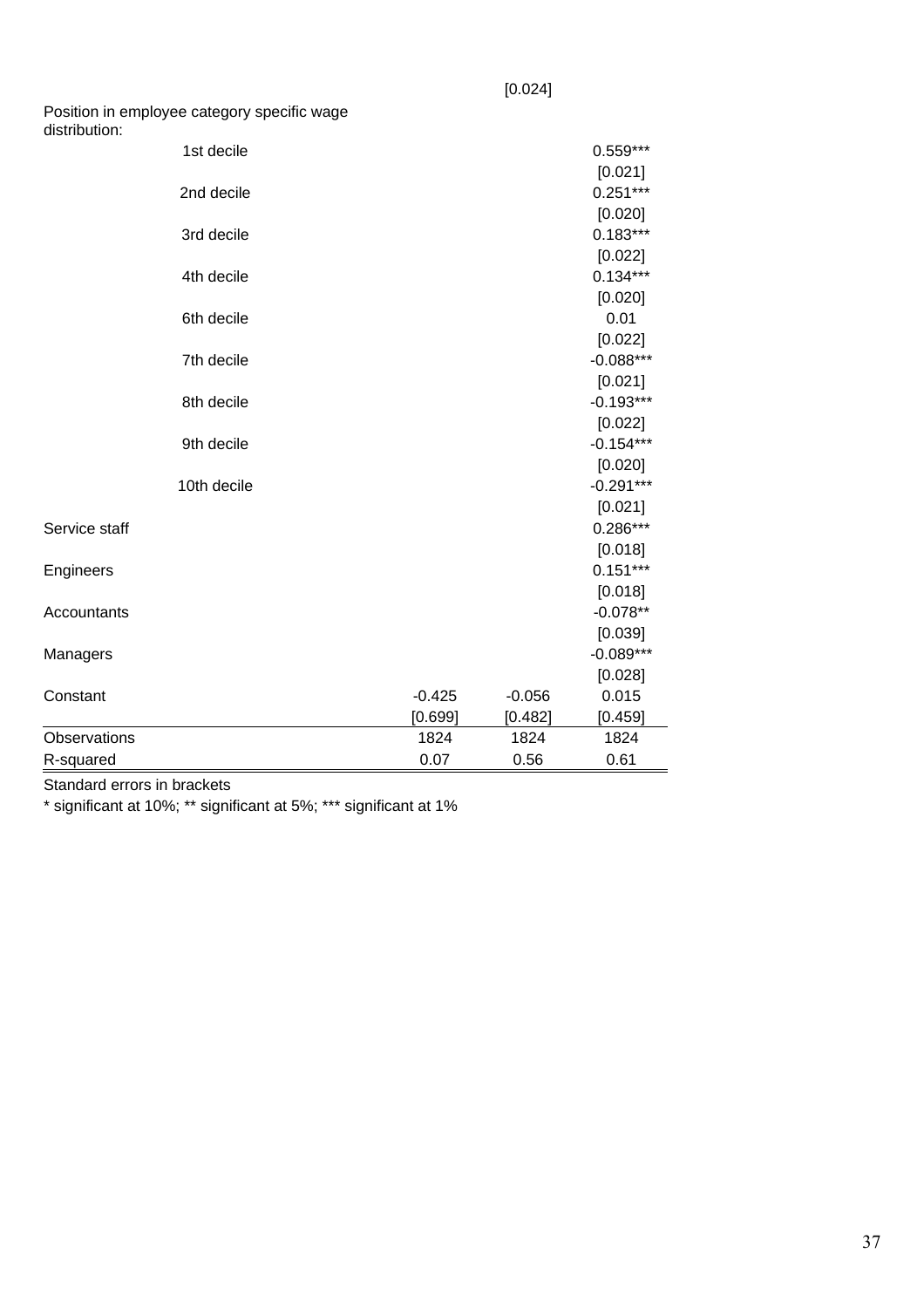#### Table 8: Real wage growth 1997-2002 by employee category

|                                                              |               |             | Production  |             |             |
|--------------------------------------------------------------|---------------|-------------|-------------|-------------|-------------|
|                                                              | Service staff | Engineers   | workers     | Accountants | Managers    |
|                                                              | (1)           | (2)         | (3)         | (4)         | (5)         |
| Tenure in years                                              | $-0.143**$    | 0.013       | $-0.027**$  | $-0.239$    | $-0.025$    |
|                                                              | [0.069]       | [0.011]     | [0.013]     | [0.157]     | [0.024]     |
| Tenure squared/100 in years                                  | $0.982*$      | $-0.082$    | $0.141*$    | 1.683       | 0.093       |
|                                                              | [0.553]       | [0.066]     | [0.075]     | [1.089]     | [0.142]     |
| Tenure cube /1000 in years                                   | $-0.209$      | 0.015       | $-0.019$    | $-0.335$    | $-0.008$    |
|                                                              | [0.134]       | [0.012]     | [0.013]     | [0.231]     | [0.025]     |
| Age in years                                                 | $-0.234$      | $-0.02$     | 0.046       | $-0.532$    | $0.914*$    |
|                                                              | [0.148]       | [0.033]     | [0.055]     | [1.170]     | [0.468]     |
| Age squared/100 in years                                     | 0.55          | 0.042       | $-0.103$    | 1.08        | $-1.978*$   |
|                                                              | [0.348]       | [0.076]     | [0.132]     | [2.834]     | [1.029]     |
| Age cube /1000 in years                                      | $-0.042$      | $-0.003$    | 0.007       | $-0.071$    | $0.141*$    |
|                                                              | [0.027]       | [0.006]     | [0.010]     | [0.225]     | [0.075]     |
| Basic professional                                           | 0.058         | $-0.460***$ | $-0.018$    |             |             |
|                                                              | [0.050]       | [0.146]     | [0.023]     |             |             |
| Secondary general                                            | 0.004         |             | $-0.001$    |             |             |
|                                                              | [0.052]       |             | [0.019]     |             |             |
| Secondary professional                                       | 0.057         | $-0.012$    | 0.028       | 0.172       | $-0.066$    |
|                                                              | [0.063]       | [0.026]     | [0.024]     | [0.447]     | [0.068]     |
| Higher incomplete                                            | $-0.029$      |             | 0.053       | $-0.011$    |             |
|                                                              | [0.235]       |             | [0.103]     | [0.813]     |             |
| Higher                                                       | 0.125         | $-0.005$    | $-0.039$    | 0.337       | $-0.025$    |
|                                                              | [0.163]       | [0.026]     | [0.047]     | [0.483]     | [0.068]     |
| 1 if female                                                  | $-0.036$      | 0.006       | $-0.111***$ | $-0.29$     | $-0.015$    |
|                                                              | [0.041]       | [0.011]     | [0.021]     | [0.427]     | [0.028]     |
| 1 if single                                                  | $-0.247$      | 0.031       | 0.139       |             |             |
|                                                              | [0.230]       | [0.075]     | [0.087]     |             |             |
| 1 if divorced or widowed                                     | $-0.101*$     | $-0.016$    | $-0.025$    | $-0.441**$  | 0.002       |
|                                                              | [0.056]       | [0.029]     | [0.026]     | [0.192]     | [0.028]     |
| 1 if 1 child                                                 | $-0.066$      | $-0.028$    | $0.232***$  | 0.067       | $-0.013$    |
|                                                              |               |             |             |             |             |
|                                                              | [0.051]       | [0.035]     | [0.073]     | [0.166]     | [0.020]     |
| 1 if more than 1 child                                       |               | $-0.012$    | $0.219***$  |             |             |
|                                                              |               | [0.039]     | [0.074]     |             |             |
| Position in employee category<br>specific wage distribution: |               |             |             |             |             |
| 1st decile                                                   | $0.617***$    | $0.403***$  | $0.674***$  | 0.466       | $0.419***$  |
|                                                              | [0.085]       | [0.022]     | [0.032]     | [0.294]     | [0.041]     |
| 2nd decile                                                   | $0.287***$    | $0.213***$  | $0.270***$  | 0.264       | $0.278***$  |
|                                                              | [0.080]       | [0.022]     | [0.029]     | [0.275]     | [0.047]     |
| 3rd decile                                                   | $-0.037$      | $0.161***$  | $0.202***$  | $-0.003$    | $0.254***$  |
|                                                              | [0.082]       | [0.022]     | [0.034]     | [0.363]     | [0.043]     |
| 4th decile                                                   | $0.259***$    | $0.085***$  | $0.137***$  | 0.052       | $0.103**$   |
|                                                              | [0.088]       | [0.022]     | [0.030]     | [0.286]     | [0.043]     |
| 6th decile                                                   | $-0.083$      | $-0.087***$ | $0.086**$   | 0.107       | $-0.147***$ |
|                                                              | [0.083]       | [0.023]     | [0.035]     | [0.310]     | [0.045]     |
| 7th decile                                                   | $-0.314***$   | $-0.140***$ | $-0.033$    | $-0.175$    | $-0.116***$ |
|                                                              | [0.084]       | [0.022]     | [0.031]     | [0.262]     | [0.043]     |
| 8th decile                                                   | $-0.550***$   | $-0.186***$ | $-0.162***$ | $-0.043$    | $-0.123***$ |
|                                                              | [0.085]       | [0.023]     | [0.034]     | [0.344]     | [0.039]     |
| 9th decile                                                   | $-0.621***$   | $-0.189***$ | $-0.086***$ | 0.042       | $-0.158***$ |
|                                                              | [0.084]       | [0.022]     | [0.030]     | [0.274]     | [0.050]     |
| 10th decile                                                  | $-0.761***$   | $-0.287***$ | $-0.241***$ | $-0.096$    | $-0.268***$ |
|                                                              | [0.084]       | [0.023]     | [0.032]     | [0.295]     | [0.044]     |
| Constant                                                     | 4.054*        | 0.224       | $-1.018$    | 8.929       | $-14.044**$ |
|                                                              | [2.070]       | [0.438]     | [0.733]     | [16.054]    | [7.005]     |
|                                                              |               |             |             |             |             |
| Observations                                                 | 151           | 611         | 934         | 36          | 92          |
| R-squared                                                    | 0.83          | 0.75        | 0.53        | 0.69        | 0.9         |

Standard errors in brackets

\* significant at 10%; \*\* significant at 5%; \*\*\* significant at 1%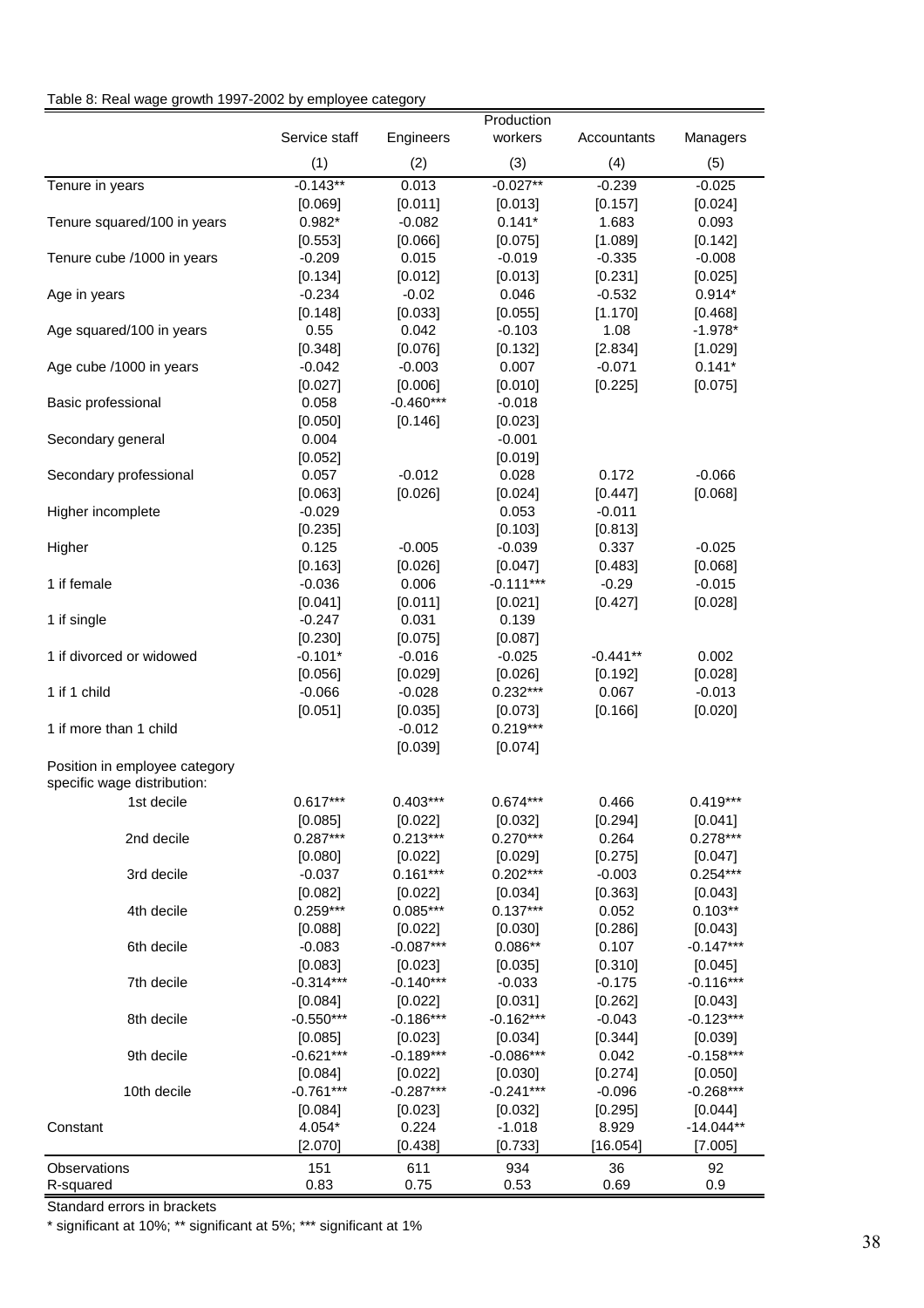Table 9

| Differences between average wages in firm and average wages in sample of<br>industrial firms in the region in 1997 rubles: 1998-2002 |                                   |       |     |     |      |  |  |  |  |  |
|--------------------------------------------------------------------------------------------------------------------------------------|-----------------------------------|-------|-----|-----|------|--|--|--|--|--|
| Year<br>Service workers<br>Workers<br>Engineers<br>Managers<br>Accountants                                                           |                                   |       |     |     |      |  |  |  |  |  |
| 1998                                                                                                                                 | 100                               | 133   | 379 | 792 | 1468 |  |  |  |  |  |
| 1999                                                                                                                                 | 346                               | 391   | 803 | 805 | 1898 |  |  |  |  |  |
| 2000                                                                                                                                 | 123                               | $-28$ | 261 | 223 | 1056 |  |  |  |  |  |
| 2001                                                                                                                                 | 81                                | $-82$ | 195 | 279 | 805  |  |  |  |  |  |
| 2002                                                                                                                                 | $-24$<br>150<br>551<br>119<br>-61 |       |     |     |      |  |  |  |  |  |

Table 10

|      | Evolution of earnings inequality measured by Gini coefficients |                  |           |         |             |          |  |  |  |  |  |  |
|------|----------------------------------------------------------------|------------------|-----------|---------|-------------|----------|--|--|--|--|--|--|
|      | (1)                                                            | (2)              | (3)       | (4)     | (5)         | (6)      |  |  |  |  |  |  |
|      | Panel a: Wages                                                 |                  |           |         |             |          |  |  |  |  |  |  |
| Year | Entire<br>workforce                                            | Service<br>staff | Engineers | Workers | Accountants | Managers |  |  |  |  |  |  |
| 1997 | 0.2801                                                         | 0.2474           | 0 2 2 9 4 | 0.2507  | 0 1 9 1 2   | 0.1367   |  |  |  |  |  |  |
| 1998 | 0.251                                                          | 0.1484           | 0.2239    | 0.2003  | 0.1417      | 0.1082   |  |  |  |  |  |  |
| 1999 | 0.2453                                                         | 0.0853           | 0.1954    | 0.1854  | 0.1267      | 0.1202   |  |  |  |  |  |  |
| 2000 | 0.2456                                                         | 0.0649           | 0.1786    | 0.1945  | 0.1705      | 0.072    |  |  |  |  |  |  |
| 2001 | 0.2189                                                         | 0.055            | 0.1679    | 0.1792  | 0.1583      | 0.0438   |  |  |  |  |  |  |
| 2002 | 0.1995                                                         | 0.1618           | 0.1437    | 0.1725  | 0.1409      | 0.0482   |  |  |  |  |  |  |

| Panel b: Total compensation |                     |                  |           |                |             |          |
|-----------------------------|---------------------|------------------|-----------|----------------|-------------|----------|
| Year                        | Entire<br>workforce | Service<br>staff | Engineers | <b>Workers</b> | Accountants | Managers |
| 1997                        | 0.2928              | 0.2416           | 0.2293    | 0.2456         | 0.1903      | 0.1488   |
| 1998                        | 0.2547              | 0.1474           | 0 2 2 4 8 | 0.2015         | 0.1423      | 0.1077   |
| 1999                        | 0.2444              | 0.0855           | 0.1964    | 0.1823         | 0.131       | 0.1202   |
| 2000                        | 0.2464              | 0.0669           | 0.1792    | 0.1972         | 0.1787      | 0.073    |
| 2001                        | 0.2271              | 0.0684           | 0.1681    | 0.1778         | 0.1696      | 0.0447   |
| 2002                        | 0 2 2 1 1           | 0.162            | 0.1455    | 0.1845         | 0.1454      | 0.0484   |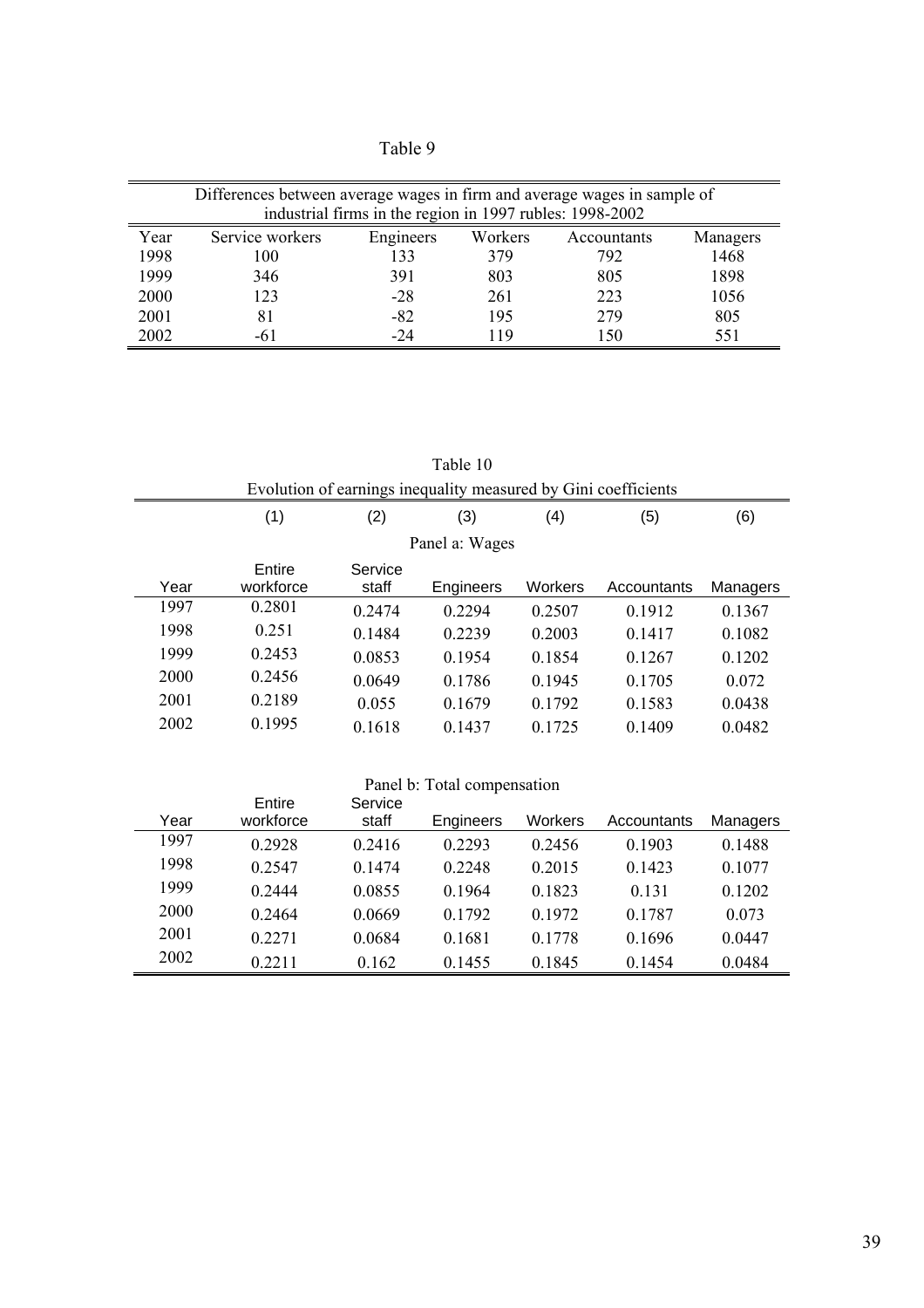| Table 11                                                            |                       |              |              |              |  |  |  |
|---------------------------------------------------------------------|-----------------------|--------------|--------------|--------------|--|--|--|
| Gini decomposition by income source                                 |                       |              |              |              |  |  |  |
| Year                                                                | Monthly               |              | Extra        | Other        |  |  |  |
|                                                                     | Wage                  | <b>Bonus</b> | <b>Bonus</b> | <b>Bonus</b> |  |  |  |
|                                                                     |                       |              |              |              |  |  |  |
|                                                                     | Gini by income source |              |              |              |  |  |  |
| 1997                                                                | 0.2802                | 0.8069       | 0.63         | 0.725        |  |  |  |
| 1998                                                                | 0.251                 | 0.7933       |              | 0.7027       |  |  |  |
| 1999                                                                | 0.2453                | 0.7846       | 0.5467       | 0.7788       |  |  |  |
| 2000                                                                | 0.2457                | 0.7759       | 0.5488       | 0.7271       |  |  |  |
| 2001                                                                | 0.219                 | 0.7658       | 0.352        | 0.7367       |  |  |  |
| 2002                                                                | 0.1996                | 0.758        | 0.2724       | 0.7209       |  |  |  |
|                                                                     |                       |              |              |              |  |  |  |
| Gini correlation of income source with distribution of total income |                       |              |              |              |  |  |  |
| 1997                                                                | 0.9752                | 0.6052       | 0.5787       | 0.2968       |  |  |  |
| 1998                                                                | 0.9893                | 0.4063       |              | 0.4621       |  |  |  |
| 1999                                                                | 0.9895                | 0.2838       | 0.5298       | 0.371        |  |  |  |
| 2000                                                                | 0.9775                | 0.3499       | 0.3805       | 0.5315       |  |  |  |
| 2001                                                                | 0.9711                | 0.5007       | 0.6761       | 0.192        |  |  |  |
| 2002                                                                | 0.9586                | 0.5955       | 0.8062       | 0.3527       |  |  |  |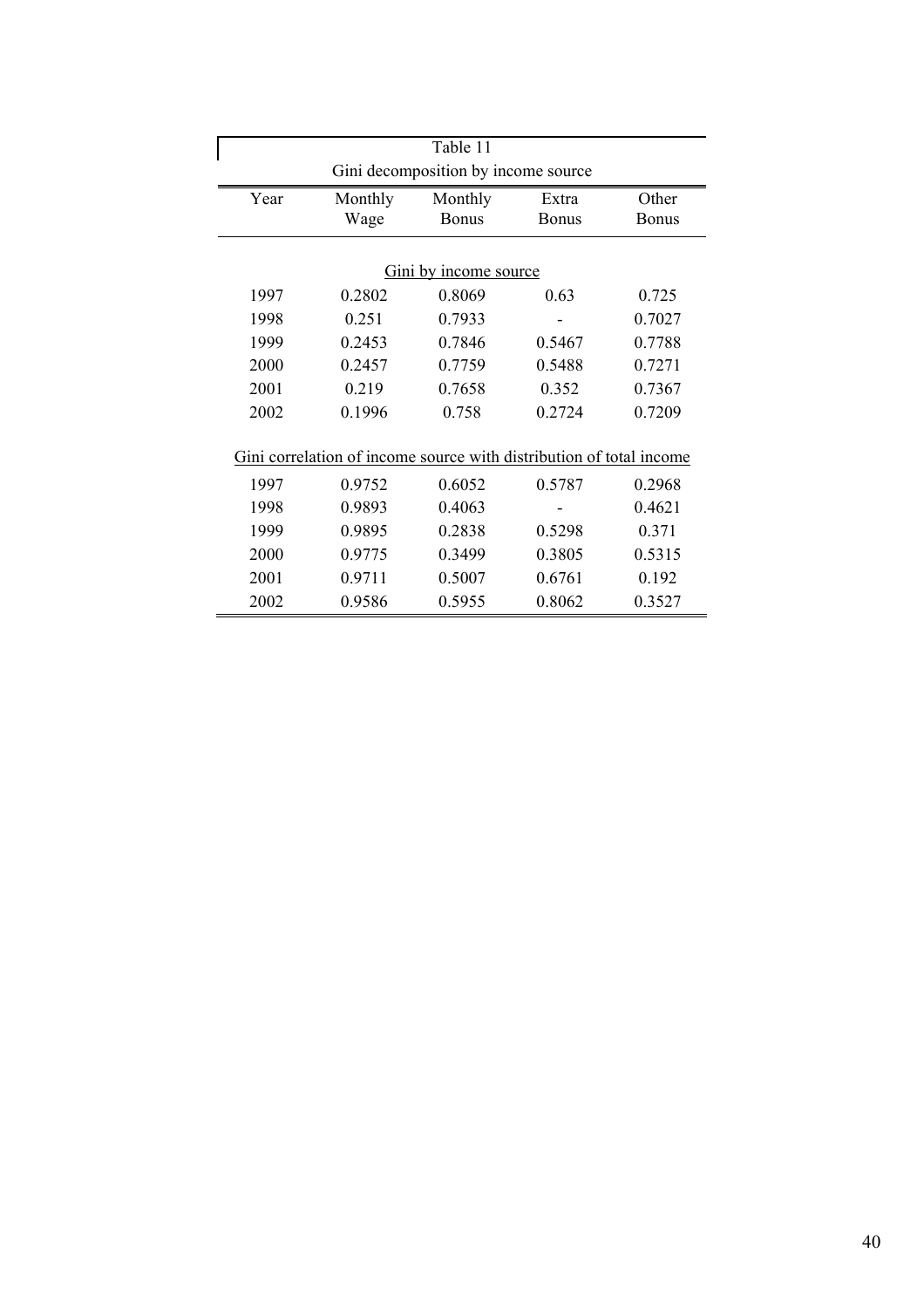| Year                                               | Monthly                                              | Monthly      | Extra        | Other        |  |  |
|----------------------------------------------------|------------------------------------------------------|--------------|--------------|--------------|--|--|
|                                                    | Wage                                                 | <b>Bonus</b> | <b>Bonus</b> | <b>Bonus</b> |  |  |
|                                                    |                                                      |              |              |              |  |  |
| Share of source income in total inequality         |                                                      |              |              |              |  |  |
| 1997                                               | 0.7749                                               | 0.1333       | 0.063        | 0.0288       |  |  |
| 1998                                               | 0.8929                                               | 0.0756       |              | 0.0315       |  |  |
| 1999                                               | 0.8643                                               | 0.06         | 0.0513       | 0.0245       |  |  |
| 2000                                               | 0.8324                                               | 0.0731       | 0.0354       | 0.0591       |  |  |
| 2001                                               | 0.7462                                               | 0.1364       | 0.1021       | 0.0153       |  |  |
| 2002                                               | 0.6707                                               | 0.1947       | 0.0875       | 0.047        |  |  |
|                                                    |                                                      |              |              |              |  |  |
|                                                    | Inequality components as a fraction of income shares |              |              |              |  |  |
| 1997                                               | 0.9333                                               | 1.6677       | 1.2451       | 0.7349       |  |  |
| 1998                                               | 0.9748                                               | 1.2748       |              | 1.275        |  |  |
| 1999                                               | 0.9932                                               | 0.911        | 1.185        | 1.1823       |  |  |
| 2000                                               | 0.9745                                               | 1.1016       | 0.8473       | 1.5682       |  |  |
| 2001                                               | 0.936                                                | 1.6878       | 1.0476       | 0.6227       |  |  |
| 2002                                               | 0.8649                                               | 2.041        | 0.9928       | 1.1495       |  |  |
|                                                    |                                                      |              |              |              |  |  |
| Impact of 1% change in income source on inequality |                                                      |              |              |              |  |  |
| 1997                                               | $-0.0554$                                            | 0.0534       | 0.0124       | $-0.0104$    |  |  |
| 1998                                               | $-0.0231$                                            | 0.0163       |              | 0.0068       |  |  |
| 1999                                               | $-0.0059$                                            | $-0.0059$    | 0.008        | 0.0038       |  |  |
| 2000                                               | $-0.0218$                                            | 0.0067       | $-0.0064$    | 0.0214       |  |  |
| 2001                                               | $-0.051$                                             | 0.0556       | 0.0046       | $-0.0093$    |  |  |
| 2002                                               | $-0.1048$                                            | 0.0993       | $-0.0006$    | 0.0061       |  |  |
|                                                    |                                                      |              |              |              |  |  |

j.

Table 12 Contributions of source incomes on inequality